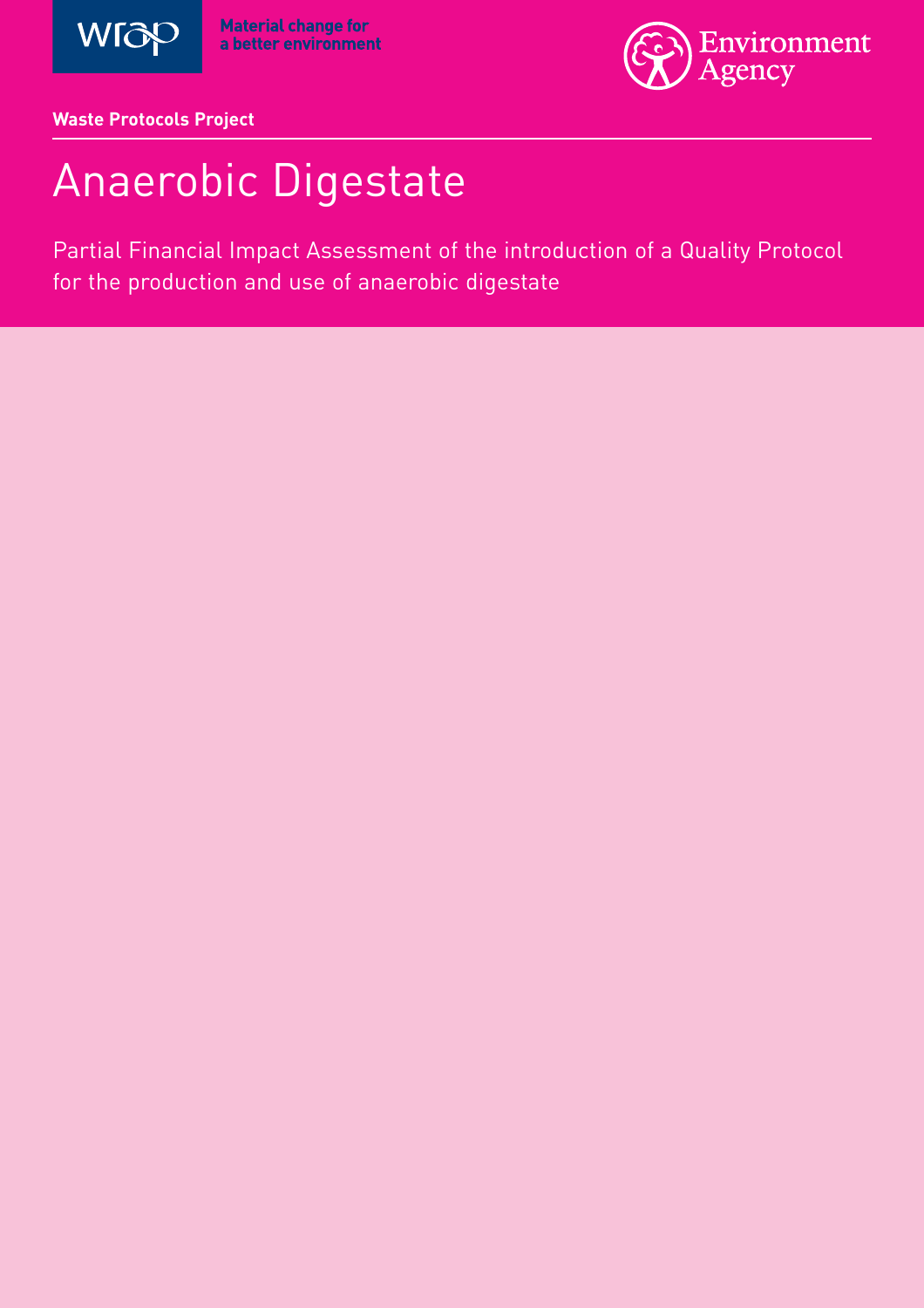### **Contents**

| 1.0 The market for anaerobic digestate                                 | 02 |
|------------------------------------------------------------------------|----|
| 2.0 Methodology and options                                            | 11 |
| 3.0 Costs and benefits to industry of introducing the Quality Protocol | 16 |
| 4.0 Small firms impact test                                            | 20 |
| 5.0 Competition assessment                                             | 22 |
| 6.0 Conclusions                                                        | 24 |
| 7.0 References and bibliography                                        | 25 |
| 8.0 List of acronyms                                                   | 29 |
| Annex A: Assumptions used in the analysis                              | 30 |
| Annex B: Technical Advisory Group membership                           | 38 |
| Annex C: Admin burden calculations                                     | 39 |
| Annex D: Current regulatory position                                   | 40 |
|                                                                        |    |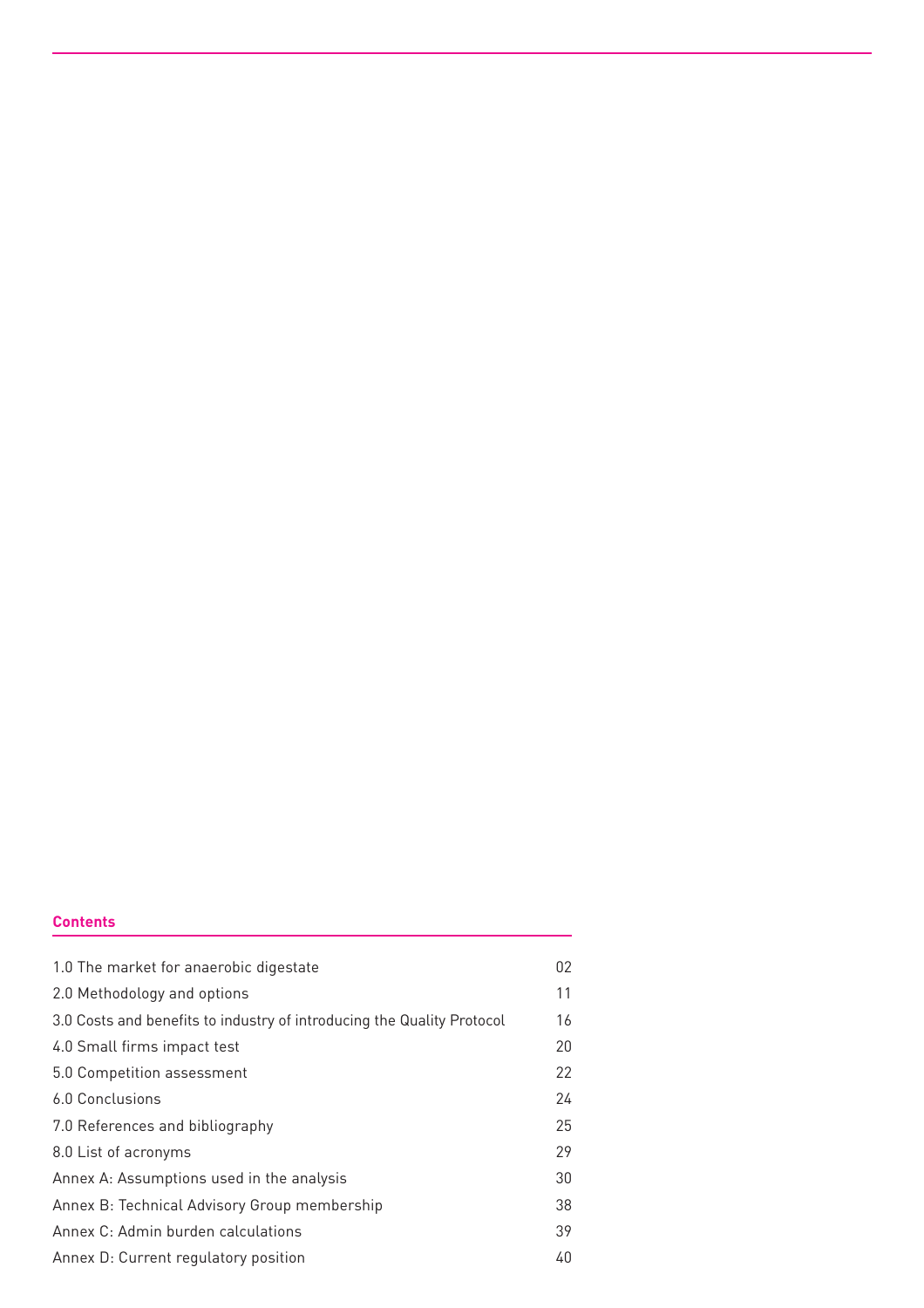# **1.0 The market for anaerobic digestate**

This is a partial impact assessment that focuses on the financial costs and benefits of the Quality Protocol to those involved in the supply of anaerobic digestate. It excludes social and environmental impacts with the exception of carbon dioxide emissions. Furthermore, the analysis focuses only on the financial costs and benefits to the waste producers, processors and users. Impact to those involved in the supply of virgin or other secondary materials are not included.

### **1.1 Feedstocks for anaerobic digestion and their arisings**

- 1 Anaerobic digestion (AD) is an effective means of treating organic wastes from households and municipal authorities, organic solid wastes from industry and agricultural residues/wastes. It also increases the positive options to use these materials to produce a feedstock for renewable energy generation [31]; the biogas produced during anaerobic digestion can be used as a fuel source for heating and/or electricity production.
- 2 The end products of anaerobic digestion are biogas, liquors and solid organic materials. The digestate liquor is a nitrogen-rich fertiliser. The solid organic material can either be used without further pre-treatment as a soil improver or further processed to yield a compost, which could be used in a growing media for use in horticulture and landscape activities. Within this report, the terms 'digestate', 'fibre', 'digestate compost' and 'liquor' will be used for the unseparated residue, untreated separated solid material, composted separated solid material and the separated liquid fraction respectively.
- 3 In the UK, farm-scale AD plants typically digest the agricultural slurries from the farm for use as a soil conditioner on its land. Centralised anaerobic digestion (CAD) plants digest different mixtures of animal slurries and industrial organic waste (e.g. from milk processing).
- 4 Sources [7, 22] suggest there are currently 23 commercial-scale AD plants in the UK. Of these 23, only three are centralised plants. Of these three plants, only one is attempting to recycle household wastes; the other two are recycling agricultural (animal slurries) and industrial (food processing) wastes. The other plants are farmscale plants recycling their own agricultural residues/wastes and using the digestate for their own end uses. A small number may be selling the digestate as a soil conditioner [40]. Other (older) estimates suggest that there are 15–20 farm-scale units operating at a small-scale generating heat only [30].
- 5 The average digestate production from manures is one tonne of digestate per tonne of feedstock, though this varies with the dry weight percentage [40]. Municipal and industrial wastes tend to generate less digestate due to the lower moisture content of the waste and greater loss through biogas production. Food waste digestion from municipal collections gives a digestate product of 83 per cent together with 17 per cent biogas [20]. Average biogas production is 140 m $^3\!/\!$ tonne of municipal organic household waste; agricultural residues/waste generate much less at an average of 15  $\mathrm{m}^{3}\!$ /tonne [31, 46]. Anaerobic digestion in the UK generates 277,000 tonnes/year of digestate; (this includes 50,000 tonnes/year from municipal kitchen/food waste) [25]; the proportion from agricultural and commercial/industrial (C&I) sources is uncertain [11].

#### **Agricultural residues and wastes**

- 6 A study for the Department for Environment, Food and Rural Affairs (Defra) in 2005 stated that 88 million tonnes of manure are produced each year in the UK, of which just under one third is in liquid slurry form and just over two-thirds is solid farmyard manure or poultry litter [30].
- 7 Manures likely to be treated are from pigs and cattle rather than from chicken or sheep; where alternative disposal options exist for treatment, collection would be difficult. However, data from a more recent ADAS study for Defra [1] allows the projected arisings shown in Table 1 to be estimated.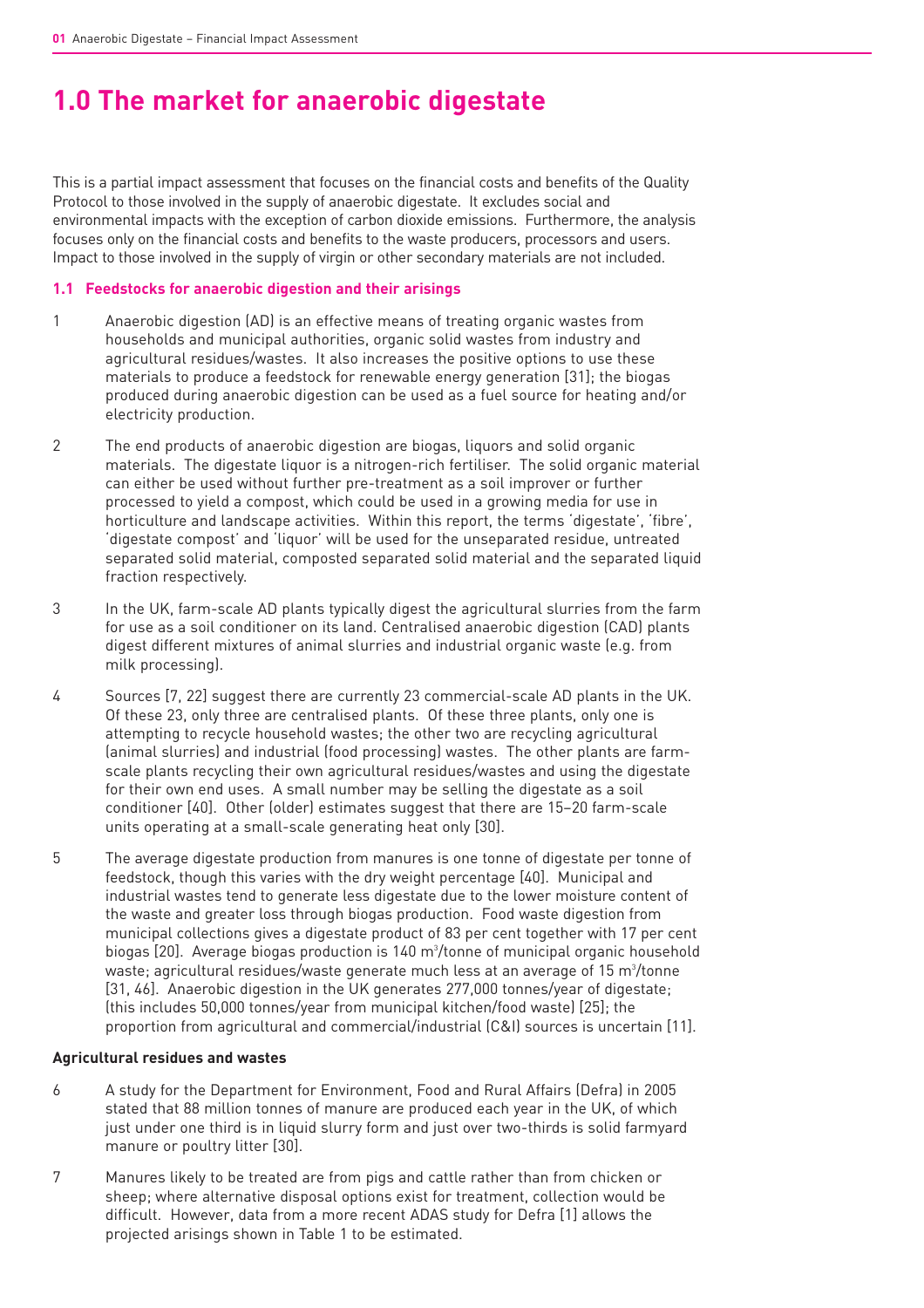| Table 1: Estimated manure arisings and nitrogen content |        |        |        |        |        |  |  |  |
|---------------------------------------------------------|--------|--------|--------|--------|--------|--|--|--|
|                                                         | 2004   | 2010   | 2015   | 2020   | 2025   |  |  |  |
| Manure arising all livestock (kt)                       | 90,700 | 86,552 | 84,835 | 83,293 | 81,567 |  |  |  |
| Manure arising cattle and pigs (kt)                     | 83,700 | 79,467 | 77,763 | 76,208 | 74,410 |  |  |  |
| Average nitrogen - all livestock                        | 1.20%  | 1.18%  | 1.19%  | 1.20%  | 1.21%  |  |  |  |
| Average nitrogen - cattle and pigs                      | 0.92%  | 0.91%  | 0.92%  | 0.93%  | 0.93%  |  |  |  |

- 8 These manures will not all be collected separately for processing and composting will be the main alternative option to AD. There is also competition in terms of the various systems and combustion of crop residues and food processing wastes as biofuels. The vast majority of manures and crop residues will be landspread on the holding where they are generated and remain outside the waste system.
- 9 Current disposal of agricultural waste, residues and slurries is primarily by application as untreated manure to land either on the farmer's holding or nearby. This land spreading is regulated in parts of the UK under the EU Nitrates Directive and Nitrate Vulnerable Zones (NVZs) Regulations; manure is not regulated as a waste, although application may be limited by site-specific factors. Once digested, the digestate is classified as waste; this may be a disincentive to further expansion of manure processing.
- 10 Some expansion of AD has been prompted by eutrophication of surface waters. One example is the seven plants operated by Greenfinch Ltd in south-west Scotland, which were supported by the Scottish Government to help alleviate nutrient run-off problems in the area. Although this may be replicated elsewhere, we are not aware of any schemes currently in preparation. However, Technical Advisory Group (TAG) members suggest that the expansion of AD as a result of environmental and energy pressures is accelerating.

### **Sewage sludge**

11 Sewage sludge was not considered in this study because, while sludge is digested in many sewage treatment works (STW), the sludge will not be covered by the Quality Protocol and thus uptake of digestion of sewage sludge will be unaffected by its introduction. Approximately 1.8 million tonnes of dry solids are treated in the UK each year and approximately half is digested in 150 STW [6]. The landspreading of sewage sludge is governed by The Domestic Sludge (Use in Agriculture) Regulations (1989, SI 1263).

### **Municipal wastes**

12 Of the 12.5 million tonnes/year of municipal solid waste (MSW) identified as organic (Table 2), only 50,000 tonnes/year are digested [25].

| Table 2: UK organic waste arisings by sector (million tonnes/year) [12] |                   |                   |                  |       |  |  |
|-------------------------------------------------------------------------|-------------------|-------------------|------------------|-------|--|--|
| <b>Type of waste</b>                                                    | <b>Commercial</b> | <b>Industrial</b> | <b>Municipal</b> | Total |  |  |
| Kitchen/food                                                            | 3.5               | 2.2               | 6.1              | 11.8  |  |  |
| Garden/plant                                                            | 3.2               | 1.0               | 6.4              | 10.6  |  |  |
| Other organic                                                           | 0.5               | 2.1               |                  | 2.6   |  |  |
| Total                                                                   | 7.2               | 5.3               | 12.5             |       |  |  |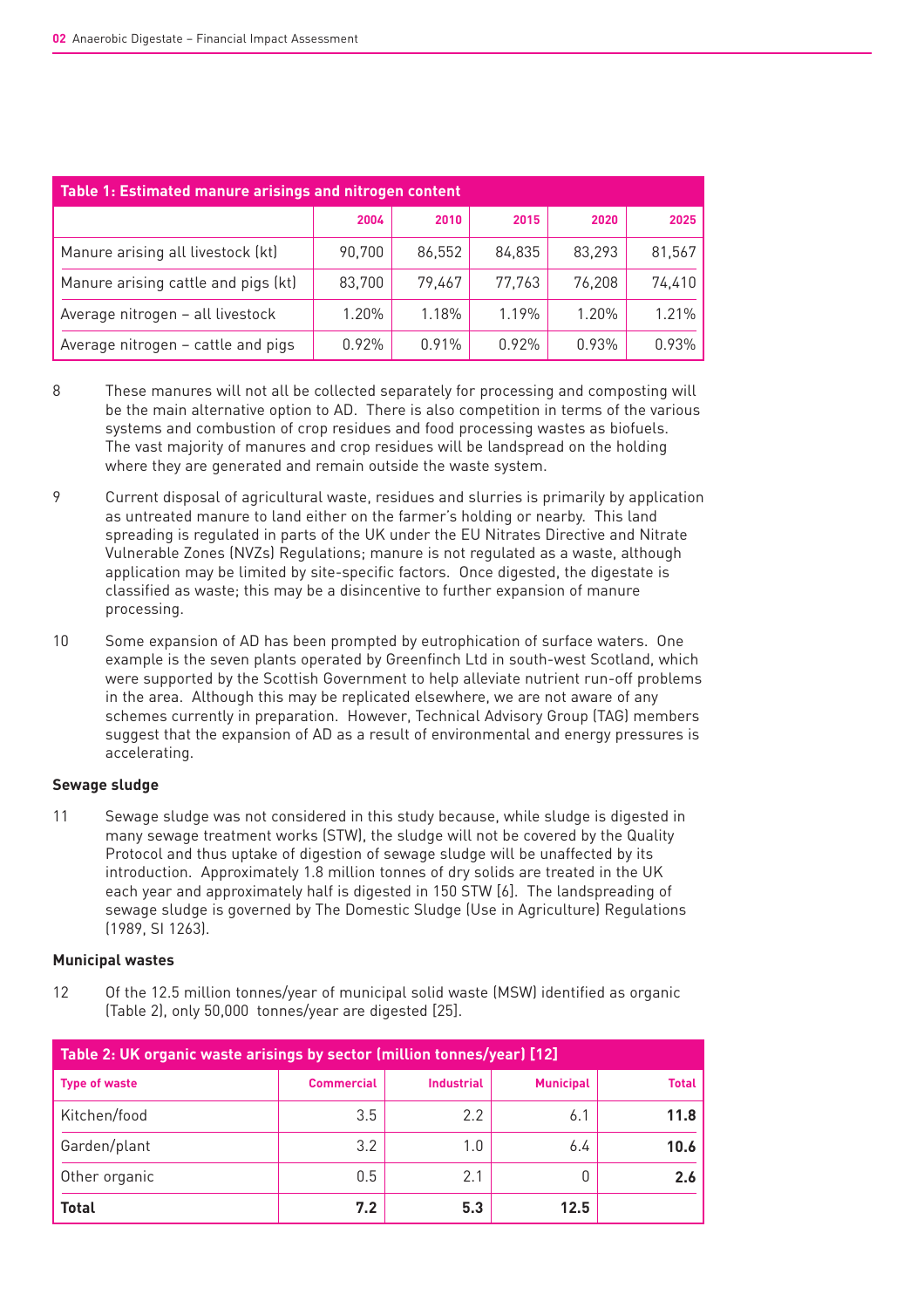13 A survey by The Composting Association [41] indicated that, of the 2.67 million tonnes of municipal and similar waste treated in 2004/05, only 5,000 tonnes were digested (the number of AD plants has increased since then). Of this 2.67 million tonnes, 2.18 million tonnes were from households and a further 430,000 tonnes of commercial wastes were composted or digested (Table 3).

| Table 3: Composting Association survey data, 2004/05 [41]                     |                                             |                            |                         |
|-------------------------------------------------------------------------------|---------------------------------------------|----------------------------|-------------------------|
|                                                                               | <b>Estimate total</b><br>collected (tonnes) | <b>Category percentage</b> | <b>Total percentage</b> |
| <b>Municipal household</b>                                                    |                                             |                            |                         |
| Garden waste from civic amenity/ bring sites                                  | 1,127,000                                   | 51.8%                      | 42.2%                   |
| Garden waste from kerbside collection                                         | 779,000                                     | 35.8%                      | 29.2%                   |
| Garden and kitchen waste from kerbside collection                             | 128,000                                     | 5.9%                       | 4.8%                    |
| Kitchen waste only from kerbs                                                 | 3,000                                       | 0.1%                       | 0.1%                    |
| Green waste from schools, higher education institutions<br>(HEI) and colleges | 6,000                                       | 0.3%                       | 0.2%                    |
| Other municipal household waste                                               | 135,000                                     | 6.2%                       | 5.0%                    |
| <b>Total</b>                                                                  | 2,178,000                                   | 100.0%                     | 81.5%                   |
| <b>Municipal non-household</b>                                                |                                             |                            |                         |
| Council park and gardens waste                                                | 51,000                                      | 81.1%                      | 1.9%                    |
| Council - collected food processing by-products                               | < 100                                       | 0.0%                       | 0.0%                    |
| Council - collected food waste from shops/catering outlets                    | < 100                                       | 0.0%                       | 0.0%                    |
| Other municipal non-household waste                                           | 12,000                                      | 18.9%                      | 0.4%                    |
| <b>Total</b>                                                                  | 63,000                                      | 100.0%                     | 2.4%                    |
| Non-municipal waste (commercial)                                              |                                             |                            |                         |
| Landscape/ grounds maintenance                                                | 135,000                                     | 31.3%                      | 5.0%                    |
| Forestry/ timber/ bark/ by-products                                           | 57,000                                      | 13.3%                      | 2.2%                    |
| Food processing by-products                                                   | 93,000                                      | 21.6%                      | 3.5%                    |
| Food wastes from shops/ catering outlets                                      | 2,000                                       | 0.4%                       | 0.1%                    |
| Paper and cardboard                                                           | 2,000                                       | 0.4%                       | 0.1%                    |
| Sewage sludge                                                                 | 7,000                                       | 1.7%                       | 0.3%                    |
| Paper sludge                                                                  | 1,000                                       | 0.3%                       | 0.1%                    |
| Manures/ straw                                                                | 3,000                                       | 0.6%                       | 0.1%                    |
| Other                                                                         | 131,000                                     | 30.4%                      | 4.9%                    |
| <b>Total</b>                                                                  | 431,000                                     | 100.0%                     | 16.1%                   |
| <b>Total composted</b>                                                        | 2,672,000                                   |                            | 100.0%                  |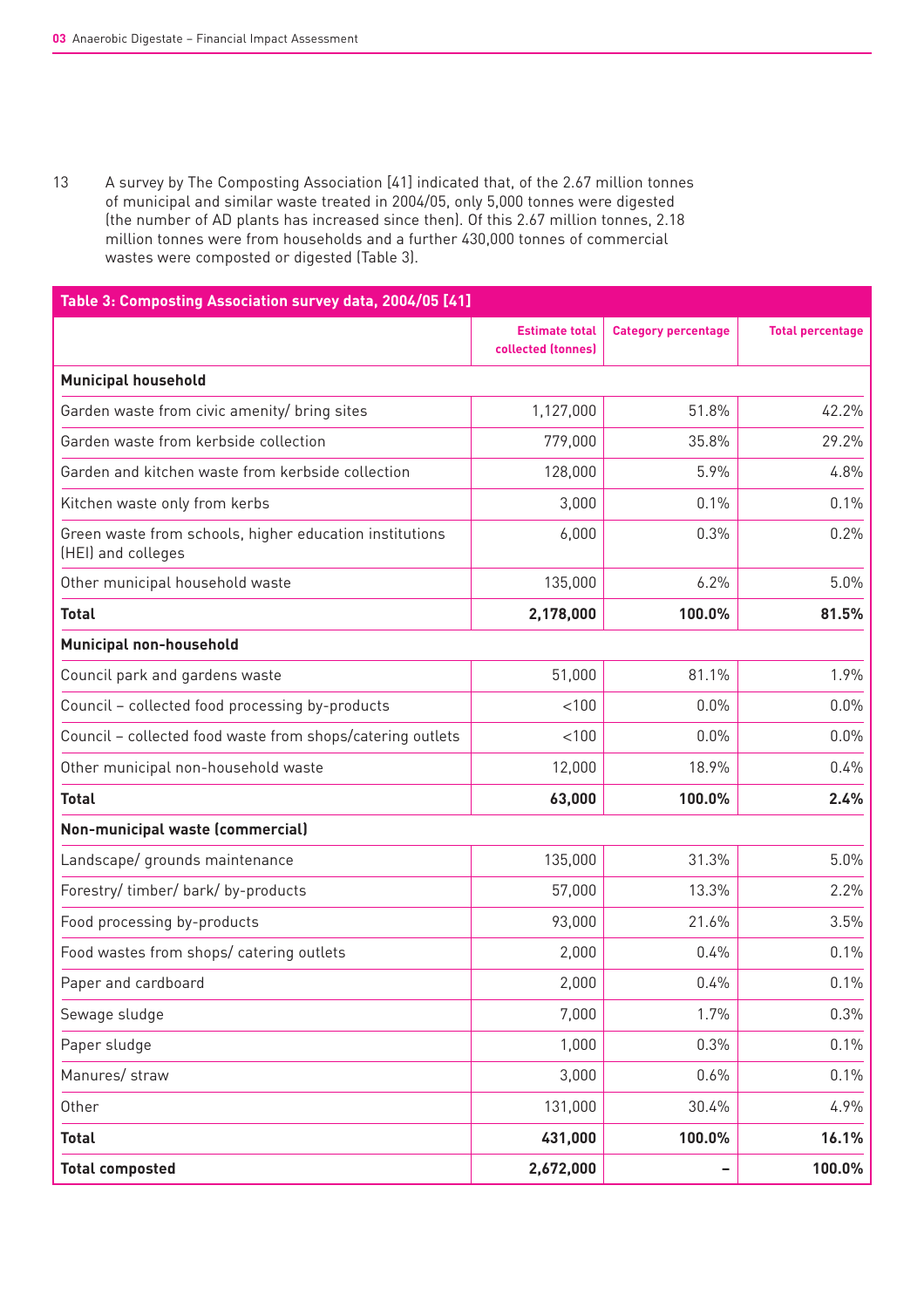#### **Industrial and commercial wastes**

- 14 Organic industrial waste includes a wide range of materials from C&I operations. Organic solid wastes from industry are increasingly regulated and treatment of these wastes by AD allows additional value to be gained through providing products and reducing the cost of disposal [27].
- 15 Potential feedstocks for AD from commercial waste sources include catering waste from hotels and restaurants. The high moisture content of these wastes causes problems for incineration, but makes them suitable for AD [33]. Other sources include solid residues such as vegetable packing, abattoir waste and oilseed wastes. Other industries have lower overall quantities of suitable feedstocks, but there are opportunities for residues from, for example, the pharmaceutical, paper and rubber industries [48].

### **1.2 Existing markets for anaerobic digestate**

- 16 Whole digestate could be aerobically stabilised, and sold or given away as a compost alternative. It could also be used as an input to the composting process to produce nutrient-rich compost.
- 17 Digestate derived from primarily wet agricultural wastes is currently marketed to agriculture and the horticulture sector as three different products:
	- Whole as a soil conditioner adding nutrients and bulk to soils (typically on soils planted for arable crops and not in horticultural applications);
	- Fibre  $-$  as a soil conditioner adding bulk and improving water drainage of soils;
	- Liquor as a fertiliser adding and increasing nitrogen uptake (typically used on grassland and for topdressing arable crops).
- 18 Possible markets for the solid products can be divided into different sectors:
	- horticulture amateur and professional (amateur sector is likely to only use solid and composted digestate);
	- landscaping;
	- forestry;
	- land reclamation;
	- agriculture.

### **Agriculture**

- 19 The potential size of the UK agricultural market for organic waste-derived products is difficult to determine partly due to the variation in farming practices across the country [47]. Digestate reduces the potential for soil erosion and improves productivity by:
	- increasing the soil organic matter and soil fertility;
	- supplying additional nutrients.
- 20 Agriculture represents up to 97 per cent of the potential market for waste-derived digestates and composts, but has one of the lowest values. In 1996 it was estimated that waste-derived composts sold into agriculture as a soil improver could probably command a price in the range of £0 to £10/tonne (£0–13/tonne, 2007 prices) delivered and spread at that time. A supplier of digested fibre in the earlier  $1990s<sup>1</sup>$  could command up to £20/tonne (£26/tonne, 2007 prices). Given the cost of transport and spreading, this would indicate that the value applied to the material itself was close to zero.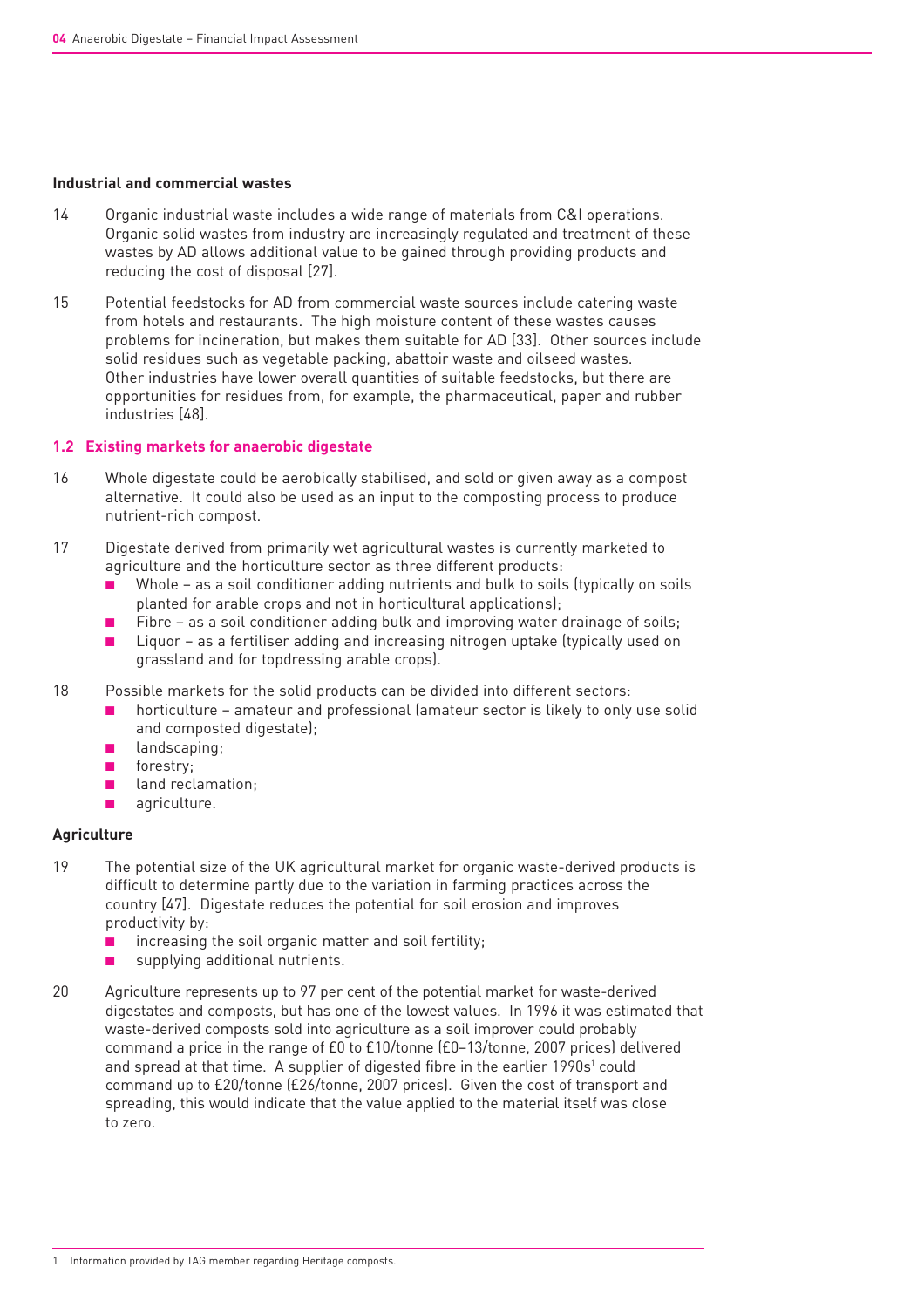- 21 One estimate of the current price of digestate (whole, fibre or liquor) is £5 per tonne (including transport). This is paid to a farmer to accept the digestate from CAD plants [40], although other evidence (TAG comments) suggests the value is zero or slightly positive, i.e. plants do not pay farmers for accepting digestate. This is a key parameter as the industry is keen to maintain the 'product' rather than 'waste' status. It shows that the value of the digestate/compost has fallen as supply has increased and the market has declined due to lower allowable nitrogen application rates.
- 22 The biogas and heat produced by AD results in a net gain of electricity and heat over the energy requirements of the process. The profits generated from the sale of the excess electricity and heat are reported to be greater than the £5/tonne paid to local farmers to dispose of the digestate [40].

#### **Horticulture and landscaping**

- 23 Peat has dominated the market for soil improvers and growing media in the UK for a number of decades. The use of alternatives to peat including waste-derived composts, spent mushroom compost, bark, coir, etc. has increased in recent years.
- 24 The accurate determination of market size is difficult [47]. In the mid-1990s, the potential market in professional horticultural and landscaping for composts and digestates derived from municipal waste was limited to a part of the  $3-4$  million m<sup>3</sup> per year market occupied by peat, bark and other materials.
- 25 The use of digestates to improve soils is one of the more encouraging areas of market potential. Large amounts of organic matter are required to establish landscaped areas, for major roadway construction, for topsoil replacement and for golf course construction. There is currently comparatively little activity of this type in the UK.

#### **Land reclamation**

- 26 Many types of industrial land require soil improvement as part of the reclamation process including:
	- opencast mines or mine spoil heaps;
	- land contaminated during use for chemical manufacture and other industrial processes.
- 27 The degree to which the reclamation is performed depends on the proposed end use. If the land is to be returned to agriculture, then a high quality soil is required. If lower quality grass is adequate, then lower quality reclamation will suffice. The requirement to reclaim to a high standard will normally require organic matter to be added [47].
- 28 The application rates for waste-derived composts in land reclamation vary considerably; application rates on a one-off basis of 500–1,000 tonnes/ha have been reported [24]. This rate of usage is not suitable for all sites due to nutrient limits, but it provides a useful guideline for the maximum application rate for composts. Application rates using digestates might need to be reduced due to their higher nitrogen levels, with corresponding reductions in organic matter loading.
- 29 The value of this type of product is difficult to gauge. In 1996, competing products were typically sold for less than £5/tonne delivered. But for the lowest quality uses, prices may be zero – especially for reclamation of mine spoil, landfill restoration, etc.[47].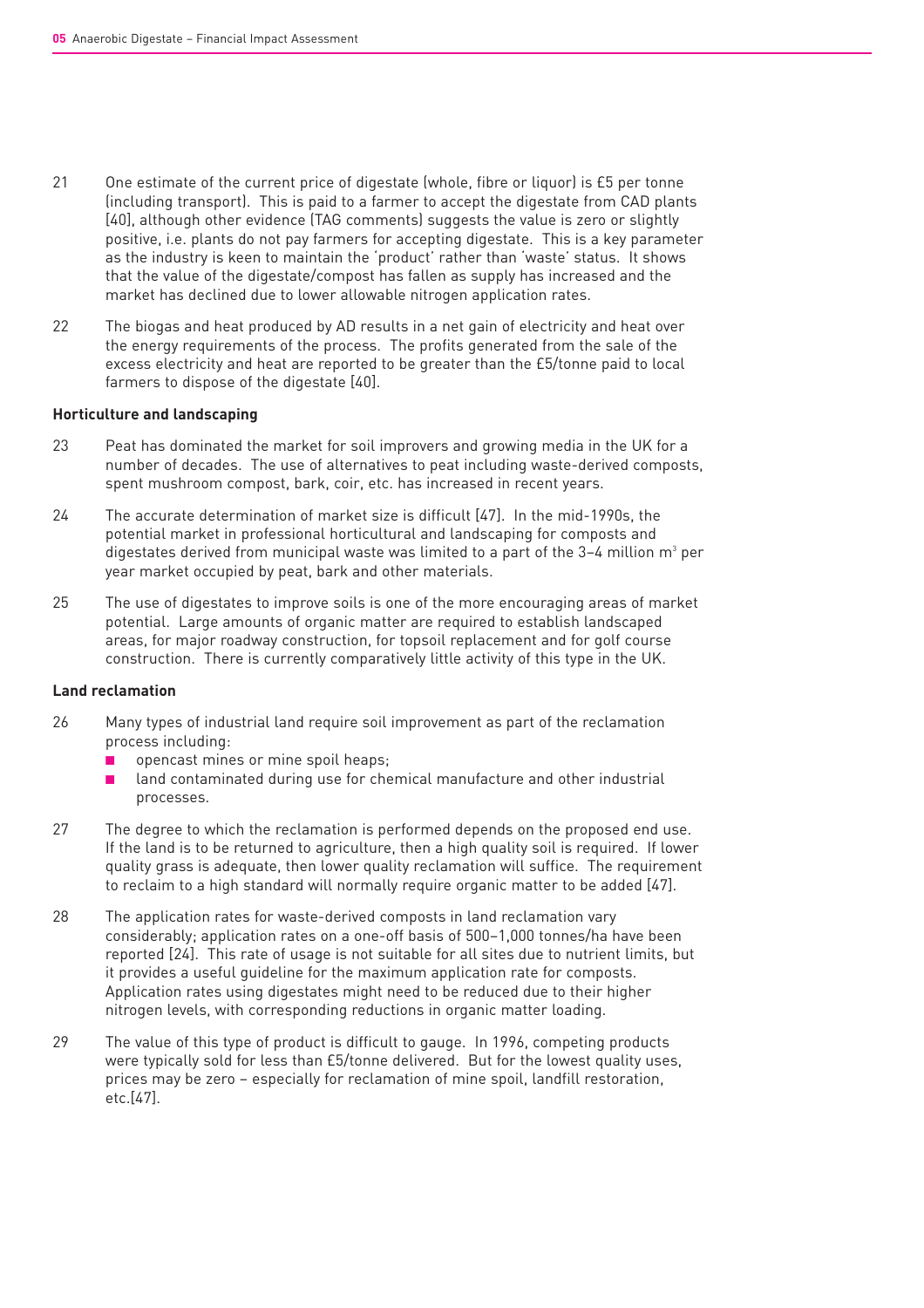#### **Forestry**

- 30 The potential value of various organic amendments to the soil is well known to those managing forest nurseries [32]. The suitability of a forest site for the application of an organic waste will depend on the capacity of the crop to use the nutrients it contains without detrimental effects – on or off-site.
- 31 In the 1990s, application rates up to 448 tonnes/ha (200 tonnes/acre) of composted MSW and sewage sludge were demonstrated to be effective in forestry applications. Under current guidelines, however, such rates may well exceed recommended nitrogen application rates with composts.
- 32 Given an area of 22,000 ha of forest planting per year with application rates up to 400 tones/ha, the total potential market would be 8.8 million tonnes/year. However, much of the land used in forestry is remote from centres of population and transport costs would be prohibitive. The probable market is therefore likely to be 20–25 per cent of total potential market, i.e. approximately 2 million tonnes/year. The value of the material is likely to be no more than the cost of fertilisers that are displaced [47].

### **1.3 Substitute materials**

33 Digestate has two primary substitute products – soil conditioners (compost and mulches) and inorganic manufactured petroleum-based liquid fertiliser. Table 4 shows the current market values of these possible substitutes.

| Table 4: Digestate substitutes and their associated market values [16, 26, 40] |                             |                             |                                             |  |  |
|--------------------------------------------------------------------------------|-----------------------------|-----------------------------|---------------------------------------------|--|--|
| <b>Substitute</b>                                                              | <b>Example</b>              | <b>Cost</b><br>$E/$ tonne)* | Cost (£/tonne) of active<br>element (N, PK) |  |  |
| Fertiliser                                                                     | Ammonium nitrate $(NH4NO3)$ | 133-199                     | 378-568                                     |  |  |
|                                                                                | Phosphate $(P_2O_5)$        | 595-615                     | 1,363-1,409                                 |  |  |
|                                                                                | Potash $(K_2O)$             | $235 - 245$                 | 283-295                                     |  |  |
|                                                                                | Sulphur                     | $65 - 95$                   | $65 - 95$                                   |  |  |
| Agricultural and<br>horticultural soil<br>improver                             | PAS 100 compost             | $5 - 10$                    |                                             |  |  |

**\* Given the diversity and volatility of the fertiliser market the range in these values is used later in the sensitivity analysis.**

#### **Inorganic manufactured fertilisers**

- 34 The price of inorganic manufactured fertilisers varies according to oil and gas prices because production is highly energy dependant.
- 35 The nutrient content of digestates of all types depends primarily on the feedstock, as the nutrients are largely retained either in the solid or liquid phase. Where composted digestate is produced, nitrogen is lost to atmosphere in the composting process. To a lesser extent, nitrogen is lost during the storage and spreading of whole digestate or separated liquor; Table 5 gives examples of nutrient levels in products. The loss of nitrogen is also observed in untreated manures during storage and spreading; this has been estimated as 38.4 per cent of nitrogen in the UK [28].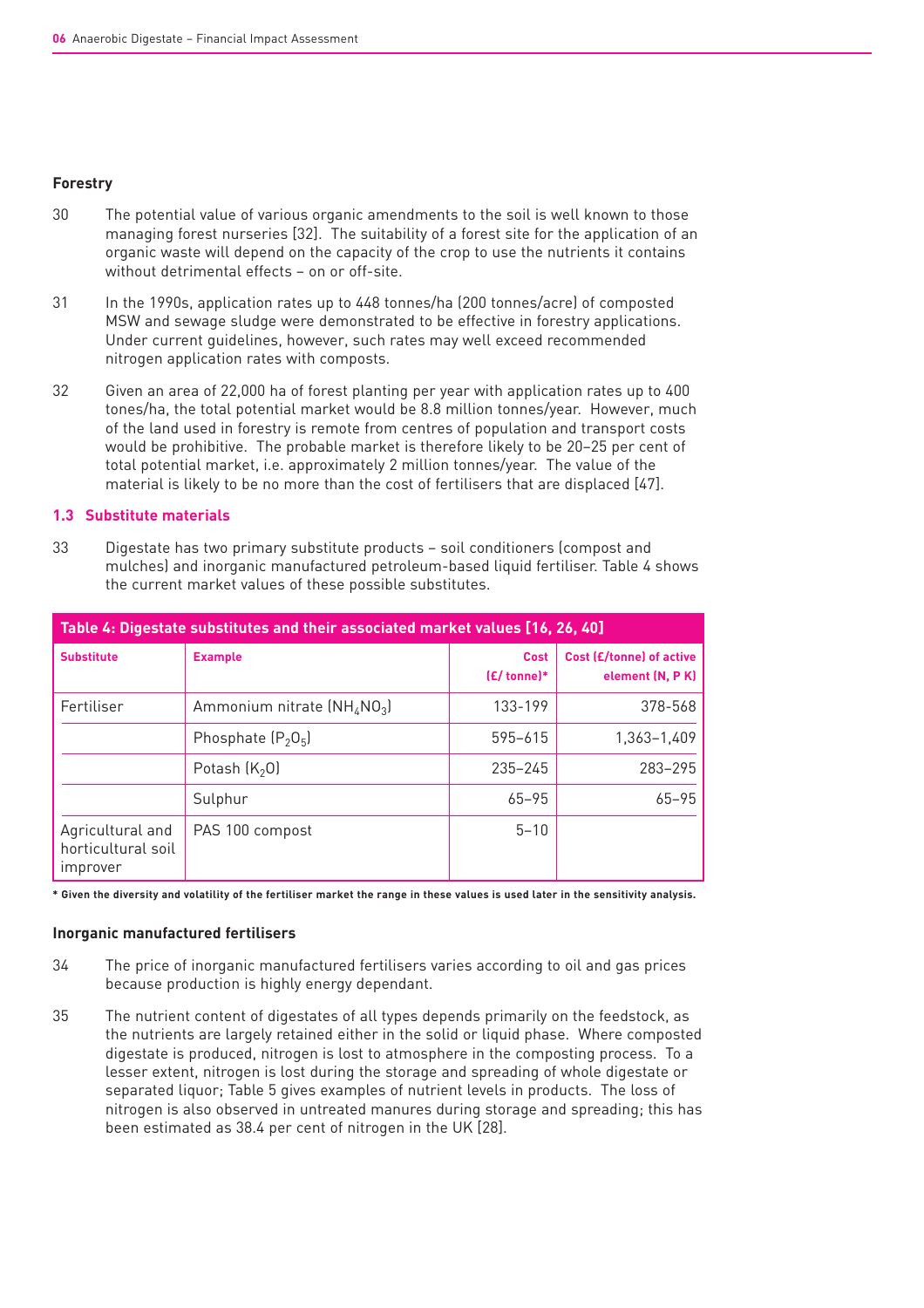| Table 5: Example nutrient contents of selected digestate products [42, 49] |                                                                        |                                                                                    |                                |                                            |  |  |  |
|----------------------------------------------------------------------------|------------------------------------------------------------------------|------------------------------------------------------------------------------------|--------------------------------|--------------------------------------------|--|--|--|
| <b>Parameter</b>                                                           | <b>Digested dairy</b><br>slurry liquor<br>$\left(\frac{q}{m^3}\right)$ | <b>Digested</b><br><b>broiler litter</b><br>liquor<br>$\left(\frac{q}{m^3}\right)$ | <b>MSW</b> digestate<br>(% DM) | <b>Broiler litter</b><br>compost<br>[% DM] |  |  |  |
| Nitrogen (N)                                                               | 2,500                                                                  | 5,544                                                                              | 0.84                           | 0.295                                      |  |  |  |
| Phosphorus (P) (as $P_2O_5$ )                                              | 2,800                                                                  | 1,980                                                                              | 0.3                            | 1.02                                       |  |  |  |
| Potassium (as $K_2$ 0)                                                     | 5,300                                                                  | 1,980                                                                              | 1.3                            | 2.1                                        |  |  |  |
| Sulphur (S)                                                                | 80                                                                     |                                                                                    | 0.2                            | 0.46                                       |  |  |  |
| Estimated value (total N, P, K, S)                                         | £3.91                                                                  | £3.76                                                                              | £8.25                          | £12.69                                     |  |  |  |
| Accounting for availability                                                | £3.26                                                                  | £2.80                                                                              | £1.71                          | £3.28                                      |  |  |  |

#### **DM = dry matter**

| Table 6: Example nutrient contents of further selected digestate products [8, 4, 21] |                            |           |                     |       |           |                                                            |       |           |           |  |
|--------------------------------------------------------------------------------------|----------------------------|-----------|---------------------|-------|-----------|------------------------------------------------------------|-------|-----------|-----------|--|
| <b>Parameter</b>                                                                     | <b>Digested cow slurry</b> |           | Digested pig slurry |       |           | <b>Mixed digester output</b><br>(30% cow, 50% pig 20% C&I) |       |           |           |  |
|                                                                                      | <b>Whole</b>               | <b>SL</b> | <b>SF</b>           | Whole | <b>SL</b> | <b>SF</b>                                                  | Whole | <b>SL</b> | <b>SF</b> |  |
| Dry matter (DM) (%)                                                                  | 7                          | 3.1       | 23                  | 5     | 1.5       | 30                                                         | 4     |           | 30        |  |
| Total N (kg/tonne)                                                                   | 5.47                       | 4.6       | 9                   | 5.05  | 4.36      | 9.56                                                       | 5.15  | 4.49      | 12.5      |  |
| Available N (kg/tonne)                                                               | 3.29                       | 3.3       | 3.3                 | 3.78  | 3.79      | 3.72                                                       | 4.12  | 4.13      | 4         |  |
| Organic N left (kg/tonne)                                                            | 2.18                       | 1.3       | 5.7                 | 1.27  | 0.57      | 5.84                                                       | 1.03  | 0.36      | 8.5       |  |
| Phosphate (kg/tonne)                                                                 | 1.02                       | 0.2       | 4.2                 | 1.21  | 0.56      | 5.49                                                       | 1.16  | 0.37      | 10        |  |
| Estimated value (total N,P)                                                          | £3.73                      | £2.22     | £9.65               | £3.82 | £2.62     | £11.69                                                     | £3.79 | £2.41     | £19.22    |  |
| Accounting for availability                                                          | £1.74                      | £1.46     | £2.86               | £2.01 | £1.79     | £3.48                                                      | £2.14 | £1.87     | £5.17     |  |

**SL = separated liquor**

**SF = separated fibre**

- 36 The replacement value of the inorganic manufactured fertiliser is not 100 per cent as the availability of the nutrients is low in the first year of application for fibre and compost fractions; liquor has equivalent availability to inorganic manufactured fertilisers (though some TAG comments suggest it may be higher). Solid residues are very slow release, while digestate composts and fibre have year one availabilities<sup>2</sup> of 5–10 per cent for nitrogen and 25 per cent for P and K [29]. Liquor fractions hold the fertiliser in more available forms than solid parts of the digestate and are likely to be closer to 50–70 per cent (compared to an inorganic manufactured fertiliser efficiency of approximately 60 per cent.
- 37 These values and availabilities give the value of the products shown in Table 5 and Table 6. These values compare well with the value calculated for green waste compost in 1996 of £2/tonne (£2.64/tonne, 2007 prices) [45]. These estimates are comparable; although they are performed on slightly different bases and the range of nutrients considered varies, they do illustrate a value range that can be ascribed to these materials.

<sup>2</sup> Nutrient availability is a measure of the total nutrient content becoming available to plants as soluble chemical species that plants can use.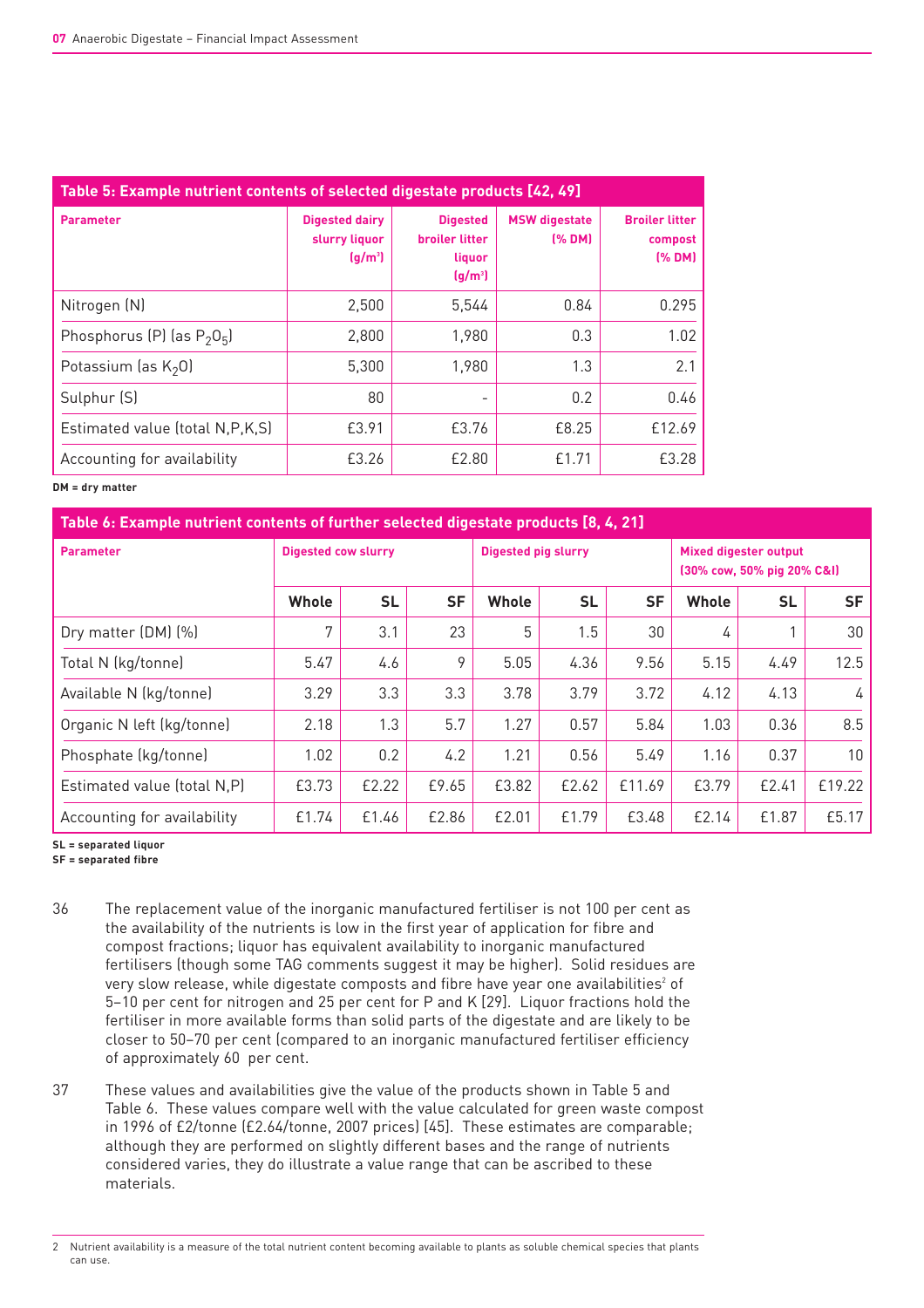38 Although this value is not realised by the AD plant operator in sales value, it is a benefit gained by the land user if the digestate supplements materials applied to land rather than simply processing materials that would be otherwise applied to land. The benefits of AD in nutrient management are substantial in that nutrients can be applied more reliably and precisely to crops. However, it is difficult to ascribe a value to this management benefit.

#### **Soil conditioners**

- $39$  Graded, clean and contaminant-free compost/mulch sells for  $E5-10/m<sup>3</sup>$  (2007 prices) and has done so for the last 10 years. In 2004/05, 2.76 million tonnes of compost were generated; this was 2.6 times the amount generated in 2000/01 of 1.03 million tonnes [36, 41].
- 40 The quantity of organic waste derived from household waste recycling centres increased by 5 per cent from 1.07 million tonnes in 2003/04 to 1.13 million tonnes in 2004/05, and accounted for 42 per cent of all organic waste collected for composting. The amount of commercial organic waste (comparable to CAD plants) composted has remained virtually the same at 0.43 million tonnes (0.44 million tonnes in 2003/04) but its share of the total has fallen from 23 per cent of the overall organic waste collected in 2003/04 to 16 per cent in 2004/05. Table 7 shows the quantities and percentages of compost sold in the UK for 2001/02 to 2004/05 [41].

| Table 7: Quantities and percentages of compost sold in the UK [41] |                                     |                                        |                                      |                                        |                                             |                                 |  |  |
|--------------------------------------------------------------------|-------------------------------------|----------------------------------------|--------------------------------------|----------------------------------------|---------------------------------------------|---------------------------------|--|--|
|                                                                    | 2001/02                             |                                        |                                      | 2003/04                                | 2004/05                                     |                                 |  |  |
|                                                                    | <b>Quantity</b><br>(000)<br>tonnes) | <b>Percentage</b><br>of product<br>(%) | <b>Quantity</b><br>(1000)<br>tonnes) | <b>Percentage</b><br>of product<br>[%] | <b>Quantity</b><br>1'000<br><b>tonnes</b> ) | Percentage<br>of product<br>(%) |  |  |
| Sold                                                               | 445                                 | 47                                     | 476                                  | 40                                     | 784                                         | 49                              |  |  |
| Use on sites                                                       | 369                                 | 39                                     | 594                                  | 50                                     | 496                                         | 31                              |  |  |
| Distributed without<br>charges                                     | 132                                 | 14                                     | 119                                  | 10                                     | 320                                         | 20                              |  |  |
| <b>Total</b>                                                       | 946                                 | 100                                    | 1,189                                | 100                                    | 1,600                                       | 100                             |  |  |

- 41 Other materials used as soil improvers such as spent mushroom compost, sewage sludge and wood wastes are competitors to AD residues and composts. Some of these materials are classified as waste and are regulated but, overall, the use of these materials is unlikely to be affected by a Quality Protocol for digestate as transport costs mean they can only find local markets.
- 42 The agricultural market is far larger than all the other market sectors put together. Significant penetration of the agricultural market will be essential for the recycling of digestate to develop to its full potential [47].
- 43 The introduction of AD materials will influence the market through the forces of supply and demand. Price elasticity is known to be high for soil improver type of product. The low value with which digestates are perceived in the agricultural market is partly due to a lack of appreciation of the contribution that these materials can make to soil structure, plant nutrition and plant health, and partly the associated 'waste' connotations. As the value of these materials becomes better quantified and better understood, these perceived values may rise. But as detailed in Section 2, this study assumes that as a baseline the value of digestates in an agricultural context remains constant.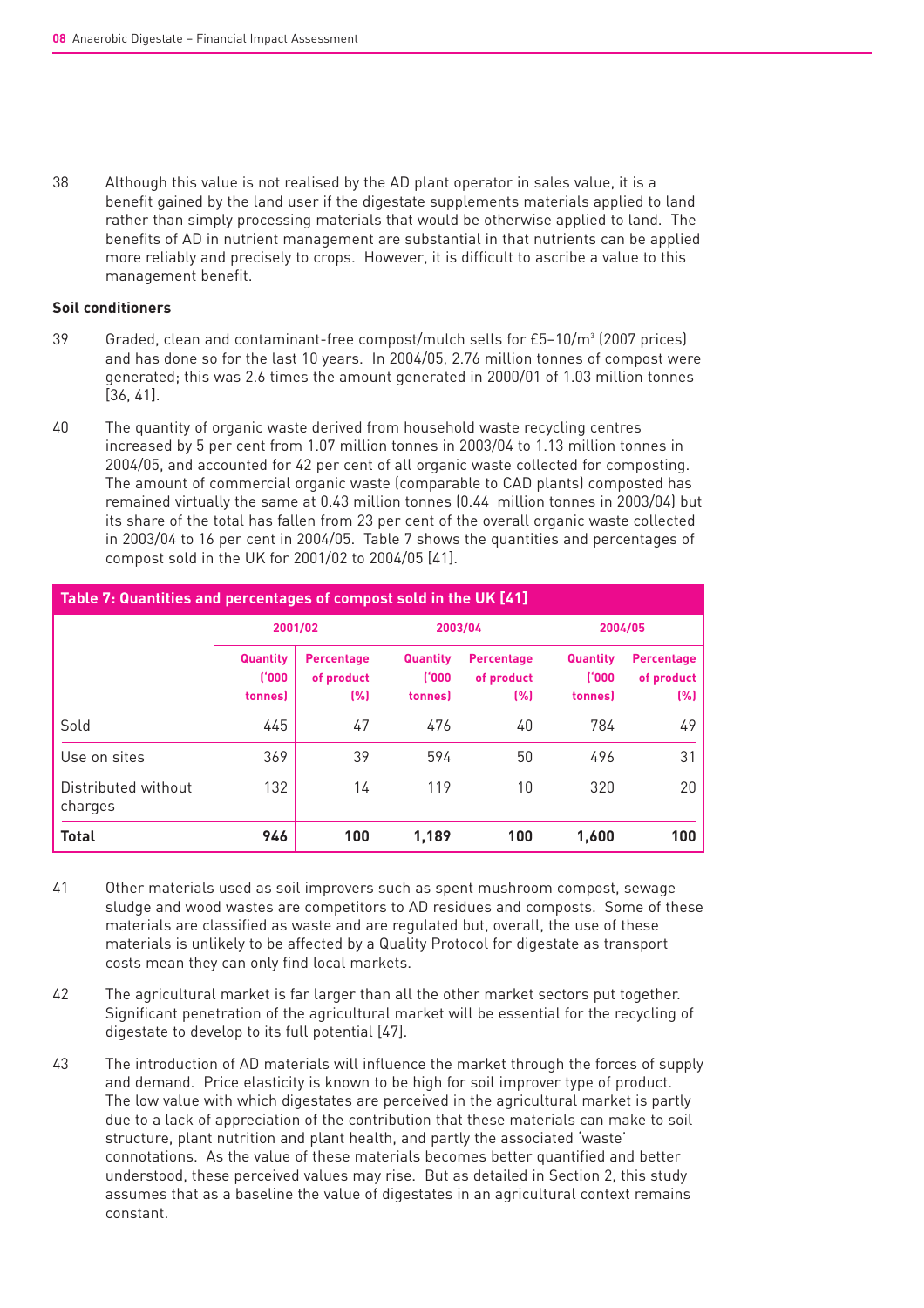#### **1.4 Barriers and opportunities for growth in end markets**

#### **Opportunities**

- 44 Companies face increases in energy costs for both heat and electricity, and pressures to reduce the carbon footprint of their products. However, instruments such as the Renewable Obligation Certificates<sup>3</sup> (ROCs) provide financial incentives to produce electricity from renewable energy sources. The Government is using PFIs (private finance initiatives) and, where appropriate, Enhanced Capital Allowances (ECAs) and/or ROCs to encourage a variety of energy recovery technologies (including anaerobic digestion) so that unavoidable residual waste is treated in this way and provides the greatest benefits to energy policy. The proposal to double the ROCs allocation has further improved the economics of AD.
- 45 Increasing the AD capacity in the UK would help to achieve the renewable energy targets set by the EU and reduce greenhouse gas emissions from both offset energy and fertiliser production. This expansion of AD plant capacity will increase the supply of digestate.
- 46 Higher national recycling and recovery targets are set in Waste Strategy for England 2007 [11] for the recycling of household waste (40 per cent by 2010, 45 per cent by 2014, and 50 per cent by 2020) and the recovery of municipal waste (53 per cent by 2010, 67 per cent by 2015, and 75 per cent by 2020).
- 47 Overall AD compares well with its competitors as it provides recycling of organic matter and nutrients, as well as generating renewable energy with a minimum of emissions [27].
- 48 The introduction of the landfill tax improved the economics for AD plants [30]. As the cost of landfilling will continue to rise due to the landfill tax escalator, producers of organic wastes will increasingly need outlets such as AD plants and the manufacture of digestate, as it can be sold instead of landfilled. According to the Waste Strategy for England 2007, the standard rate of tax will increase by £8 per year from 2008 until at least 2010/11 (from £24/tonne in 2007/08 to £48/tonne in 2010/11) to give greater financial incentives to businesses to reduce, reuse and recycle waste. This supports the availability of inputs to AD digestion which, in turn, would support any increased demand in the digestate market.
- 49 The upfront investment costs of advanced in-vessel composting systems are lower to those for anaerobic digestion [27]. However the operational costs for advanced invessel composting systems are higher. Therefore the costs balance out and the overall costs for advanced in-vessel composting systems and anaerobic digestion are comparable.
- 50 One advantage of AD is that it has the potential to capture larger amounts of available nitrogen that farmers can use as nitrogen fertilisers replacements in the growing crops. They can be used in NVZ's where faster uptake is beneficial and therefore liquids are preferred over solid fertilisers.

3 Renewable Obligation Certificates (ROCs) are digital certificates providing a premium on top of the price paid for the unit of electricity.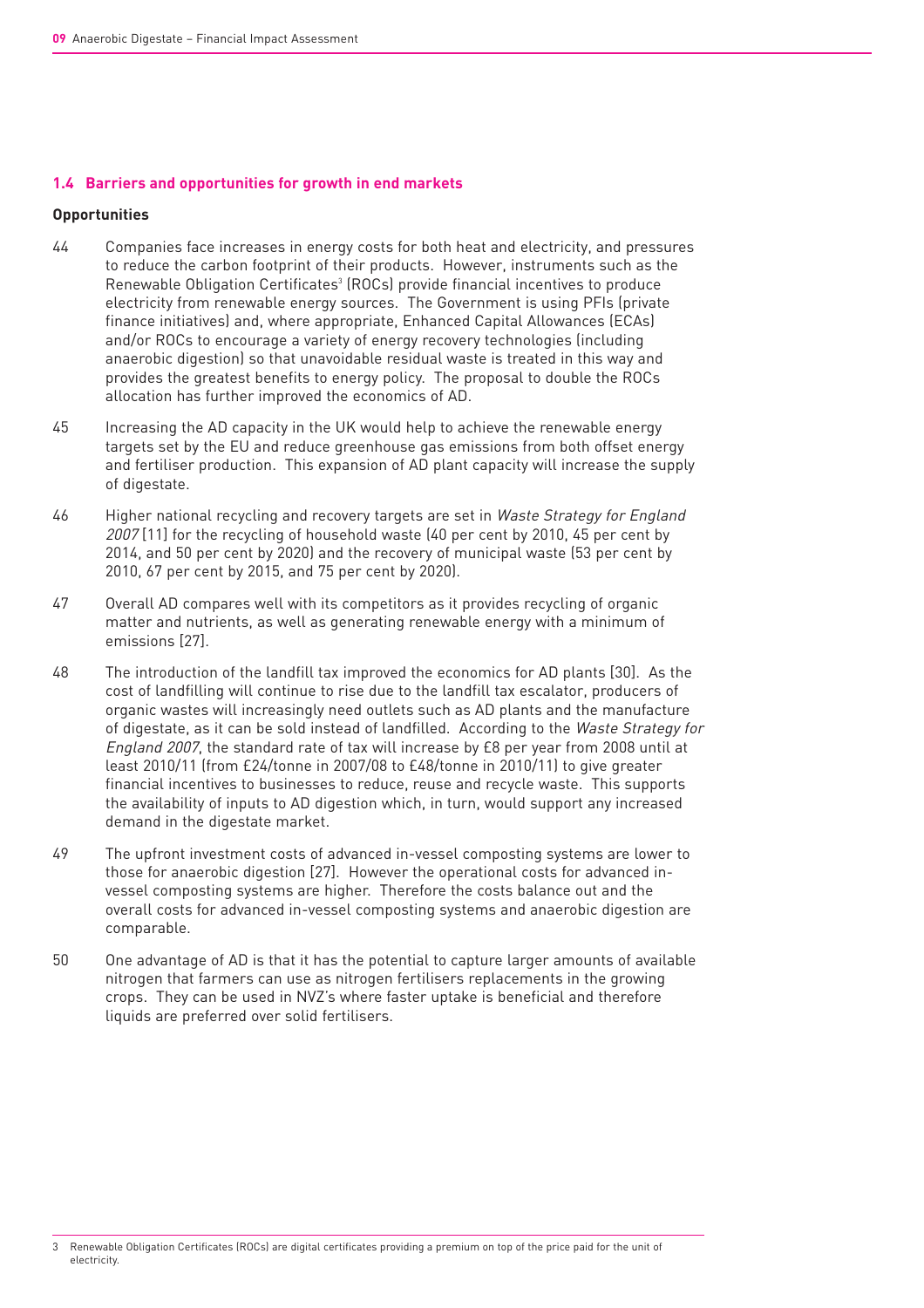#### **Barriers**

- 51 The availability of outlets may be an issue. In practice, not all agricultural land will be suitable for spreading digestate because of NVZ controls and site-specific circumstances (slope, watercourses, etc.) may limit the use of digestate.
- 52 Of the available land bank, cropping cycles will reduce the potential for applying solid materials to times when the soil is not occupied; although compost and digestates can be stored, nutrient status is lost through ammonia release and nitrate leaching. Manure-based digestates have a much lower solid content and are much easier to apply all year round but, if inappropriately applied, the greater nutrient availability increases opportunities for leaching at certain times of the year.
- 53 Anaerobic digestion will have to compete with existing well-established materials and other composted organic wastes. The degree of substitution into existing markets will depend on performance and competition for land bank from other organic wastes and non-municipal waste based materials.
- 54 Public and commercial acceptance is another important issue; there is a deep-seated distrust of waste-derived products with scepticism about safety and quality. This is particularly relevant to large retailers and the public who may reject foodstuffs grown with waste-based products as happened with sewage sludge. Demonstrable standards through the introduction of the Quality Protocol may help overcome this barrier.
- 55 Operators face technical and mechanical problems through lack of operational knowledge and poor availability of technical assistance [30]. With appropriate investment in training these could be minimised. There are also significant capital and operational costs associated with anaerobic digestion and storage.
- 56 Products derived from anaerobic digestion can only be sold if offered at prices competitive with existing products and with similar performance characteristics. Customer's requirements will also vary; if the requirement is for organic matter, then the comparison with composts is appropriate while, if the demand is for nutrients, then fertiliser cost is the primary comparator.
- 57 No matter what environmental benefits are offered or technical specifications claimed, digestate will not be bought if the customer can buy an equivalent, existing product at the same or lower price [47].
- 58 It is therefore essential that the production and sale of digestates is based on realistic estimates of the price that can be commanded in the market. As noted above, the price of bulk composts has remained in the range from -£5/tonne to £10/tonne even though the first year nutrient value alone may be £2/tonne plus the benefits of organic matter to water retention, soil structure and soil fertility. Data for the price of digestates price are currently unavailable.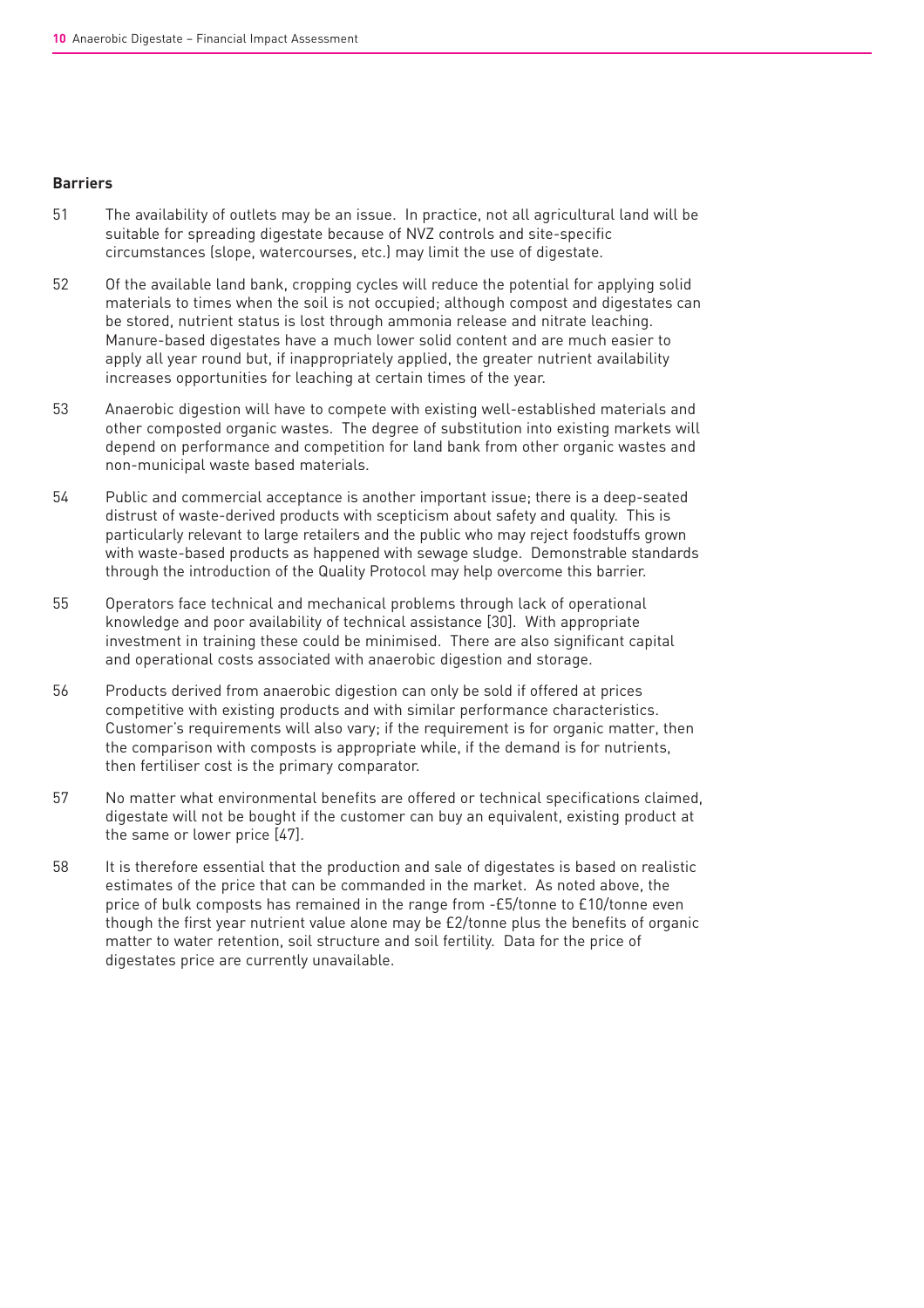# **2.0 Methodology and options**

- 59 The options to be assessed within the financial impact assessment are:
	- Business As Usual (BAU):
	- Introduce a Quality Protocol.
- 60 Under the Quality Protocol adopted scenario, it is assumed that all AD operators in England adopt the protocol apart from farmers operating AD for their own residues and wastes and applying them to their own fields. This is unlikely; depending on takeup, the likely result will be proportionately between the two scenarios.
- 61 This analysis is intended to apply to England but, by necessity, much of the data is derived from UK data. While the precise details of regulations and controls vary slightly in the devolved administrations, the overall conclusions of this study are expected to also be valid for these other areas.
- 62 The assumptions made in order to carry out the assessment are detailed in Annex A.

### **2.1 Option A – 'Business As Usual (BAU)'.**

- 63 This is the baseline scenario. Under this option, no Quality Protocol would be introduced and the current situation as regards regulatory control of management of anaerobic digestate would remain.
- 64 There would continue to be uncertainty among some purchasers over the point at which anaerobic digestate ceases to be waste. Anaerobic digestate supplied from all recyclers would still be classified as waste. Buyers would be required to comply with waste regulations.

#### **Assumptions used in the baseline**

- 65 Landfill costs are assumed to be an average gate fee of £30/tonne<sup>4</sup> with the landfill tax increasing to £48/tonne by 2010/11.
- 66 Net benefit is determined as the difference in cost based on an AD plant gate fee for catering wastes of approximately  $E47/tonne<sup>5</sup>$  and the cost of landfilling. The landfill tax is deflated as the cost base of the analysis is 2007 prices and tax values are not subject to inflation.

#### **Municipal waste arisings**

- 67 The arisings of source-separated feedstocks are based on the following assumptions:
	- The arisings of municipal kerbside biowaste in England are based on predictions for biowaste processing using Defra's LAWRRD (Local Authority Waste Recycling, Recovery and Disposal) model.
	- The proportion of this biowaste sent for AD as opposed to composting assumes compost has a Quality Protocol and that AD receives increases in ROCs in line with the current proposals out for consultation. The future increase will be a balance of the two technologies.
	- Given the technical benefit for food waste to AD and garden waste to composting (of which there are approximately equal quantities, see Table 2), there will be a  $50:50$  split between the two technologies reflecting a simple competitive position.<sup>6</sup>

#### **Commercial and industrial arisings**

68 Industrial and commercial operations will come under increasing pressure to find treatment options for their wastes as the landfill tax increases and environmental pressures from customers encourage carbon issues to be considered. The increase in treatment of the arisings will therefore rise, but will be limited by the competition with landfill prices, which will respond to keep market share.

<sup>4</sup> Based on page 34 of the Partial Regulatory Impact Assessment of the Review of England's Waste Strategy (http://www.defra.gov.uk/environment/waste/strategy/review/index.htm).

<sup>5</sup> Derived from typical values on www.letsrecycle.com, which quotes the market values for September 2007 as £42–52/tonne.

<sup>6</sup> TAG confirmed this assumption as reasonable, but indicated that further comment in the consultation would be welcome.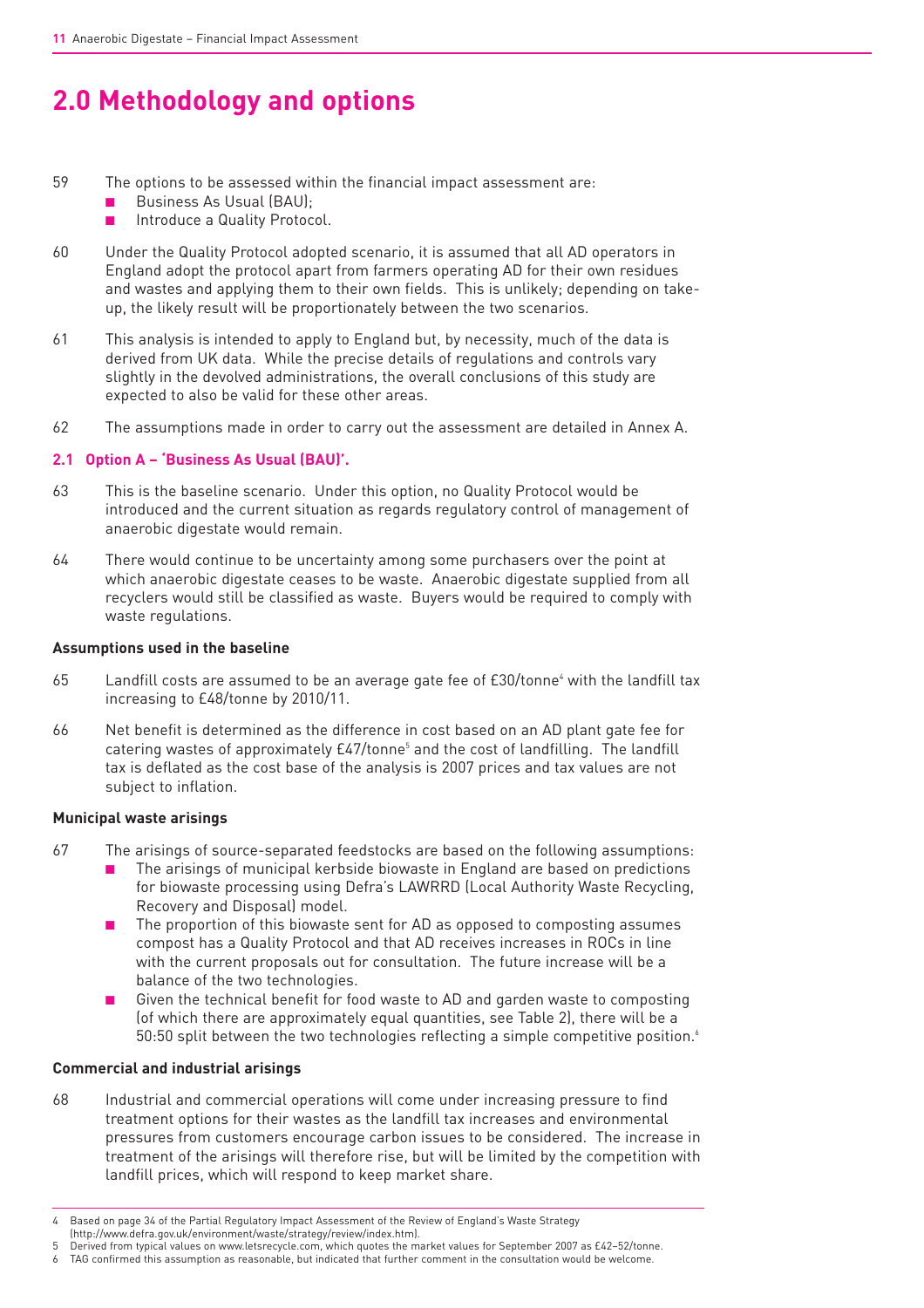- 69 It is assumed that C&I waste will increase in line with the prediction in the Waste Strategy for England 2007 of overall C&I waste from 57.9 million tonnes in 2002/03 to 70.5 million tonnes in 2019/20 (a rate of 1.16 per cent growth per year). It is also assumed that this growth will be entirely in the commercial sector, with industrial waste remaining constant.
- 70 The proportion of the waste arising as organic waste is also assumed to be constant. The proportion of the organic fractions that are treated will increase due to the pressures on costs from waste disposal. The targets in Waste Strategy for England 2007 suggest a reduction in landfilling of C&I waste of 15–20 per cent by 2010 and it is assumed that the organic fraction will contribute to this reduction. Therefore, overall it is assumed that there will be a reduction of 15 per cent in landfilled C&I waste by 2010 and 20 per cent by 2020.
- 71 There is no indication of the amount of C&I waste entering AD. The total of 277,000 tonnes/year of digestate generated in the UK [25] is known to include 50,000 tonnes/year of digestate from municipal kitchen/food waste, but also includes both agricultural and C&I waste. In the absence of other data, it is assumed that C&I waste accounts for 25,000 tonnes/year (one tonne of digestate gives one tonne of feedstock).
- 72 These factors lead to an increase in the recycled/recovered fraction of C&I waste of 43 per cent by 2020. Given the organic fraction is a currently untapped resource, the increase in this sector will be greater than the baseline and it is assumed that the growth in organic waste treatment will be double that of the general increase in recycling/recovery. The proportion that is treated by AD will increase due to the carbon issue linked to corporate social responsibility (CSR) reporting and ROCs benefits, such that 50 per cent of the new treatment tonnage will be AD based.<sup>7</sup>

#### **Agricultural residues and waste**

- 73 The arisings of agricultural residues and waste is assumed to be in line with the values in Table 1. The amount of waste treated through AD is unlikely to increase dramatically as the option of directly applying manures to land is a competitive one and this will be the primary route. Only where environmental pressures such as control of excess nutrient make alternatives mandatory will AD be adopted – possibly in conjunction with other commercial wastes to provide financial support. It is estimated that the current 202,000 tonnes/year (derived from references 7 and 22) processed through AD will increase at 10 per cent per year.8 The input of agricultural residues and wastes to composting operations is assumed to remain insignificant.
- 74 The costs of the regulatory burden on AD operators will be related to the application for exemptions under Paragraph 7 of Schedule 3 of the Waste Management Licensing Regulations 1994<sup>9</sup> (as amended) for the sites where digestate will be applied. Regulatory controls on the operation of the AD facility will be applicable to all options. The assumptions surrounding the cost for application of exemptions are given in table A1 in the appendix and relate to administrative costs, testing and Environment Agency costs. The cost of compliance with a Quality Protocol is assumed to be £1.67/tonne of digestate in line with the compost QP Financial Impact Assessment (FIA). This was also confirmed following consultation with the Association for Organics Recycling (formerly the Composting Association) as reasonable when compared to the more recent experience of Compliance Costs for PAS 100.

<sup>7</sup> The assumption of a doubling of the rate of increase in commercial waste organic waste treatment and the 50% split to AD was discussed and agreed with the TAG. Further data from the consultation would be welcome.

Comments from some TAG members suggested that new agricultural AD plant capacity could be as 1.6 million tonnes/year. However, this view was not provided more generally and we are currently unaware of the 4–8 facilities that would need to be at the planning stage to meet this aspiration; 10% is assumed in that is provided approximately 400,000 tonnes/year of new agricultural AD capacity.

<sup>9</sup> In 2008 Environmental Permitting Regulations were introduced to combine PPC and Waste Management Licensing (WML) regulations into a single regulatory framework.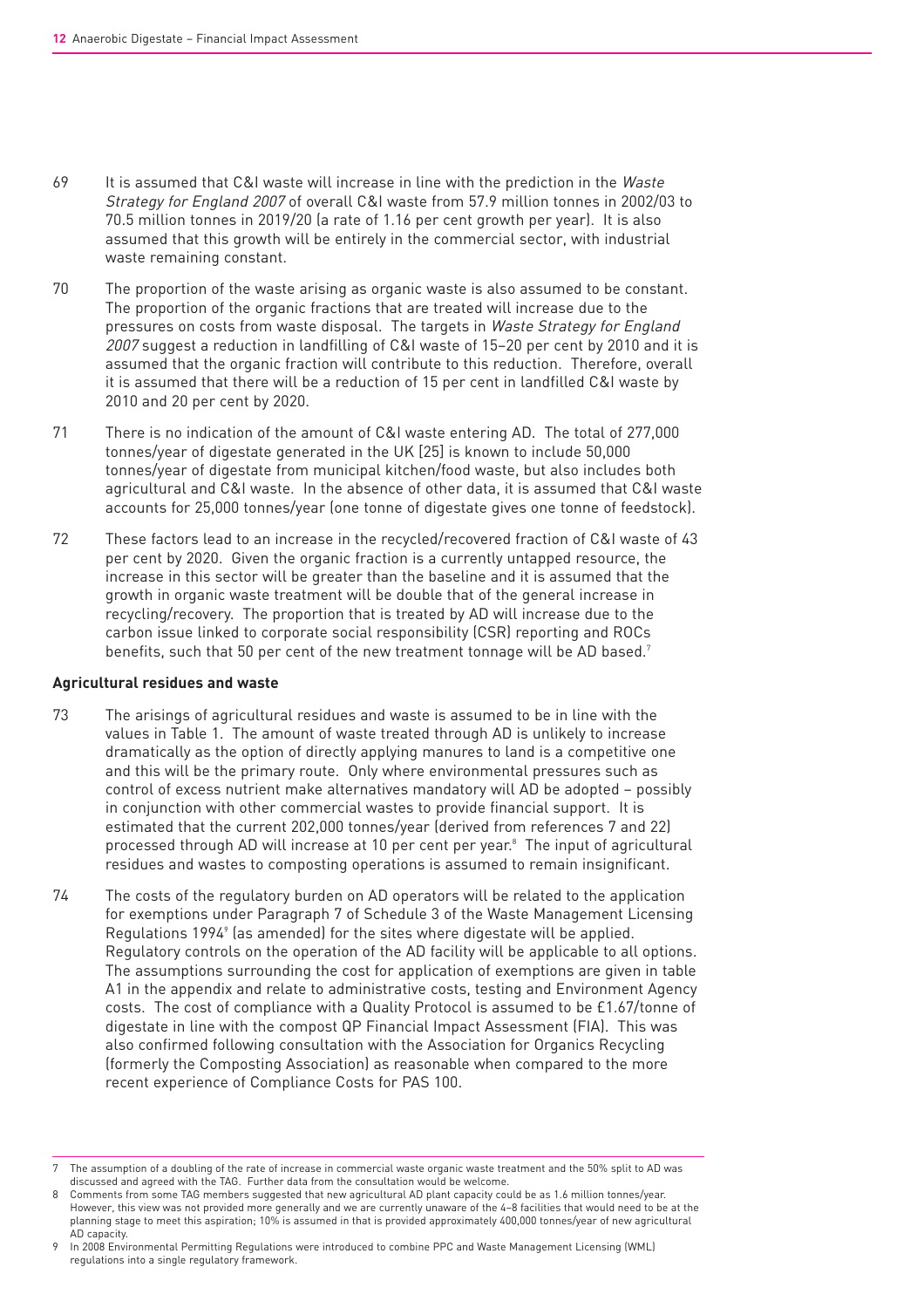- 75 Landspreading costs for manure or digestate are considered to be equivalent and are thus ignored.
- 76 Nitrogen loss through direct manure application is assumed to be 38.4 per cent [28] and first year availability is assumed to be 30 per cent<sup>10</sup> [37, 40], with an average manure nitrogen content of 0.92 per cent (Table 1) and inorganic manufactured nitrogen cost of £473/tonne N.
- 77 However, there are variations in the estimates of nitrogen availability of manures and digestate manure. Therefore a sensitivity analysis was run with the nitrogen content at 0.45 per cent, 0.92 per cent (central estimate) and 1.5 per cent, and availability of the digestate N at 50 per cent, 60 per cent and 70 per cent.
- 78 In addition, the price of inorganic manufactured fertilisers is volatile as it is linked to oil prices. Thus the range of prices from £378/tonne N to £568/tonne N was examined.
- 79 Release of methane from digestates stored in the open is assumed to be similar to those from similarly stored manures. Unused biogas is flared, and the energy production values take account of this by assuming 80 per cent utilisation. Energy and carbon assumptions are given in Table 9.

| <b>Table 8: Energy and carbon assumptions</b>                                                                         |                           |
|-----------------------------------------------------------------------------------------------------------------------|---------------------------|
| <b>Parameter</b>                                                                                                      | <b>Value</b>              |
| Calorific value (CV) of methane                                                                                       | $39.75$ MJ/m <sup>3</sup> |
| Efficiency of electrical conversion                                                                                   | 32%                       |
| Energy used in composting                                                                                             | 75 kWh/tonne              |
| Equivalent $CO2$ per kWh electricity generated                                                                        | 0.00049 tonnes            |
| Equivalent $CO2$ impact of avoided landfill from avoided landfill of C&I<br>waste (avoided fugitive methane emission) | 0.0974843 tonnes          |
| Equivalent $CO2$ impact of natural gas used for ammonia production<br>per tonne N                                     | 1.08 tonnes $CO2$         |
| Shadow Price of Carbon per tonne of $CO2$ , inflated at 2 per cent per<br>year in line with Government quidelines*    | £25.50/tonne $CO2$        |

**\* See http://www.defra.gov.uk/Environment/climatechange/research/carboncost/index.htm**

#### **2.2 Option B – Introduce the Quality Protocol**

- 80 It is assumed that the Quality Protocol (QP) will operate along similar lines to the compost Quality Protocol and that similar costs will apply.
- 81 The Quality Protocol does not cover digestate from the treatment of sewage sludge.
- 82 It is assumed that, where operators supply digestates to external customers, they will work towards achieving the Quality Protocol, whereas farmers that apply the digestate to their own land will not formally comply with the Quality Protocol.
- 83 The Quality Protocol will be voluntary. If recyclers do not comply, then their anaerobic digestate will still be waste and their buyers will need to comply with waste regulations.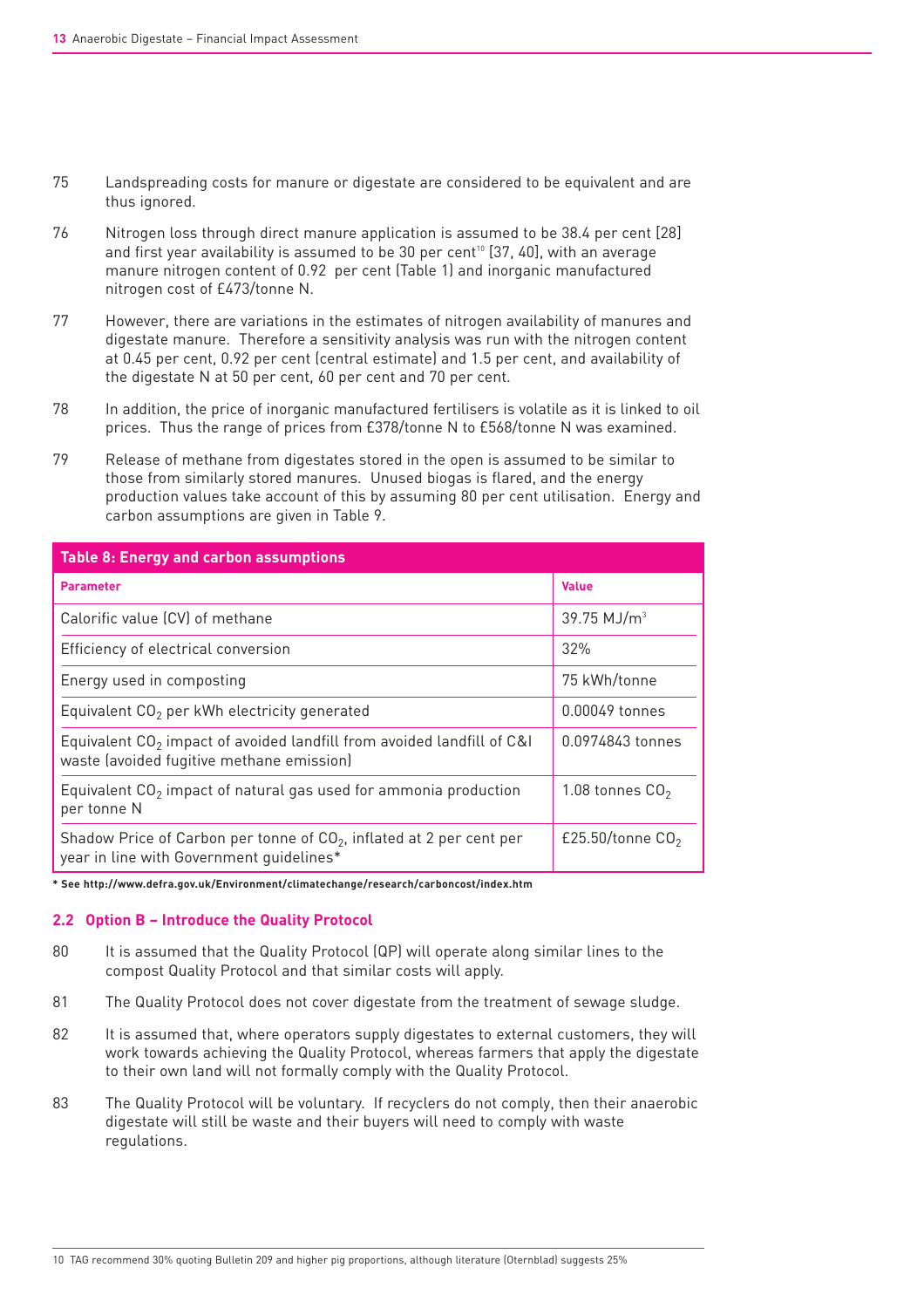#### **Assumptions used in option B**

- 84 The use of a Quality Protocol is unlikely to alter the amount of municipal waste diverted to organic waste treatment as the main driver is Landfill Allowances and recycling targets. However, the Quality Protocol will influence the proportion of treatment that follows an anaerobic rather than an aerobic route. In this option, it is assumed that the distribution will be two-thirds to AD and one-third to composting rather than the 50:50 split assumed in the baseline.
- 85 The Quality Protocol will improve the economics of AD plant operation through the reduced need for regulation and reduced marketing costs. Assumed marketing costs of £50,000 for a 30,000 tonnes/year facility give a compliance cost of £1.67/tonne. The confidence generated by the Quality Protocol is assumed to halve this cost. A sensitivity analysis was carried out on the marketing costs looking at marketing costs 25 per cent either side of these values.
- 86 It was impossible to ascribe an improved value to the digestate due to the current marketing difficulties, with other compost-like materials available for land application essentially pinning the value. Hence the value of the digestate is assumed not to alter with the introduction of a Quality Protocol.
- 87 The supply of C&I waste to AD processes is likely to be influenced by the Quality Protocol, but there is no information on the extent. There will be pressures to increase the use of AD arising from the improved confidence in the route in order to comply with targets set by environmental management systems as well as the economic benefit in the gate fee from the reduced costs compared with landfill. To reflect this change in the pressures on industry, the quantity of C&I waste digested is assumed to increase by 5 per cent per year. This tonnage will be additional waste diverted from landfill.
- 88 Introduction of the Quality Protocol will result in an increase in the use of agricultural waste and residues in AD as the disincentive of waste designation will be removed from the resultant digestate. The benefits from the use of digestate will come from improved nutrient management and increased utility of nitrogen from wastes. It is assumed that the Quality Protocol will increase manure digestion linearly from the current 0.23 per cent for agricultural residues/waste to 1 per cent by 2020.
- 89 The loss of nitrogen from the digestate prior to field application will increase to 18 per cent<sup>11</sup> with a nitrogen efficiency of  $50-70$  per cent<sup>12</sup> [37, 40], which is the range studied in the sensitivity assessment.

#### **2.3 Methodology**

- 90 The method for assessing the financial impact of the Quality Protocol for anaerobic digestate involves comparing Option A (baseline) with Option B.
- 91 The quantifiable benefits and costs of the Quality Protocol are calculated for each year over a 10-year period. They are then discounted at 3.5 per cent (following HM Treasury Green Book guidance<sup>13</sup>) and summed to provide the total net present value (NPV) benefit or cost. Average values are simply the mean, undiscounted value of the 10 year period. Landfill tax costs as a set price are deflated at Treasury projections of inflation. Costs for climate change benefits are based on the Shadow Price of Carbon (SPC) as set out in Defra guidance at £25.50 and inflated at 2 per cent per year.

- 12 TAG comments suggest an average of 50 per cent given the higher utilisation in spring of c.70% but lower at other times of the year. Ortenblad [37] suggest 60 per cent.
- 13 http://www.hm-treasury.gov.uk./media/3/F/green\_book\_260907.pdf

<sup>11</sup> The data suggest 10–18 per cent loss during storage, but a pessimistic assumption has been made given the various stages in the process where loss can occur (storage, spreading. etc.)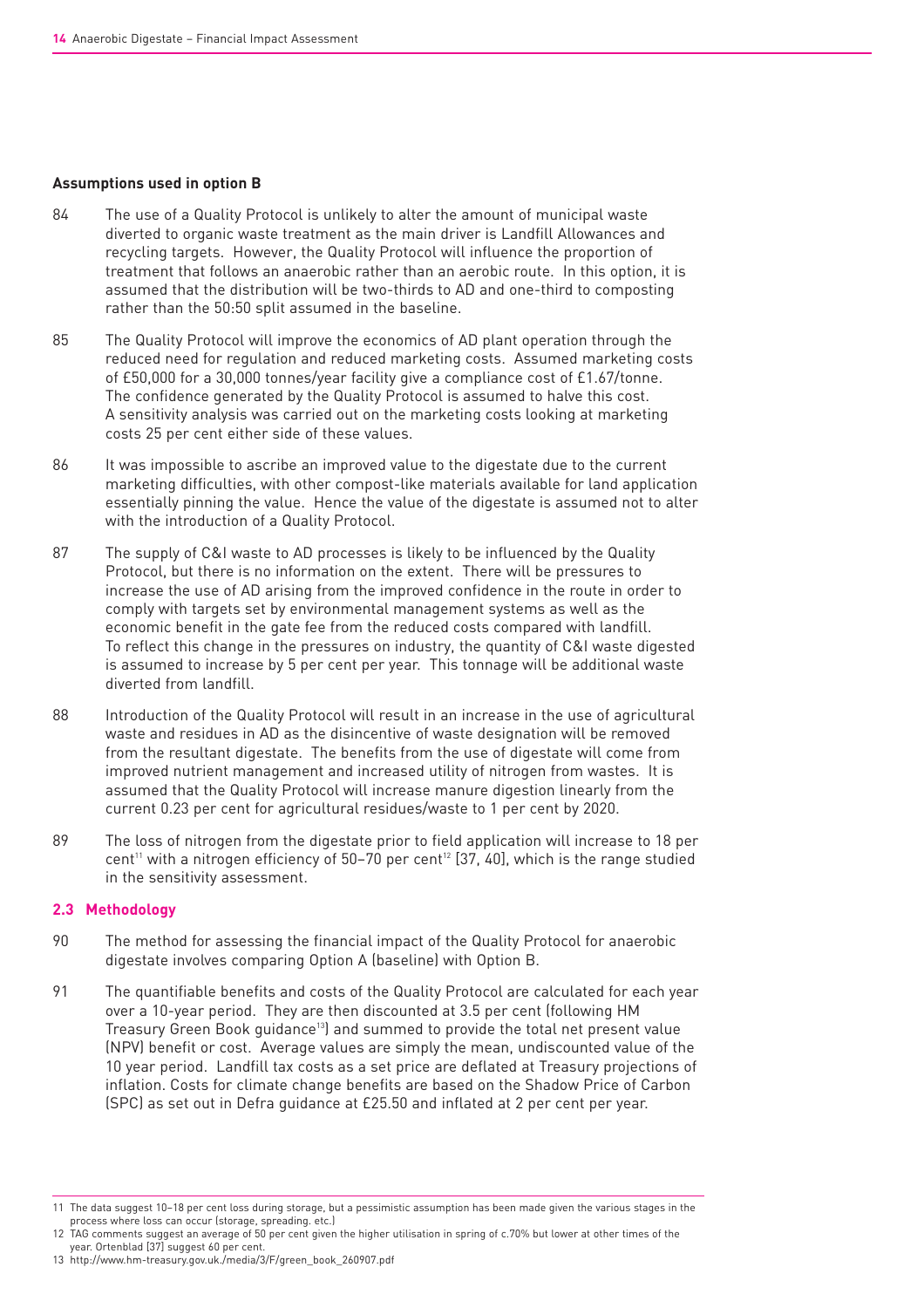- 92 For example, the annual additional total market value attributable to the Quality Protocol is calculated by subtracting the annual total market value<sup>14</sup> for Option A from the annual market value for Option B. This is repeated for each year over the 10-year assessment period. These additional market values are then discounted (using 3.5 per cent) and summed to provide the increase in market value as a result of the Quality Protocol. This produces an overestimate of the benefits. The true benefits are the increase in profits, but it was not possible to estimate this for reasons of confidentiality.
- 93 The reduction in waste regulation compliance costs as a consequence of the introduction of the Quality Protocol is calculated by taking the annual total waste regulation compliance cost in Option A and subtracting the annual waste regulation compliance costs in Option B. The annual net waste regulation compliance costs are then discounted and summed to provide the total benefit of the Quality Protocol.
- 94 As the benefits could continue beyond the 10-year assessment period, the estimates are an underestimate.

### **2.4 Consultation**

95 Members of the TAG and representatives of wider industry were contacted as appropriate to gain a better understanding of the impacts of the introduction of the Quality Protocol. Section 3 highlights the key benefits and costs of the Quality Protocol identified by consultees.

<sup>14</sup> To calculate market value, the costs associated with processing by anaerobic digestion are multiplied by the quantity processed. This is repeated for each sector and the products summed. A lower cost operations or increases in market share would increase these values.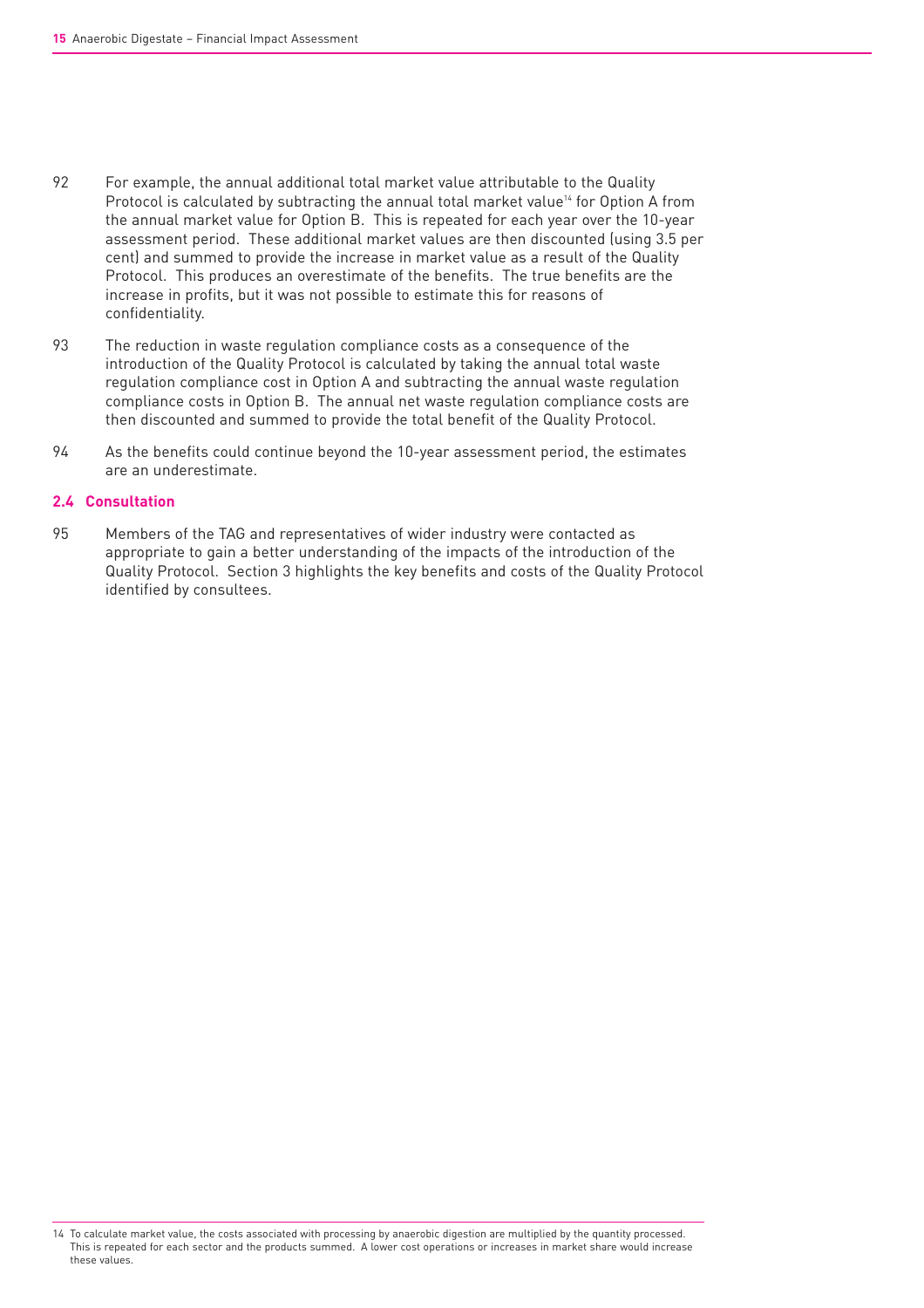# **3.0 Costs and benefits to industry of introducing the Quality Protocol**

96 This section sets out the costs and benefits to industry of introducing the Quality Protocol, including the sectors and groups affected.

### **3.1 Benefits of the Quality Protocol and groups affected**

- 97 Introducing the Quality Protocol for digestates to standardise and increase their quality will stimulate the development of the anaerobic digestion option and the available markets for the products. This would provide more certainty in the market place; though it is unlikely to increase the value of the digestates, it will reduce costs and improve the public acceptance of the products. The Quality Protocol may also reduce the costs of marketing by providing users with information/knowledge about the product and thereby engender confidence.
- 98 Overall, the increase in the amount of waste diverted from landfill due to the introduction of the Quality Protocol will be small as the main drivers already provide the incentive to increase uptake in organic waste treatment. However, it is likely to improve the proportion of this organic waste treated by AD. However, the increase was modelled primarily as commercial and industrial wastes.
- 99 Methane is a potent greenhouse gas. Anaerobic digestion with energy recovery offers an effective means of trapping this gas and converting it to less harmful carbon dioxide while producing a renewable source of energy.
- 100 Obtaining heat from a renewable source such as combined heat and power (CHP) scheme based on biogas is a valuable means of reducing the carbon footprint of industrial processes. This is of particular value if the site is impacted by the EU Emissions Trading Scheme (EU ETS). Introduction of a Quality Protocol for digestate could increase the provision of AD plant capacity in the UK, which would help to achieve the renewable energy targets set by the EU and reduce UK greenhouse gas emissions.
- 101 Current producers of AD who have to apply for Environmental Permits, etc. would avoid some of the costs of compliance with waste regulation. The plant would still require an Environmental Permit but exemption costs would be avoided if it is applied to land. This would include the cost of consultancy fees, and some element of training and registration for Waste Management Industry Training and Advisory Board (WAMITAB) purposes, etc. However, this benefit will be offset by the cost of complying with the Quality Protocol.
- 102 Income from gate fees for receiving and processing organic waste is especially relevant to CAD plants. This gate fee would have to be set at a level competitive with local landfill charges in order to attract the waste. The local authority, or other organisation, supplying the waste would obtain a benefit from paying lower charges.
- 103 There will also be cost savings through reduced use of inorganic manufactured fertilisers. This benefit is mainly relevant to farm land application as, in other applications (landscaping, horticulture, etc.), the use of inorganic manufactured fertilisers is generally less and compensation for digestate nutrients is likely to be site specific.
- 104 The use of AD systems will lead to the sale of renewable electricity and associated ROCs, which will contribute to the overall renewable supply for the UK.
- 105 The impacts of the carbon balance of using AD will come from:
	- avoided landfill of waste:
	- reduced energy consumption of AD compared with composting;
	- renewable energy production:
	- reduced mineral fertiliser production:
	- **■** fugitive methane and  $N_2O$  emissions from stored and spread digestates and residues.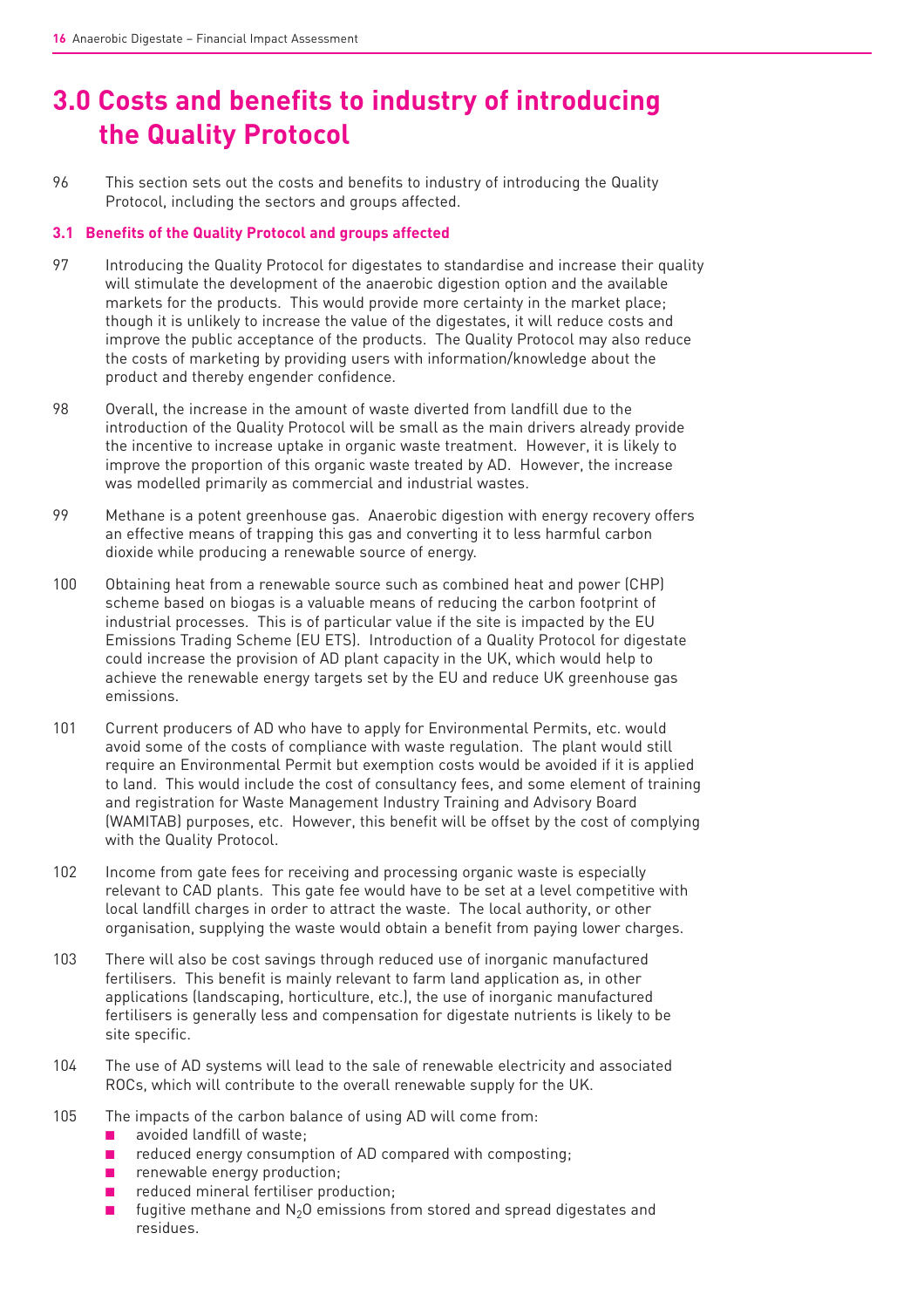106 Annex A details that the Carbon benefits are derived from electricity production only; heat uses are ignored. Emissions from fugitive methane and aerobic degradation as well as nitrous oxide  $(N_2O)$  emissions are considered to be similar for wastes and residues applied to land. The average carbon benefit for MSW is  $0.35$  t  $CO<sub>2</sub>/t$  digestate, for agricultural wastes it is 2.87 t  $CO<sub>2</sub>/t$  digestate, and for C&I wastes it is an overall loss of 0.63 t  $CO<sub>2</sub>/t$  digestate,

#### **3.2 Costs of the Quality Protocol and groups affected**

- 107 If buyers in the market respond readily to the voluntary Quality Protocol such that it becomes a normal requirement, other operators will be forced to invest to upgrade their operations.
- 108 Additional costs for the digestate producer would be incurred for processing and compliance. These are estimated at £1.67/tonne, although the increased marketability of the product would reduce costs by an estimated £0.835/tonne.
- 109 Soil improvers and growing media based on municipal waste are unlikely to command high prices in the short term. Even if their performance equals traditional products, the benefits of their use will have to be demonstrated to the end user. It is probable that waste-based products will be used for cheaper general growing applications.

| 110 |  |  |  | The model results are summarised in Table 9. |  |  |  |  |
|-----|--|--|--|----------------------------------------------|--|--|--|--|
|-----|--|--|--|----------------------------------------------|--|--|--|--|

| Table 9: Model results (basis 2007, period of costs 10 years, discount rate 3.5 per cent)* |                                          |                                      |            |                   |  |  |  |
|--------------------------------------------------------------------------------------------|------------------------------------------|--------------------------------------|------------|-------------------|--|--|--|
| <b>Factor</b>                                                                              | NPV cost over 10 years (£ million or kt) |                                      |            |                   |  |  |  |
|                                                                                            | <b>Baseline</b>                          | Quality                              |            | <b>Difference</b> |  |  |  |
|                                                                                            |                                          | <b>Protocol</b><br><b>introduced</b> | <b>NPV</b> | Average           |  |  |  |
| Costs of exemption charges                                                                 | £3.68                                    | £0.00                                | $-E3.68$   | $-60.46m$         |  |  |  |
| Costs of admin burdens                                                                     | £2.55                                    | £0.00                                | $-E2.55$   | $-E0.32m$         |  |  |  |
| Costs of marketing                                                                         | £13.24                                   | £9.53                                | $-E3.71$   | $-£0.45m$         |  |  |  |
| <b>Compliance costs of Quality</b><br>Protocol                                             | £0.00                                    | £13.47                               | £13.47     | $-E1.70m$         |  |  |  |
| Savings to industry on landfilling                                                         | £0.00                                    | $-61.64$                             | $-61.64$   | $-£0.21m$         |  |  |  |
| Value of displaced fertiliser                                                              | $-£522.61$                               | $-£526.36$                           | $-63.75$   | $-60.49m$         |  |  |  |
| <b>Total direct</b>                                                                        | $-£503.13$                               | $-£505.00$                           | $-£1.86$   | $-E0.43m$         |  |  |  |
| <b>Carbon balance</b>                                                                      |                                          |                                      |            |                   |  |  |  |
| Energy used in composting (kt $CO2$ )                                                      | 344                                      | 303                                  | $-41.05$   |                   |  |  |  |
| Energy produced from AD (kt $CO2$ )                                                        | $-526.48$                                | $-668.85$                            | $-142.37$  |                   |  |  |  |
| Carbon avoid from fertiliser offset<br>[kt CO <sub>2</sub> ]                               | $-1,189.74$                              | $-1,198.29$                          | $-8.54$    |                   |  |  |  |
| Carbon saved by avoided landfill (kt<br>CO <sub>2</sub>                                    | 0.00                                     | $-5.51$                              | $-5.51$    |                   |  |  |  |
| Total carbon saved (kt $CO2$ )                                                             | $-1,371.10$                              | $-1,569.62$                          | $-198.52$  |                   |  |  |  |
| Value of carbon                                                                            | $-£39.29$                                | $-E45.08$                            | $-£5.79$   |                   |  |  |  |

**\* Rounding errors may occur.**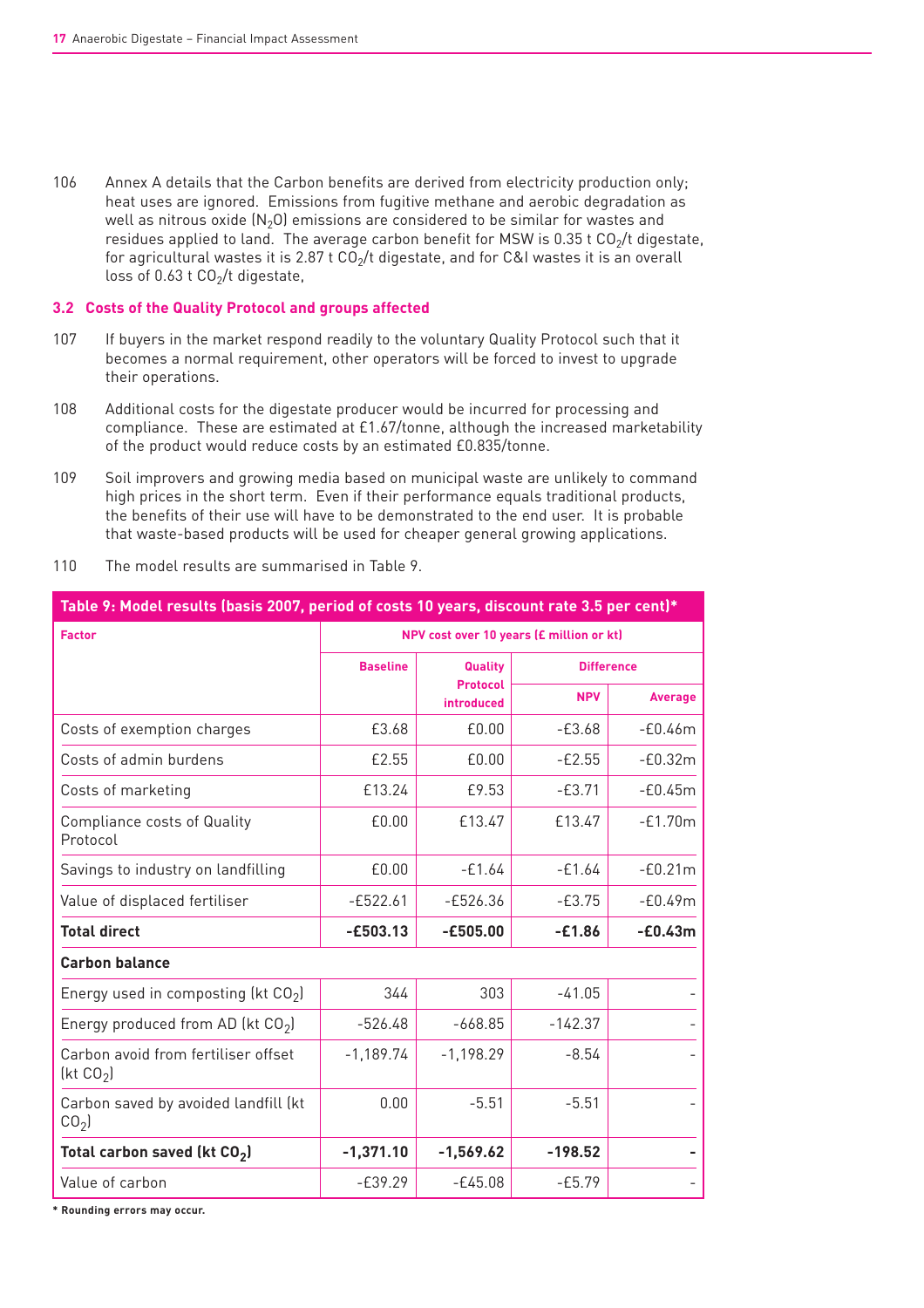111 However there are substantial uncertainties in the value of fertilisers and the quantity and availability of the nutrients supplied in comparison with inorganic manufactured fertilisers. A sensitivity analysis was therefore performed with a set of low and high assumptions as set out in Table 10.

| Table 10: Input assumptions for sensitivity assessment |              |                 |              |  |  |  |  |
|--------------------------------------------------------|--------------|-----------------|--------------|--|--|--|--|
| <b>Scenario</b>                                        | Low          | <b>Baseline</b> | <b>High</b>  |  |  |  |  |
| Manure N availability                                  | 20%          | 25%             | 30%          |  |  |  |  |
| Digestate N availability                               | 50%          | 60%             | 70%          |  |  |  |  |
| Manure N content                                       | $0.45\%$     | 0.92%           | 1.50%        |  |  |  |  |
| Digestate N content                                    | 0.45%        | 0.92%           | 1.50%        |  |  |  |  |
| Value of nitrogen                                      | £378/tonne N | £473/tonne N    | £568/tonne N |  |  |  |  |
| Average size of exemption site (ha)                    | 30           | 40              | 50           |  |  |  |  |
| Compliance Costs (£)                                   | £1.57        | £1.67           | f 1.77       |  |  |  |  |
| Average marketing costs per site (£)                   | £37,500      | £50,000         | £625,000     |  |  |  |  |
| Size of average site                                   | 22,500       | 30,000          | 37,500       |  |  |  |  |

| Table 11: Sensitivity assessment: result of 'low' nutrient sensitivity |                                          |                                       |                   |  |
|------------------------------------------------------------------------|------------------------------------------|---------------------------------------|-------------------|--|
| <b>Factor</b>                                                          | NPV cost over 10 years (£ million or kt) |                                       |                   |  |
|                                                                        | <b>Baseline</b>                          | <b>Quality Protocol</b><br>introduced | <b>Difference</b> |  |
| Costs of exemption charges                                             | £2.40                                    | £0.00                                 | $-E2.40$          |  |
| Costs of admin burdens                                                 | £1.67                                    | £0.00                                 | $-£1.67$          |  |
| Costs of marketing                                                     | £13.24                                   | £9.53                                 | $-E3.71$          |  |
| Compliance costs of Quality<br>Protocol                                | £0.00                                    | £12.72                                | £12.72            |  |
| Savings to industry on landfilling                                     | £0.00                                    | $-£1.64$                              | $-£1.64$          |  |
| Value of displaced fertiliser                                          | $-E163.97$                               | $-E165.38$                            | $-E1.41$          |  |
| <b>Total</b>                                                           | $-£146.66$                               | $-£144.76$                            | £1.90             |  |
| <b>Carbon balance</b>                                                  |                                          |                                       |                   |  |
| Energy used in composting (kt $CO2$ )                                  | 344.08                                   | 303.03                                | $-41.05$          |  |
| Energy produced from AD (kt $CO2$ )                                    | $-526.48$                                | $-668.85$                             | $-142.37$         |  |
| Carbon avoid from fertiliser offset<br>[kt CO <sub>2</sub> ]           | $-466.60$                                | $-470.61$                             | $-4.01$           |  |
| Carbon saved by avoided landfill<br>[kt CO <sub>2</sub> ]              | 0.00                                     | $-5.51$                               | $-5.51$           |  |
| Total carbon saved (kt $CO2$ )                                         | $-647.96$                                | $-841.95$                             | $-193.98$         |  |
| Value of carbon                                                        | $-£18.64$                                | $-E24.30$                             | $-£5.65$          |  |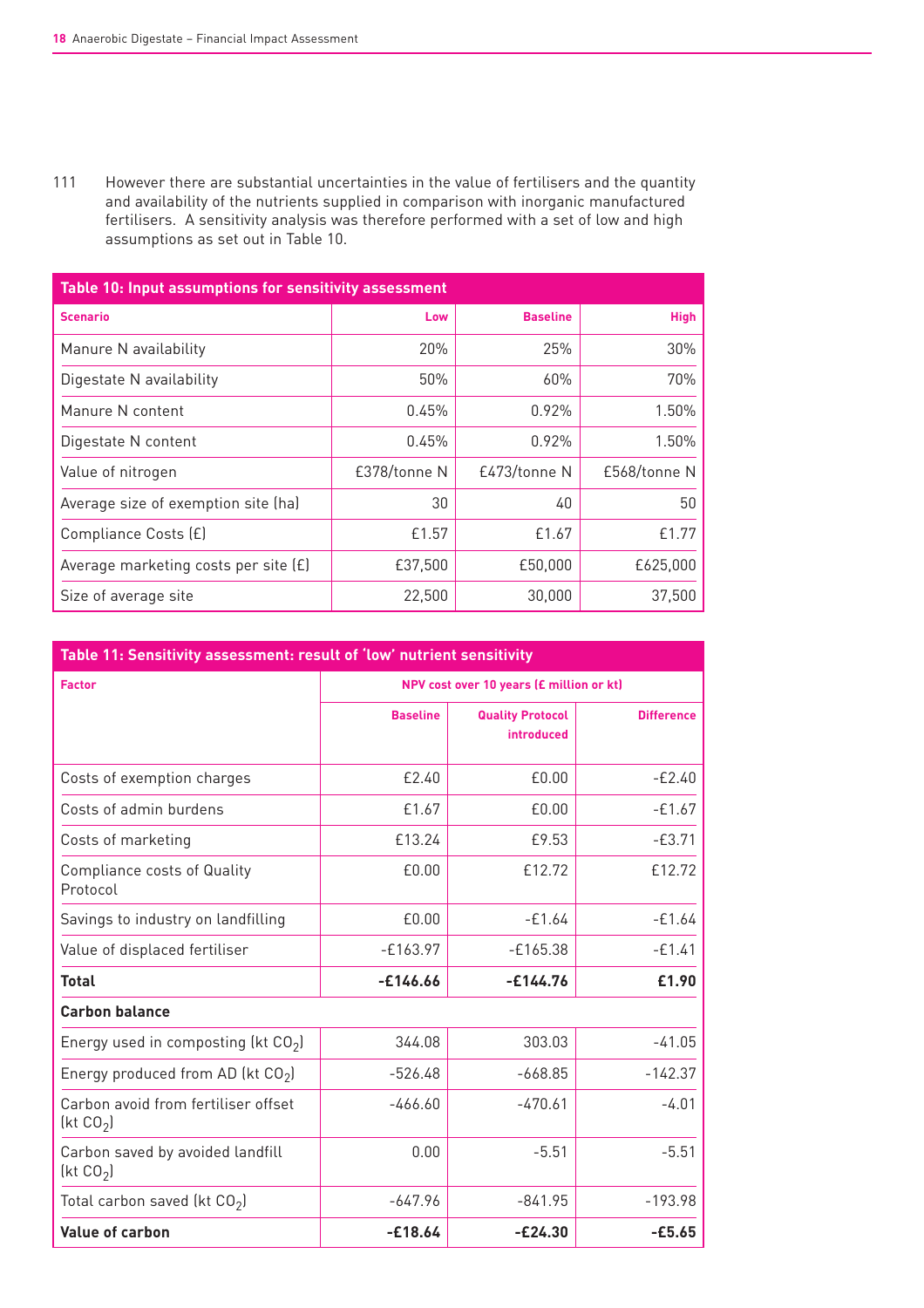| Table 12: Sensitivity assessment: result of 'high' nutrient sensitivity |                                   |                                       |                   |  |
|-------------------------------------------------------------------------|-----------------------------------|---------------------------------------|-------------------|--|
| <b>Factor</b>                                                           | NPV cost over 10 years (£m or kt) |                                       |                   |  |
|                                                                         | <b>Baseline</b>                   | <b>Quality Protocol</b><br>introduced | <b>Difference</b> |  |
| Costs of exemption charges                                              | £4.80                             | £0.00                                 | $-E4.80$          |  |
| Costs of admin burdens                                                  | £3.33                             | £0.00                                 | $-E3.33$          |  |
| Costs of marketing                                                      | £13.24                            | £9.53                                 | $-63.71$          |  |
| Compliance costs of Quality<br>Protocol                                 | £0.00                             | £14.22                                | £14.22            |  |
| Savings to industry on landfilling                                      | £0.00                             | $-£1.64$                              | $-£1.64$          |  |
| Value of displaced fertiliser                                           | $-E1,225.90$                      | $-E1,233.99$                          | $-68.09$          |  |
| <b>Total</b>                                                            | $-£1,204.53$                      | $-E1,211.88$                          | $-E7.35$          |  |
| <b>Carbon balance</b>                                                   |                                   |                                       |                   |  |
| Energy used in composting (kt $CO2$ )                                   | 344.08                            | 303.03                                | $-41.05$          |  |
| Energy produced from AD (kt $CO2$ )                                     | $-526.48$                         | $-668.85$                             | $-142.37$         |  |
| Carbon avoid from fertiliser offset<br>[kt CO <sub>2</sub> ]            | $-2,325.69$                       | $-2,341.04$                           | $-15.35$          |  |
| Carbon saved by avoided landfill<br>[kt CO <sub>2</sub> ]               | 0.00                              | $-5.51$                               | $-5.51$           |  |
| Total carbon saved (kt $CO2$ )                                          | $-2,507.05$                       | $-2,712.37$                           | $-205.32$         |  |
| Value of carbon                                                         | $-E71.73$                         | $-E77.72$                             | $-£5.99$          |  |

| Table 13: Summary results of sensitivity assessment |                                 |                             |  |
|-----------------------------------------------------|---------------------------------|-----------------------------|--|
| <b>Scenario</b>                                     | <b>Overall cost (£ million)</b> | Value of carbon (£ million) |  |
| High                                                | $-7.35$                         | $-5.99$                     |  |
| <b>Baseline</b>                                     | $-1.86$                         | $-5.79$                     |  |
| Low                                                 | 1.90                            | $-5.65$                     |  |

112

113 The results from the extremes in the nutrient inputs are shown in Tables 12 to 14. The results from the skillings in the results is about £11 million, which is in the order of some of the other estimated costs.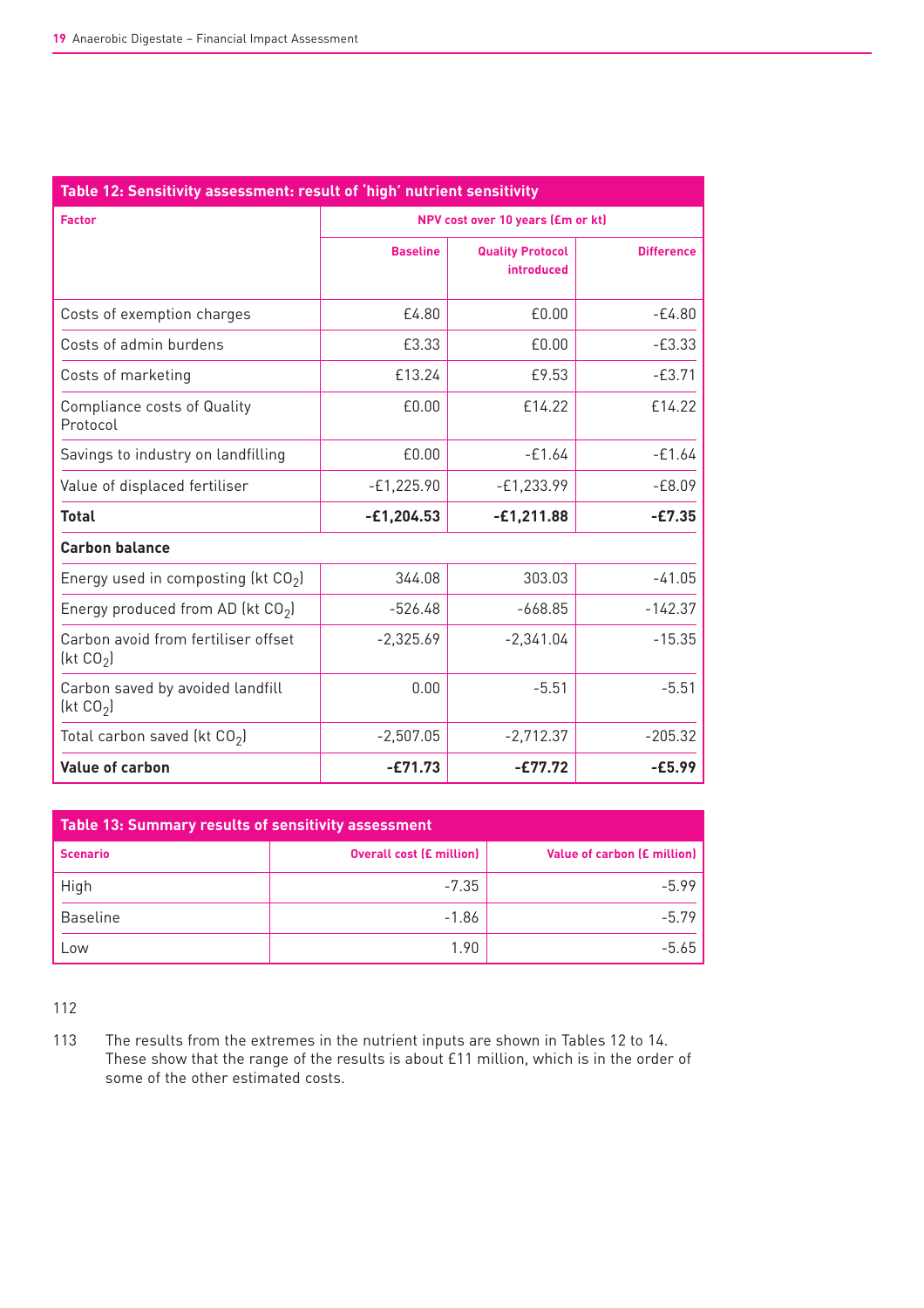# **4.0 Small firms impact test**

- 114 The small firms impact test was carried out according to BERR's Small firms quidance – guidance for policy makers. 15
- 115 The impact of the Quality Protocol will largely be on small and medium enterprises (SMEs) as the operators of the waste treatment facilities are generally independent companies either working on a single project or a small group of facilities.
- 116 In the municipal sector, waste treatment operations are increasingly being conducted by large waste management companies and, where these operations are not sub-contracted, the effects of the Quality Protocol are likely to be spread across these wider operations.
- 117 The larger waste management companies are likely to be in the vanguard of implementers of the Quality Protocol for digestate – as demonstrated by the composting compliance with PAS 100 and the APEX marketing brand, which has lead the development of higher standards for compost.
- 118 The customers (for waste supply) for these municipal contracts and the suppliers of industrial waste are also more likely to be larger organisations. They will benefit only by the stabilising of waste management charges, rather than seeing their inflation through landfill tax increases.
- 119 The users of the digestate will be principally farmers and will be largely small businesses. However, there will be some organisations that have more intensive produce supply operations and which require substantial staffing for picking and packaging the fruit and vegetables. The impacts on farming-based users of the digestate are not expected to be materially affected by the company size.
- 120 As costs are determined to be proportional to waste processed, they are therefore not disproportionate to small companies. For the purposes of determining cost per organisation, the capacities shown in Table 15 are assumed to relate to business size definitions.

| <b>Table 15: Definition of business size</b> |                               |  |
|----------------------------------------------|-------------------------------|--|
| <b>Description of size</b>                   | <b>Capacity (tonnes/year)</b> |  |
| Micro                                        | 5,000                         |  |
| Small                                        | 20,000                        |  |
| Medium                                       | 50,000                        |  |
| Large                                        | 100,000                       |  |

121 The average saving from the Quality protocol is £0.10 /t direct (£0.21/ t cost to £0.41/t saving) and when carbon benefits are accounted for the savings are on average £0.43/t (£0.21/t to £0.75/t). The cost assumed are the net costs of the Quality Protocol and the savings to the digestion plant operators which is on average £0.23/t, total values are given in Table 16.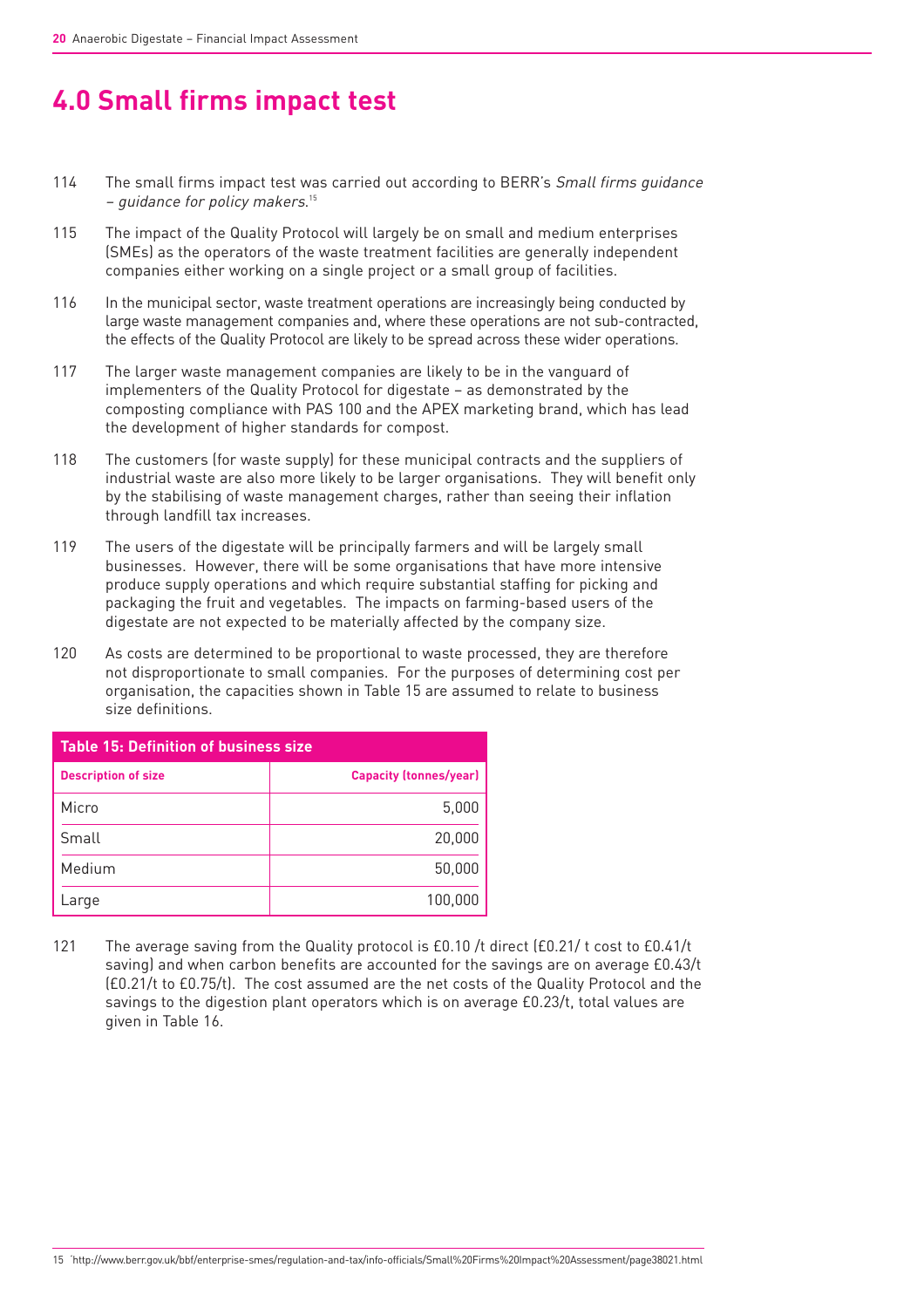| Table 16: Cost impacts by company size |                                    |                                      |  |
|----------------------------------------|------------------------------------|--------------------------------------|--|
| <b>Size</b>                            | <b>Waste handled (tonnes/year)</b> | <b>Annual cost of implementation</b> |  |
| Micro                                  | 5,000                              | $-£1,162$                            |  |
| Small                                  | 20,000                             | -£4,646                              |  |
| Medium                                 | 50,000                             | $-£11,616$                           |  |
| Large                                  | 100,000                            | -£23,231                             |  |

122 The Quality Protocol is voluntary. Companies can avoid the costs avoided by choosing not to comply.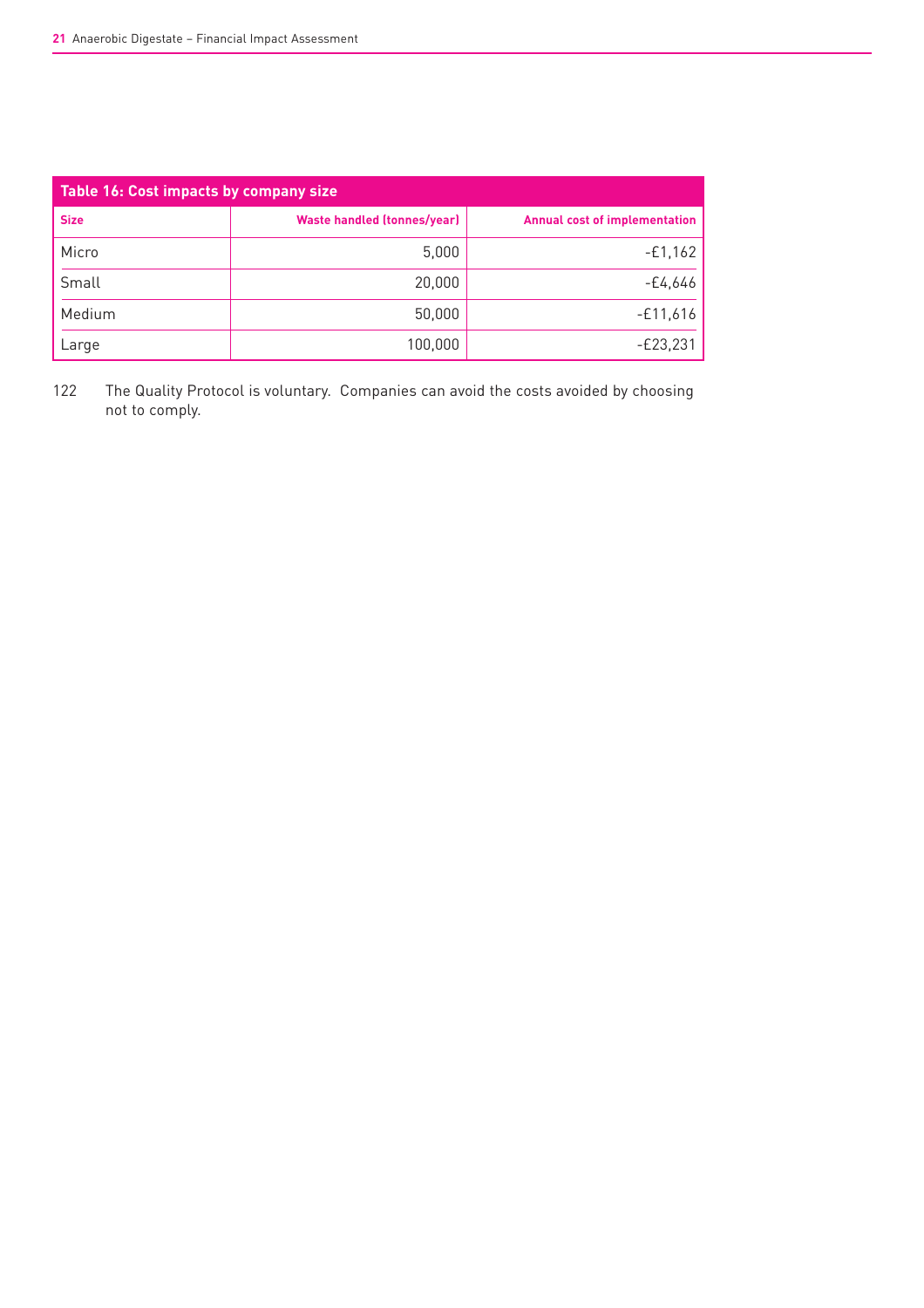# **5.0 Competition assessment**

- 123 The impact on competition is limited by the voluntary nature of the Quality Protocol. The current market can be classed as difficult and sales to users of digestate are governed by long-term relationships and strong marketing skills.
- 124 The introduction of the Quality Protocol will provide an option to secure markets and open new markets. However, it is unlikely to influence the overall competitive market as all producers will be able to work to the Quality Protocol if it becomes a market requirement to sell digestate.
- 125 The main driver on the development of AD will be regulatory. Thus the Quality Protocol is likely to influence only the gate fees to waste suppliers.
- 126 One area which may be interesting will be the manner in which the C&I sector uses the environmental benefits within their corporate social reporting. Enhanced waste treatment will provide environmental benefits that can be reported. It will also provide some carbon trading benefits to those companies in the carbon trading scheme and 'green' image benefits that can be used in marketing.

### **5.1 Required tests**

#### **Will the introduction directly or indirectly limit the number or range of suppliers?**

- 127 There is no evidence to suggest that the number of suppliers of AD equipment or the number of AD plant operators is likely to decrease due to the introduction of the Quality Protocol. The current market is likely to increase, with or without the Quality Protocol, and the expansion will be generated by organic growth as well as new entrants.
- 128 Obviously those players that choose not to comply with the Quality Protocol may face greater competition from those that do, but the voluntary nature of the protocol means that commercial pressures, of which competitors' actions will be one factor, will govern the choice.
- 129 The increase in digestion of agricultural residues is likely to increase the number of specialist suppliers, as manure injection is often (but not always) performed by the farmers themselves. Digestion is more likely to be a service provided by a third party and hence competition for providing this service to the farmers would increase.
- 130 The biggest competition disadvantage would come from the application of a Quality Protocol to composting and not to anaerobic digestion; or the reverse, where the technology without the access to a Quality Protocol would suffer because the perceived 'waste' label would deter users. This would reduce the choices for organic waste treatment and reduce the number of players.

#### **Will the introduction limit the ability to compete?**

- 131 The voluntary nature will allow all players to comply with the Quality Protocol. The details of the system are not finalised, but the controls required are unlikely to preclude a particular waste processor from complying as the digestion technology itself is likely to be unaffected.
- 132 Control will be placed on the wastes they can accept and how the products are handled. We are not aware that any of the existing suppliers will be compromised by infrastructure issues, though all suppliers are likely to have initial investments to make to meet the requirements of the Quality Protocol and access to the capital may be a constraining factor. However, those that cannot upgrade due to lack of resources will be overtaken by new players as the market will be increasing through other actions (e.g. ROCs) and the supply of new entrants is likely to outstrip the number of companies unable to develop.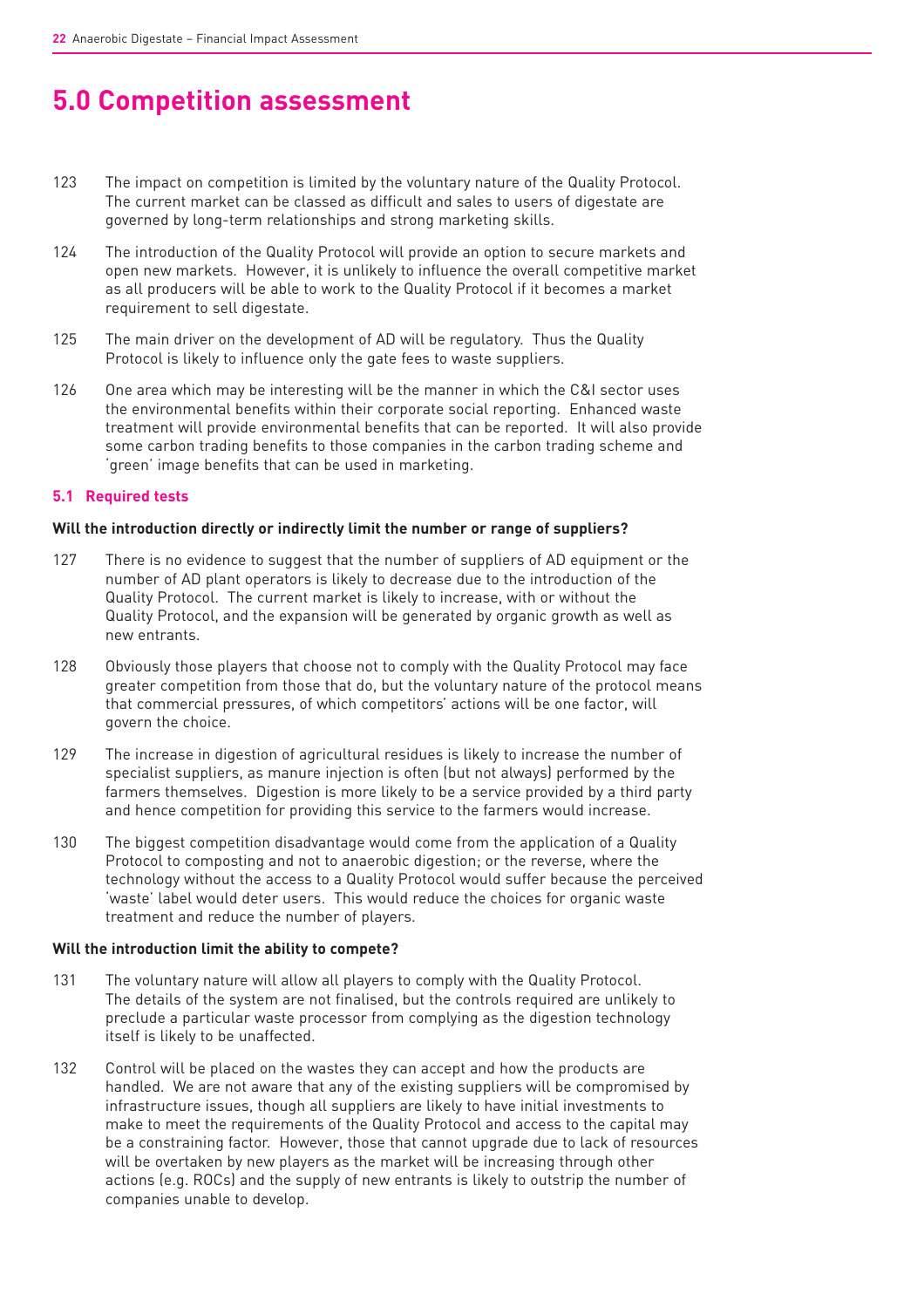133 Depending on the details of the Quality Protocol, some waste suppliers with materials that do not comply may face reduced competition for their organic waste treatment needs as non-compliant processors will become less prominent and landfilling of these wastes will become more likely.

#### **Will introduction reduce suppliers' incentive to compete vigorously?**

- 134 There are several market sectors to consider.
- 135 Equipment suppliers will see the UK as an expanding market and any expansion will encourage this competition. The majority of suppliers are from outside the UK and there are unlikely to be capacity constraints that might reduce their enthusiasm.
- 136 Plant operators and developers may see increased demand. Competition for the waste supply will be geographically bounded and, as more plants are built, the area of natural capture will reduce. This will increase the competition for the most favourable wastes and those wastes that cannot comply with the Quality Protocol are likely to see fewer options for their waste treatment needs.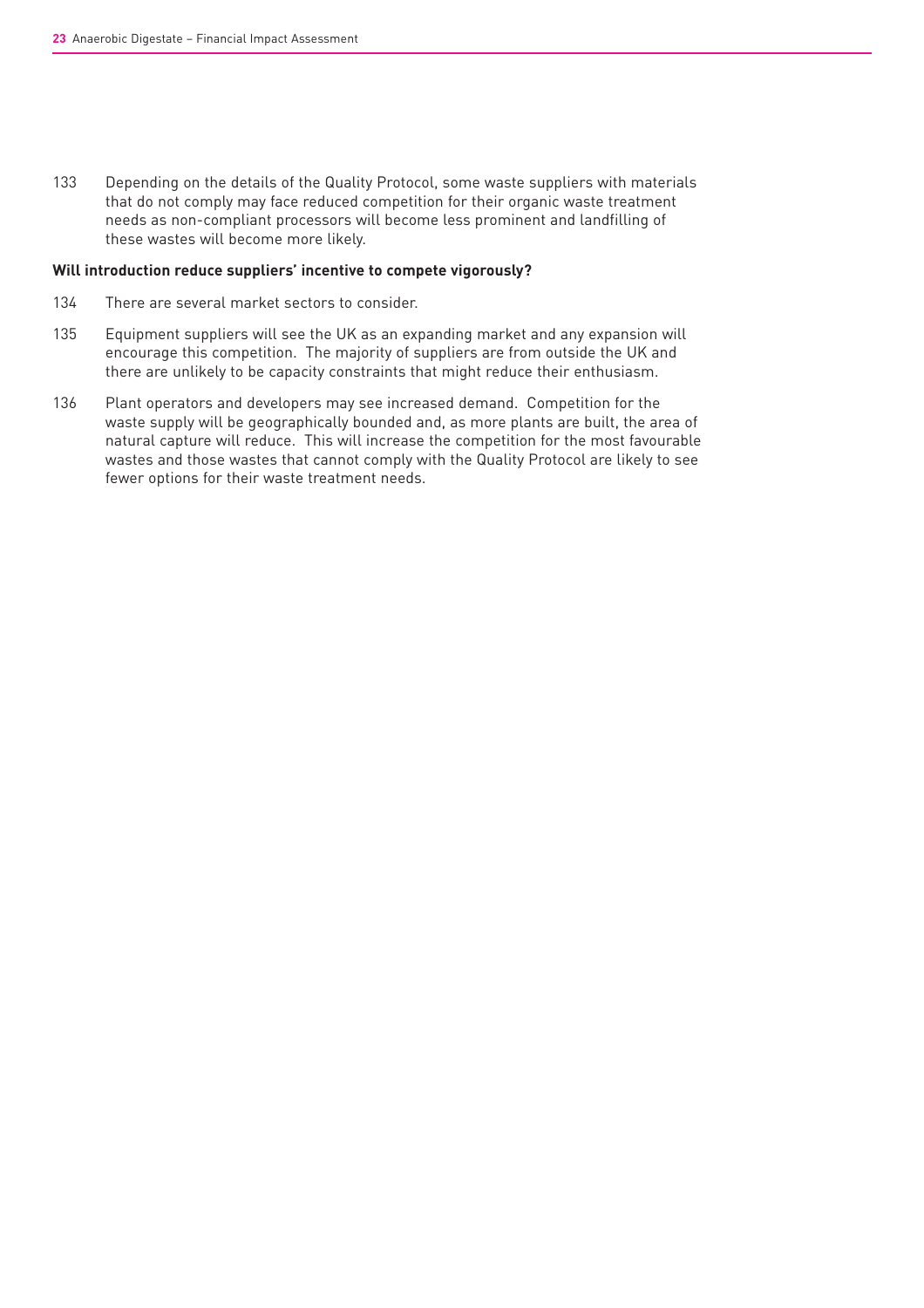# **6.0 Conclusions**

- 137 Introduction of a Quality Protocol would be welcomed by the anaerobic digestion industry as it will aid marketing and provide security to the existing users of digestate. In the short term, however, this is not expected to be reflected in the price paid for the digestate. This means that the principal costs of implementing the Quality Protocol will fall on the digester operators and the benefits will fall to the users of the digestate in terms of fertiliser benefits and unquantified benefits from the organic matter in soil, and to the wider community from the global warming benefits. The challenge in marketing is to transfer the real benefits into a value for the digestate.
- 138 Overall for a 10-year period, AD operators will benefit directly from reduced marketing costs (£3.71 million) and avoided regulation cost (£4.98 million). The cost of complying with the Quality Protocol will be £13.47 million, giving an estimated net cost of £4.78 million. The benefit to digestate users is estimated to be £3.75 million from avoided nitrogen fertiliser use; industry will also save £1.64 million from avoided landfill costs. The value of the other nutrients (principally P and K) has not been evaluated but, where additional organic waste/residues are applied to land, these will provide further financial and carbon savings.
- 139 The benefit to environment is much more substantial with the carbon benefit estimated at £5.79 million (range £5.65 million to £5.99 million).
- 140 AD operators face a challenge to gain additional income to offset the higher costs. The main routes will be to:
	- encourage digestate users to pay more for the digestate to take account of its fertiliser value;
	- get municipal waste and corporate waste suppliers that value their CSR requirements to pay more through gate fees.
- 141 In both cases, this is a modest change as an increase in digestate value of 43 pence/tonne (range 21 pence/tonne to 75 pence/tonne) would pay the additional value of the fertiliser. However, these small variations are statically insignificant in terms of the gate fees or digestate price given:
	- the generic assumptions made of equality of pricing for composting and digestion; and
	- the level of precision in the model.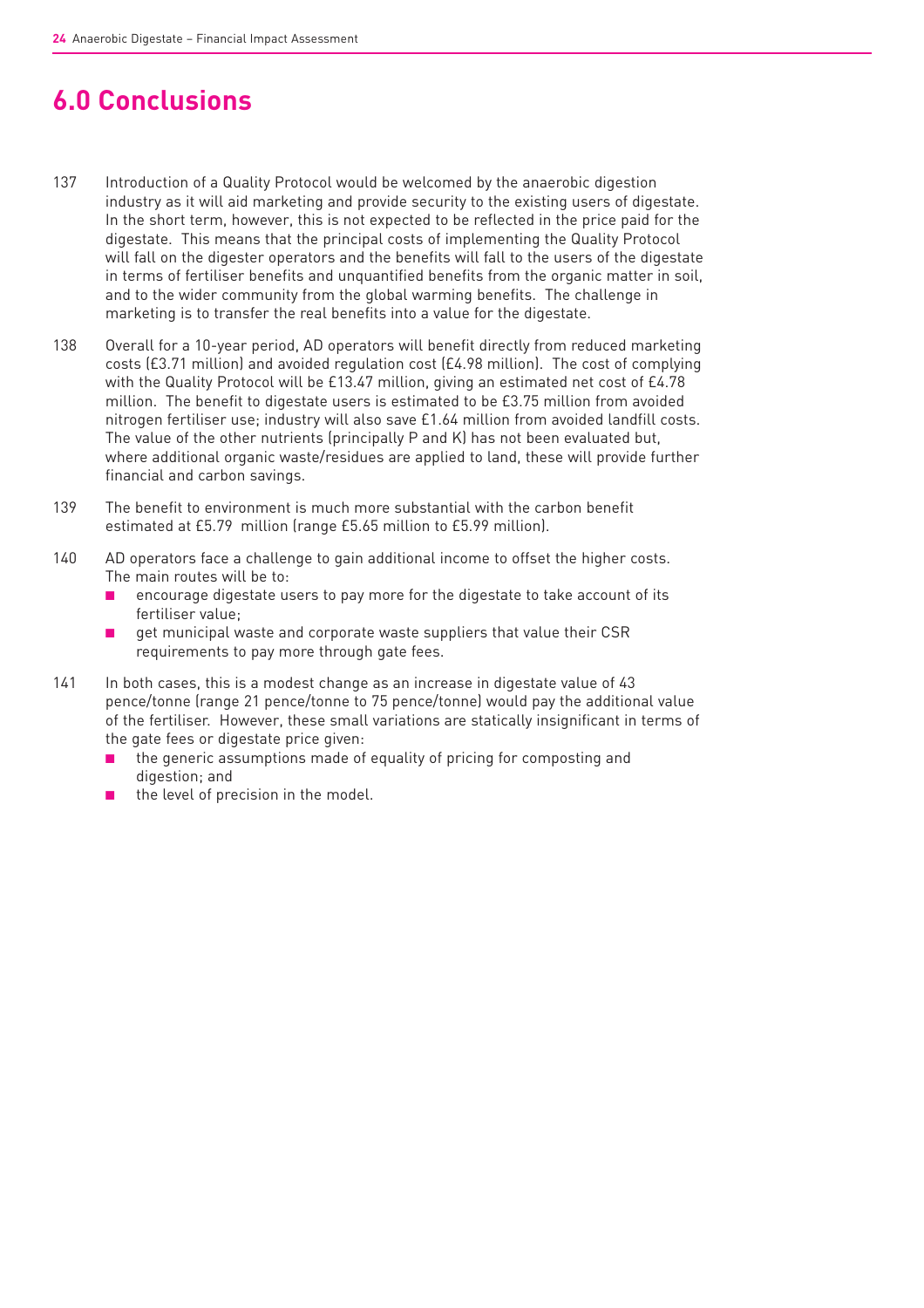# **7.0 References and bibliography**

- 1. ADAS UK, SAC, Institute of Grassland and Environmental Research and The Agri-Food and Biosciences Institute, 2007 Baseline projections for agriculture and implications for emissions to air and water. Defra project code SFF0601. London: Defra. Available from: http://statistics.defra.gov.uk/esg/ace/research/pdf/SFF0601SID5FINAL.pdf [Accessed 18 March 2008].
- 2. Agricultural Industries Confederation (AIC), 2006 Fertiliser Statistics 2006 Report. Peterborough: AIC.
- 3. Agri-Food and Biosciences Institute (AFBI), 2007 The potential of on-farm anaerobic digestion for Northern Ireland [online]. Belfast: AFBI. Available from: http://www.afbini.gov.uk/index/services/specialist-advice/renewable-energy/reanaerobic-digestion-intro.htm [Accessed 18 March 2008].
- 4. Al Seadi T and Møller HB, 2003 Separation slurry a potential option for the animal production sector. In Proceedings of the European Biogas Workshop on The Future of Biogas in Europe II (Esbjerg, 2003), p. 58.
- 5. Al Seadi T, 2000 Good Practice in Quality Management of AD residues from biogas production. A report for IEA Bioenergy Task 24 Energy from Biological Conversion of Organic Waste. IEA Bioenergy. Available from: http://websrv5.sdu.dk/bio/pdf/manage.pdf [Accessed 18 March 2008].
- 6. Asaadi M, 2006 Co-digestion of waste with sewage sludge including farm wastes. Presentation to seminar organised by Methane to Markets on 'Anaerobic Digestion in Agriculture: Policies and Markets for Growth' (Berkshire, 2006). Available from: http://www.methanetomarkets.org/events/2006/agriculture/docs/ManocherAsaadi2.pdf [Accessed 18 March 2008].
- 7. Collins D, 2007 Anaerobic digestion and its role in transport fuels. London: Renewable Energy Association (REA). Available from: http://www.allenergy.co.uk/UserFiles/File/2007DavidCollins.pdf [Accessed 18 March 2008].
- 8. Damgaard Poulsen H, Børsting CE, Rom HB and Sommer SG, 2001 Kvælstof, fosfor og kalium i husdyrgødning – normtal 2000 [In Danish] [Nitrogen, phosphorus and potassium in animal manure – norms 2000]. DJF Report No. 36. Available from: http://web.agrsci.dk/djfpublikation/djfpdf/djfhd36.pdf [Accessed 18 March 2008].
- 9. Department for Environment, Food and Rural Affairs (Defra), 2004 Municipal and household waste 2003/04. Annex A Table 4. London: Defra. http://www.defra.gov.uk/environment/statistics/wastats/archive/mwb200304.pdf
- 10. Department for Environment, Food and Rural Affairs (Defra), 2006 UK Agricultural Statistics in Your Pocket. London: Defra. Available from: http://statistics.defra.gov.uk/esg/publications/auk/pocketstats/default.asp [Accessed 18 March 2008].
- 11. Department for Environment, Food and Rural Affairs (Defra), 2007 Waste Strategy for England 2007. London: Defra. Available from: http://www.defra.gov.uk/environment/waste/strategy/strategy07/pdf/waste07 strategy.pdf [Accessed 18 March 2008].
- 12. Department for Environment, Food and Rural Affairs Defra, 2007 Farming [online]. London: Defra. Available from: www.defra.gov.uk/farm/index.htm [Accessed 18 March 2008].
- 13. Defra Agriculture & Environment Team, 2007 UK Biomass Strategy 2007, Working Paper 3 – Anaerobic Digestion. London: Defra. Available from: http://www.defra.gov.uk/environment/climatechange/uk/energy/renewablefuel/pdf/uk bio0507-work3.pdf [Accessed 18 March 2008].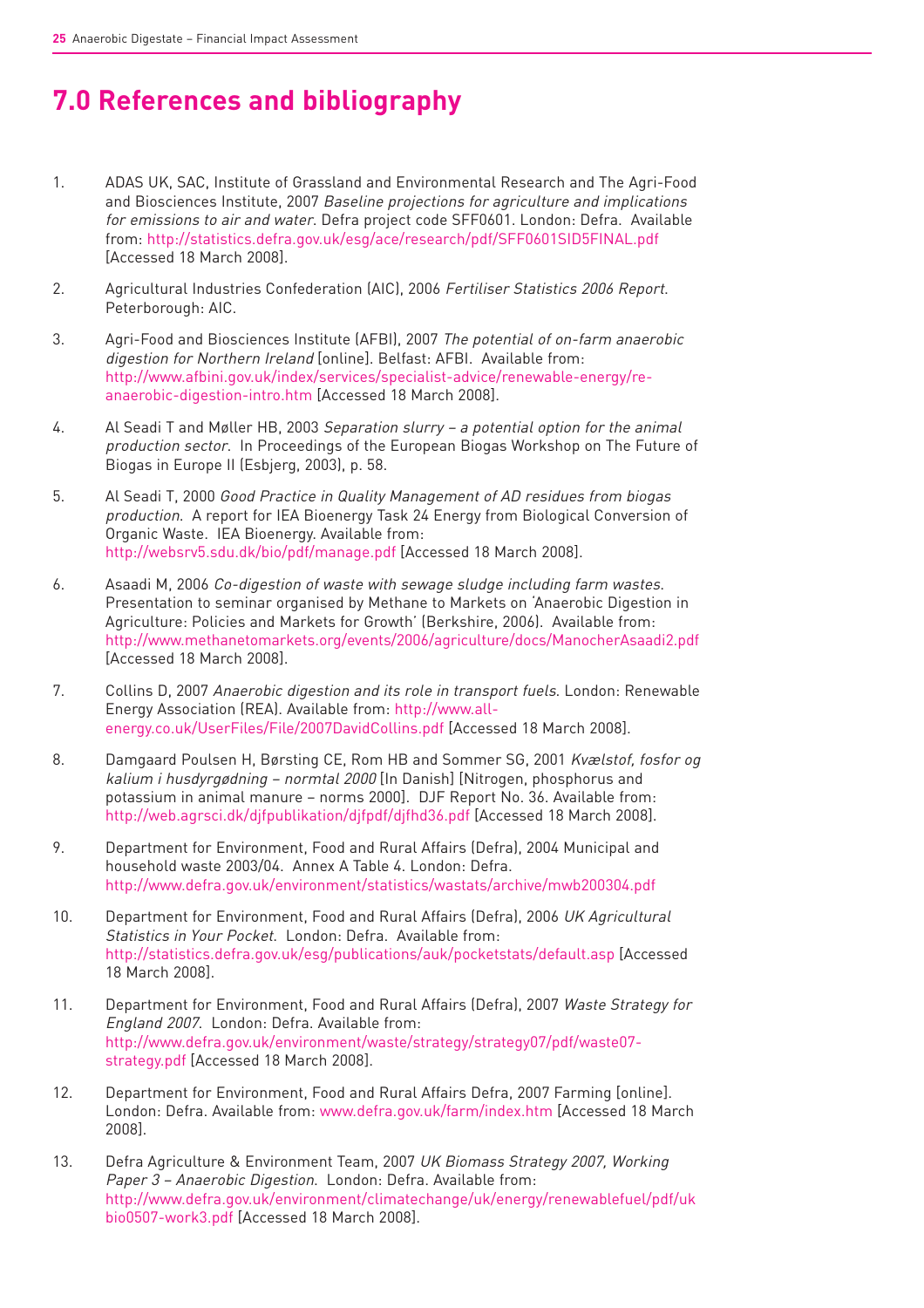- 14. Department for Trade and Industry (DTI) and Office for National Statistics (ONS), 2007 Energy Trends June 2007. London: ONS. Available from: http://www.berr.gov.uk/files/file40156.pdf [Accessed 18 March 2008].
- 15. Farmers Weekly Interactive, 2007 Time for a fresh look at nutrients [online]. July 2007. Available from: http://www.fwi.co.uk/Articles/2007/07/06/104912/time-for-a-freshlook-atnutrients.html [Accessed 18 March 2008].
- 16. Farmers Weekly 22/5/08 [online]. Available from: http://www.fwi.co.uk/Articles/2008/05/22/110568/economic-optimum-n-likely-to-fallas-fertiliser-prices.html [Accessed 08 Septmeber 2008].
- 17. Fisher K, Collins M, Aumônier S and Gregory B, 2006 Carbon balances and energy impacts of the management of UK wastes. Defra R&D Project WRT 237. London: Defra. Available from: http://www2.defra.gov.uk/research/project\_data/More.asp?I=WR0602 [Accessed 18 March 2008].
- 18. Frost JP, 2005 Opportunities for anaerobic digester CHP systems to treat municipal and farm wastes. Renewables Study Work Area 4. Chapter 7. Hillsborough: Agricultural Research Institute of Northern Ireland (ARINI).
- 19. Frost JP and Beck J, 1991 Anaerobic digestion of slurry. Internal DANI Technical Report.
- 20. Greenfinch Ltd, 2007 The Ludlow project [online] Available from: http://www.greenfinch.co.uk/ludlow.html [Accessed 18 March 2008].
- 21. Møller H, 2005 Figures used in the project 'The biogas plant of the future'. Unpublished.
- 22. Heslop V, TAG member, personal communication, 7 February 2008.
- 23. Higham I, 1998. Technical Summary. *Economics of anaerobic digestion of agricultural* waste. Harwell, Oxfordshire: AEA Technology.
- 24. Hiley PD, 1988 Reducing the cost of colliery spoil reclamation. Proceedings of seminar held June 1988. Bradford: Yorkshire Water.
- 25. Hogg D, Barth J, Schleiss and Favoino E, 2007 Dealing with food waste in the UK. Banbury: WRAP. Available from: http://www.wrap.org.uk/document.rm?id=3603 [Accessed 18 March 2008].
- 26. ICIS pricing, 2007 Market fertiliser news and analysis, 2 August 2007 [online].
- 27. IEA Bioenergy, 2001 Biogas and more! Systems and markets overview of anaerobic digestion. AD Task 24 Publication. Available from: http://websrv5.sdu.dk/bio/pdf/biogas.pdf [ Accessed 18 March 2008].
- 28. Levington Agriculture, 1997 Nutrient sources survey for the European Fertilizer Manufacturers Association.
- 29. Meier-Ploeger A, Vogtmann H and Zehr M, 1996 Eco-balance compost verses NPK fertiliser. Prepared by the International Nutrition and Agriculture Consultancy group.
- 30. Mistry P and Misselbrook T, 2005 Assessment of methane management and recovery options for livestock manures and slurries. Report for Defra by AEA Technology. AEAT/ENV/R/2104. London: Defra. Available from: http://randd.defra.gov.uk/Document.aspx?Document=AC0402\_3589\_FRP.pdf [Accessed 18 March 2008].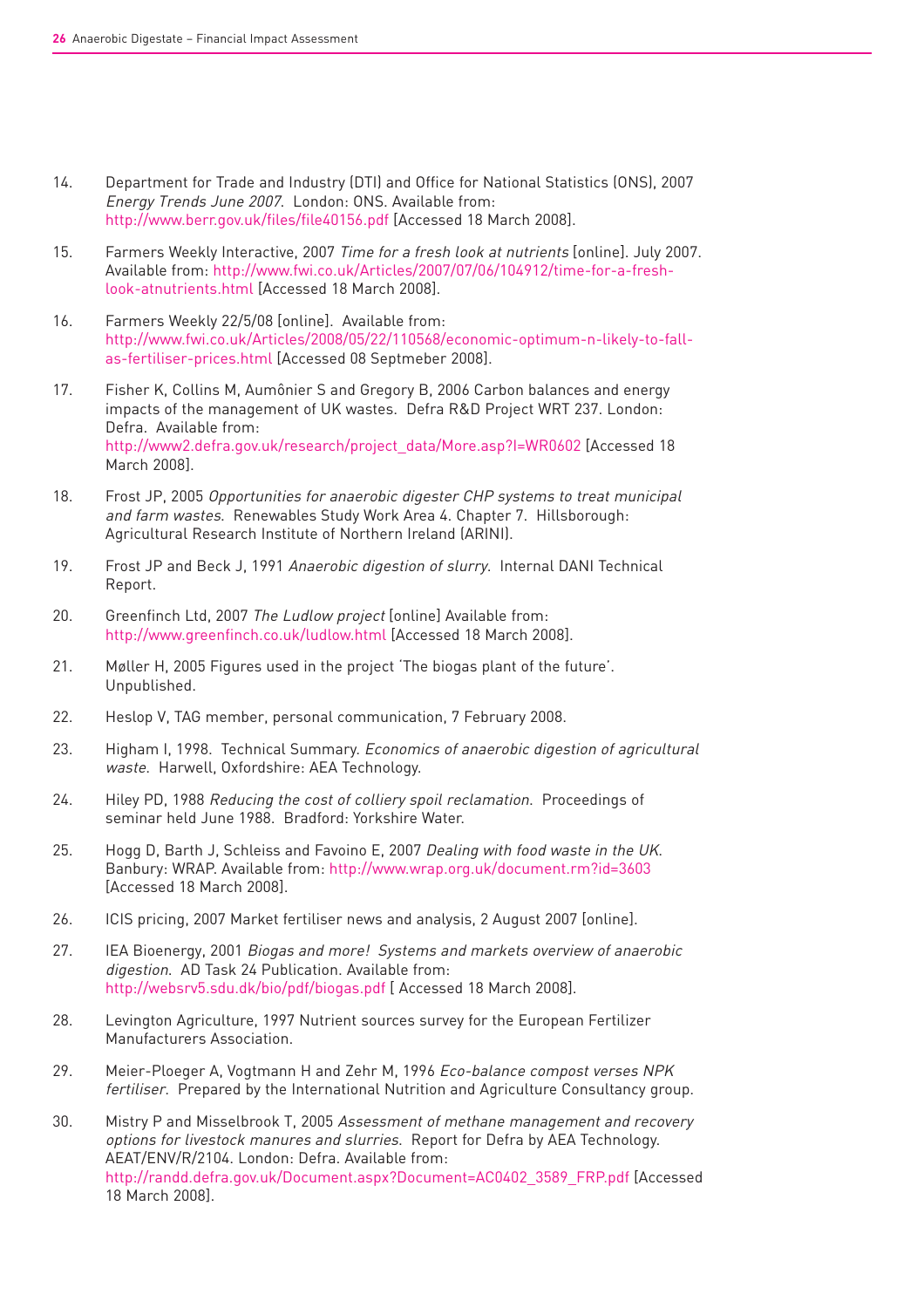- 31. Mistry P, Webb J and Clark W, 2007 Outline feasibility of centralised anaerobic digestion plants linked to dairy supply chain. Report for Defra by AEA Technology, Dairy UK and IGER. AEAT/ENV/R/2408. London: Defra.
- 32. Moffat A, 2006 Use of sewage sludges and composts in forestry. Information note for Forestry Commission. Edinburgh: Forestry Commission. Available from: http://www.forestry.gov.uk/pdf/fcin079.pdf/\$FILE/fcin079.pdf [Accessed 18 March 2008].
- 33. Monet F, 2003 An introduction to anaerobic digestion of organic wastes. A report for Remade Scotland. Available from: http://www.bioenergywm.org/documents/Anaerobic%20Digestion.pdf [Accessed 18 March 2008].
- 34. National Farmers Union (NFU), 2007 Biogas from anaerobic digestion [online]. Available from: http://www.nfuonline.com/x8590.xml [Accessed 18 March 2008].
- 35. Office of National Statistics (ONS), 2002 Materials collected from households for recycling. Social Trends 32 Chapter 11. London: The Stationery Office. Available from: http://www.statistics.gov.uk/downloads/theme\_social/Social\_Trends32/Social\_Trends3 2.pdf [Accessed at 18 March 2008].
- 36. Office of National Statistics (ONS), 2006 Environment: Household waste [online]. London: ONS. Available from: http://www.statistics.gov.uk/CCI/nugget.asp?ID=1769&Pos=3&ColRank=2&Rank=224 [Accessed 18 March 2008].
- 37. Ortenblad H, 2000 The use of digested slurry within agriculture. In Anaerobic Digestion: Making Energy and Solving Modern Waste Problems (ed. H Ortenblad), AD Nett report.
- 38. Resource Recovery Forum, 2007 Anaerobic digestion information sheet. Skipton: Residua. Available from: www.waste.nl/content/download/472/3779/file/WB89- InfoSheet(Anaerobic%20Digestion).pdf [Accessed 18 March 2008].
- 39. Severn Wye Energy Agency, 2007 Anaerobic digestion basics. Mitcheldean, Gloucestershire. Available from: http://www.swea.co.uk/Renewable%20Energy%20factsheets/AD%20FactsheetWeb%20 Version.pdf [Accessed 18 March 2008].
- 40. TAG consultation managed by Jacobs Babtie, 2007.
- 41. The Composting Association, 2006 The state of composting and biological waste treatment in the UK 2004/5. Wellingborough: The Composting Association.
- 42. Tipping PJ, 1996 Centralised anaerobic digestion: review of environmental effects. MAFF contract CSA 2730. London: MAFF.
- 43. University of Bath, 2006. Inventory of carbon and energy (ICE). Version 1.5 Beta.
- 44. UK Ecolabelling Board, Criteria for soil improver Ecolabels. June 1993
- 45. Wallace P, 1996 Field trials of compost for agriculture. Report by Levington Agriculture for Department of the Environment. Report No. 500.
- 46. Wheeler PA, de Rome L, Poll AJ and van Santen A, 2001 Waste pre-treatment: a review. Report P1-344/TR. Bristol: Environment Agency.
- 47. Wheeler PA, Riding A and Border D, 1996 Markets and quality requirements for composts and digestates from the organic fraction of household wastes. A report to the Department of the Environment (DoE) and the Environment Agency. CWM 147/96. London: DoE.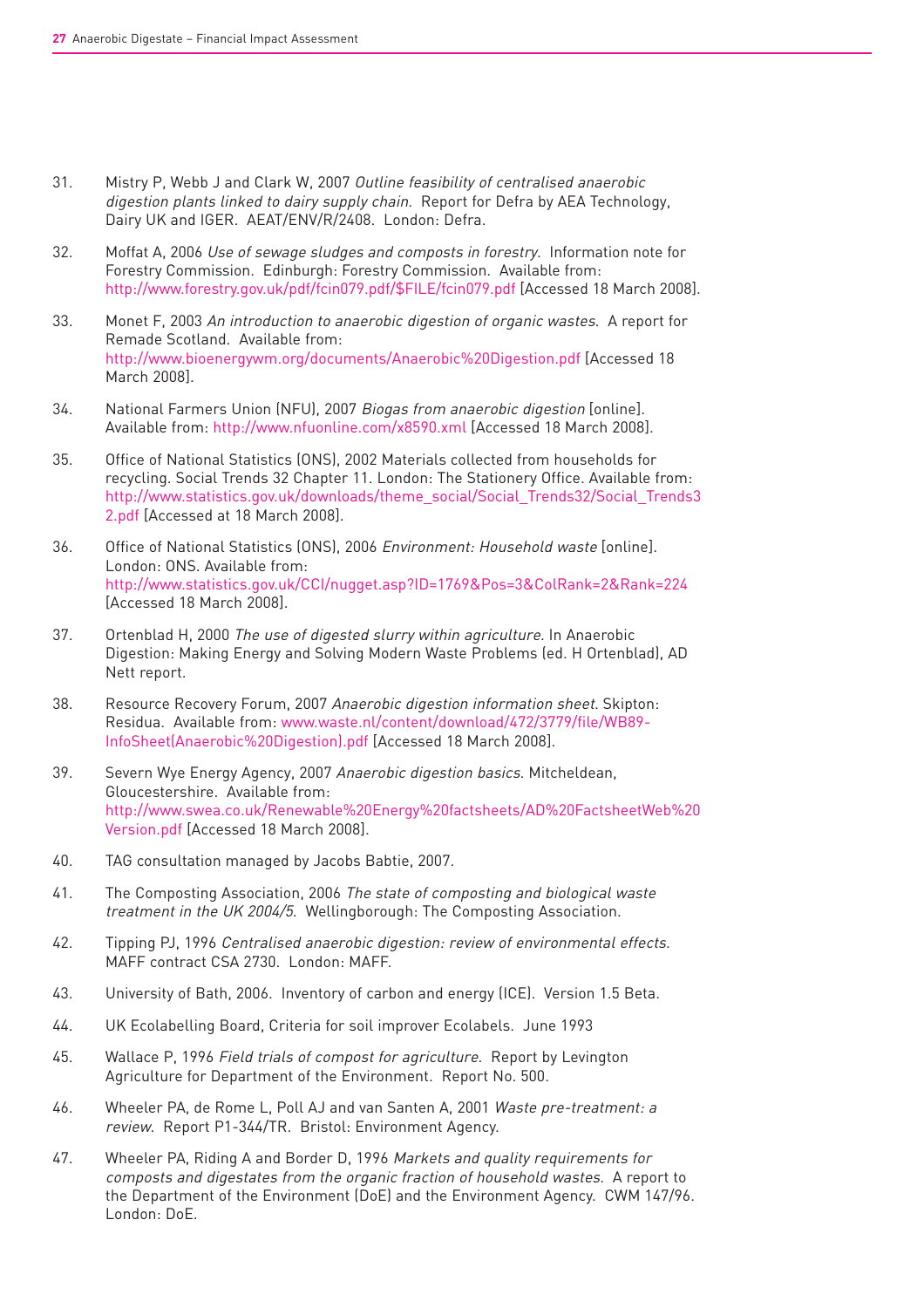- 48. Wheeler P, 2001 Commercial and strategic perspectives for anaerobic digestion. International Directory of Solid Waste Management 2000-2001. ISWA, Copenhagen
- 49. Zaoui R, 1988 Valorga digestion process. In Proceeding of International Conference on Landfill Gas and Anaerobic Digestion of Solid Waste (1988), edited by YR Alston and GE Richards.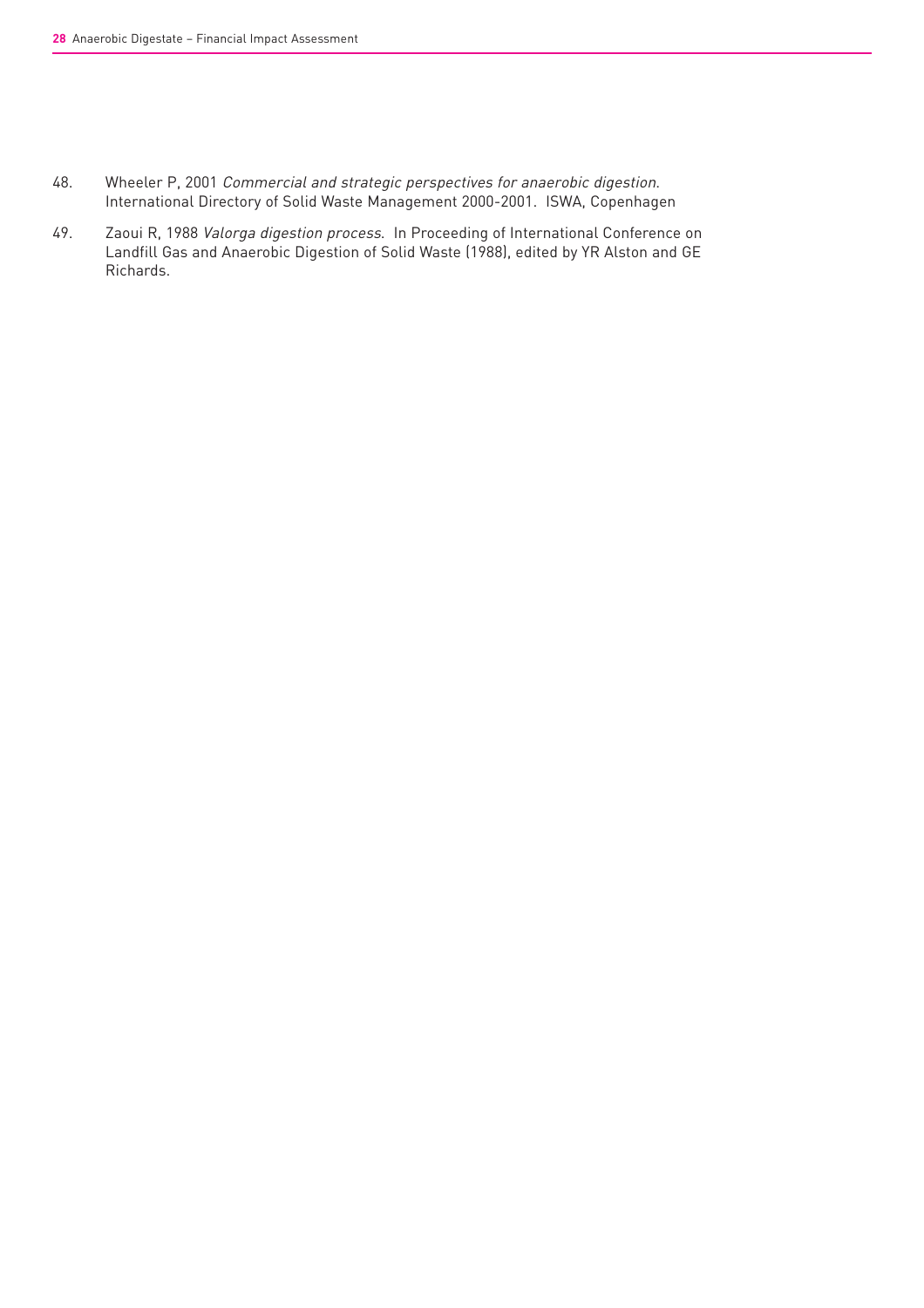# **8.0 List of acronyms**

- AD anaerobic digestion
- BAU Business As Usual
- CAD centralised anaerobic digestion
- CHP combined heat and power
- C&I commercial and industrial
- CSR corporate social responsibility
- CV calorific value
- DM dry matter
- FIA Financial Impact Assessment
- kt kilotonnes
- LATS Landfill Allowance Trading Scheme
- MSW municipal solid waste
- NPV Net Present Value
- NVZ Nitrate Vulnerable Zones
- QP Quality Protocol
- ROCs Renewable Obligation Certificates
- SMEs small and medium enterprises
- SPC Shadow Price of Carbon
- STW sewage treatment works
- TAG Technical Advisory Group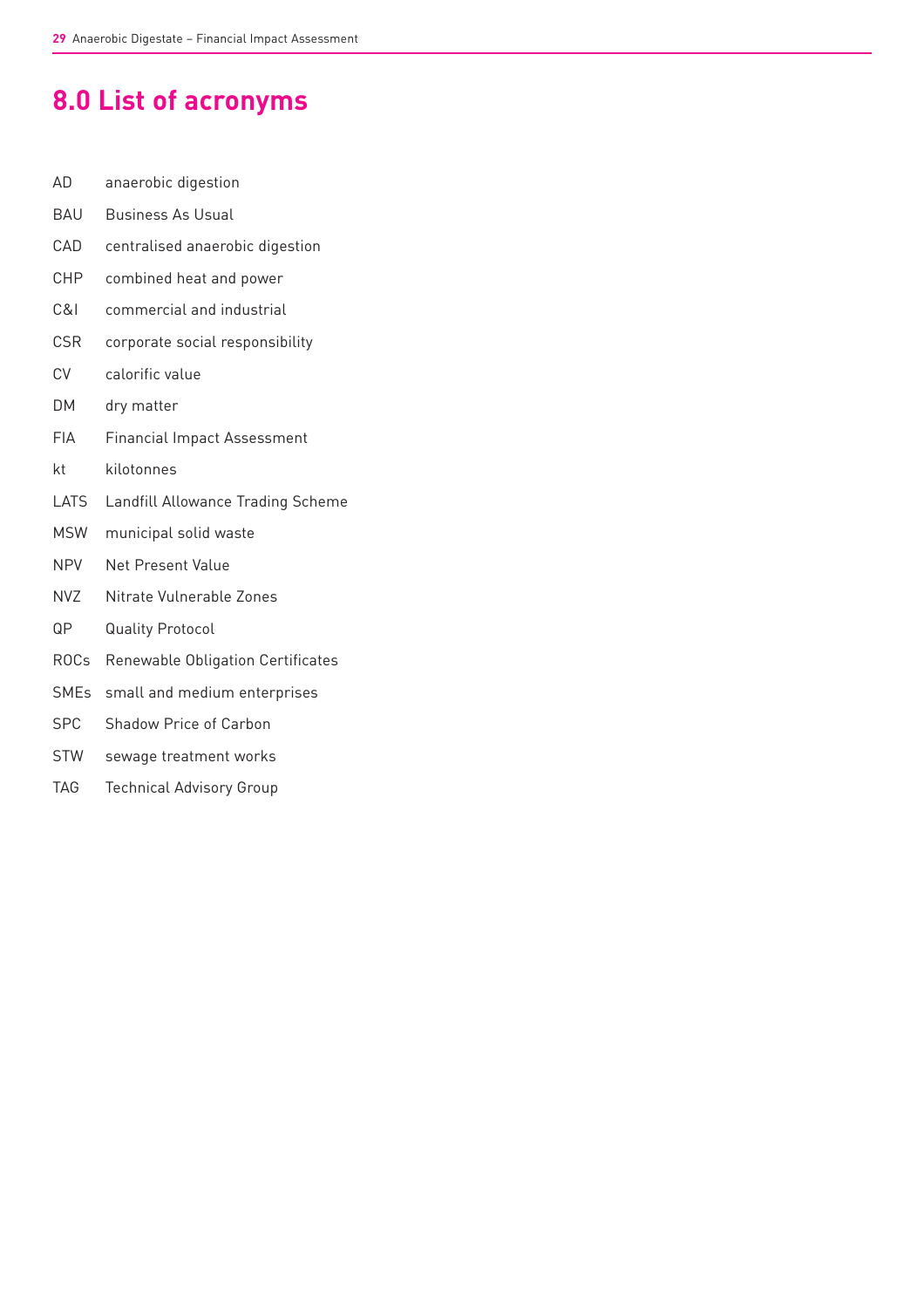# **Annex A: Assumptions used in the analysis**

- The base year is 2006 and all costs are based to this year. Fixed costs such as the landfill tax are deflated at 2.5 per cent.
- NPV values are assessed on a discount rate of 3.5 per cent.
- The scheme is modelled to start in 2008/09 and costs are assessed over a period of 10 years.
- The LAWRRD model was used to estimate the amount of waste collected separately in future years for biological treatment from municipal sources. The LAWRRD model<sup>16</sup> is a national model of waste management in England used to derive Landfill Allowance Trading Scheme (LATS) trading estimates.
- The assumptions used in the LAWRDD model are as for the base case in the modelling in Waste Strategy for England 2007, although the changes in landfill tax announced in the latest Budget are used. The results show there will be modest increases in green waste collection and composting (reflecting the mature nature of these collections) while biowaste collections will increase substantially and account for two-thirds of the increase between 2004 and 2019 (Table A3).

16 Brown K, Conchie S, McHenry, P, Wheeler P, van Santen A and Wood D, 2006 The LAWRRD (Local Authority Waste Recycling Recovery and Disposal) Model: A decision support tool designed to assist in waste management policy development. In Proceedings of Waste 2006 (Stratford-on-Avon, 2006).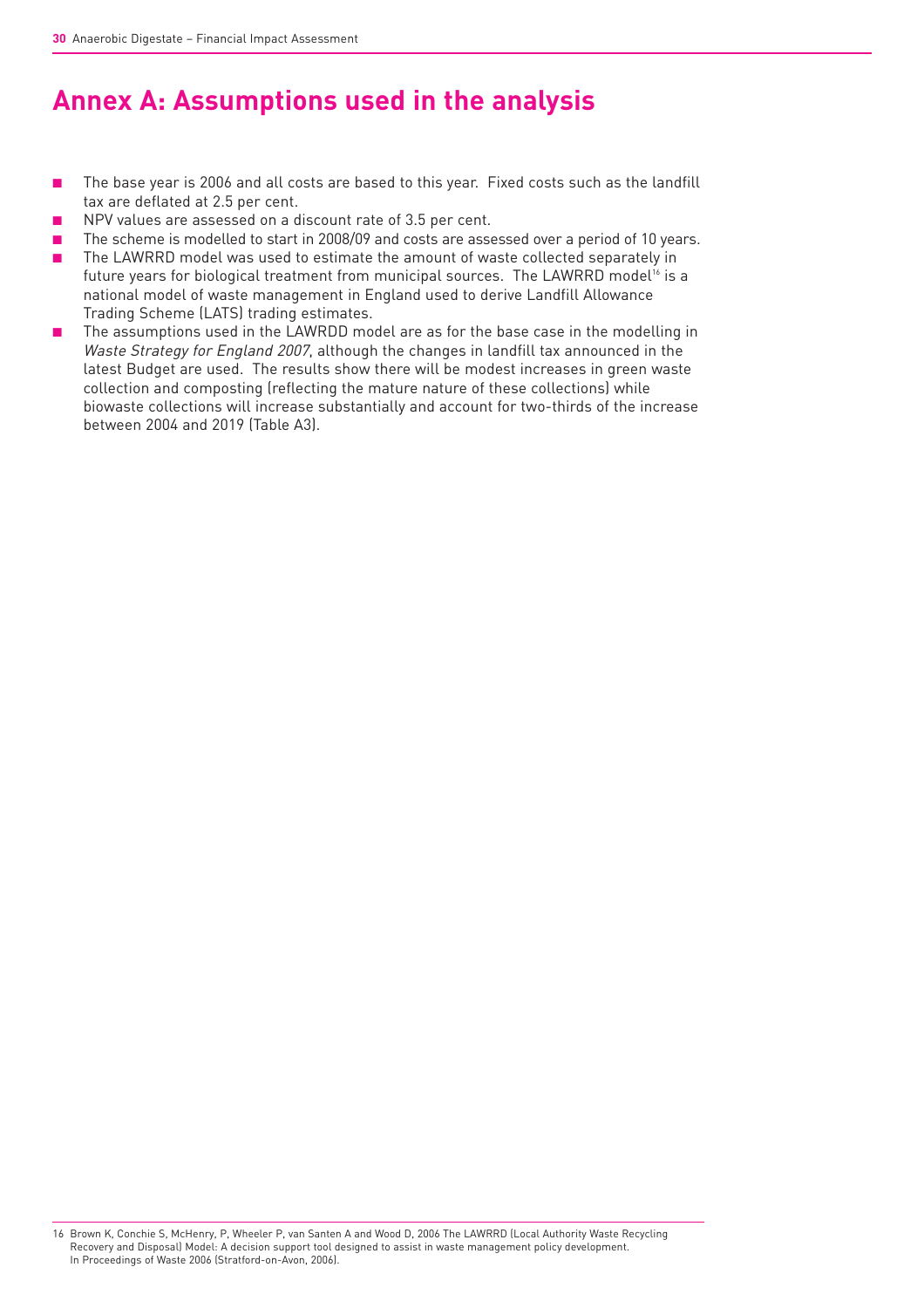### **Compliance costs**

Table A1 shows the model input panel for compliance costs.

| Table A1: Model input panel - compliance costs  |              |              |
|-------------------------------------------------|--------------|--------------|
|                                                 | <b>Value</b> | <b>Units</b> |
| Application for site exemption                  |              |              |
| Admin burdens                                   | £379         |              |
| Testing                                         | £200         |              |
| <b>Environment Agency costs</b>                 | £546         |              |
| Average size of exemption site                  | 40           | ha           |
| Application rate                                | 18           | tonnes/ha    |
| Marketing costs                                 |              |              |
| Average marketing costs per site                | 50,000       |              |
| Size of average site                            | 30,000       | tonnes       |
| Reduction in marketing costs associated with QP | 50%          |              |
| QP compliance cost                              | 1.67         | £/tonne      |
| VAT rate                                        | 17%          |              |
| Inflation rate                                  |              |              |
| 2006-07                                         | 2.87%        |              |
| 2007-08                                         | 3.25%        |              |
| 2008-09                                         | 2.75%        |              |
| 2009-10                                         | 2.75%        |              |
| 2010-11                                         | 2.75%        |              |
| $2011 - 12$                                     | 2.00%        |              |
| 2012-13                                         | 2.00%        |              |
| 2013-14                                         | 2.00%        |              |
| 2014-15                                         | 2.00%        |              |
| 2015-16                                         | 2.00%        |              |
| 2016-17                                         | 2.00%        |              |
| 2017-18                                         | 2.00%        |              |
| 2017-18                                         | 2.00%        |              |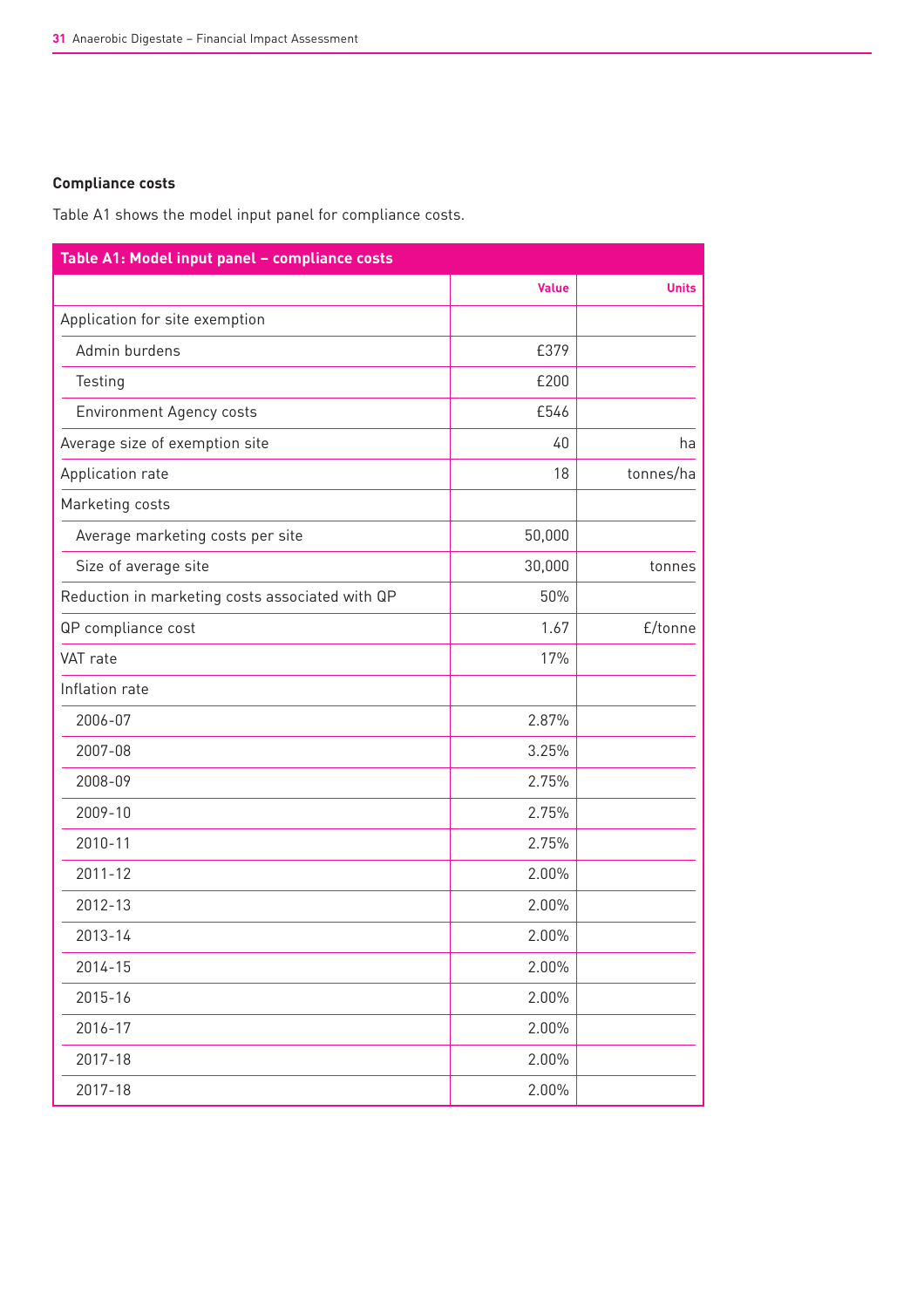#### **Carbon and energy**

- Carbon benefits are derived from electricity production only; heat uses are ignored. Emissions from fugitive methane and aerobic degradation as well as nitrous oxide  $(N_2O)$ emissions are considered to be similar for wastes and residues applied to land.
- Biogas production from AD of municipal, commercial and agricultural wastes is assumed to be 140, 110 and 15 m $^3\!/\!$ tonne processed respectively.
- The CV of methane is 39.75 MJ/m<sup>3</sup>. Conversion in gas engines is assumed to be 32 per cent. It is assumed that 80 per cent of the biogas is usefully used and that the rest is flared.
- Where composting is used, an energy use of 75 kWh/tonne is assumed. The  $CO<sub>2</sub>$  emission from energy displacement is 0.00049 tonne  $CO<sub>2</sub>$  per kWh.<sup>17</sup>
- The CO<sub>2</sub> effect of methane from landfill of C&I waste is 0.097 tonnes per tonne of waste landfilled.

| Table A2: Model input panel - energy & carbon                                     |              |                   |  |
|-----------------------------------------------------------------------------------|--------------|-------------------|--|
|                                                                                   | <b>Value</b> | <b>Units</b>      |  |
| CV of methane                                                                     | 39.75        | MJ/m <sup>3</sup> |  |
| Efficiency of conversion                                                          | 32%          |                   |  |
| $kWh/m3$ methane                                                                  | 3.53         | $kWh/m^3$         |  |
| Useful gas, i.e. unflared gas                                                     | 80%          |                   |  |
| Energy used in composting                                                         | 75           | kWh/tonne         |  |
| tonnes CO <sub>2</sub> per kWh                                                    | 0.00049      | tonnes            |  |
| $CO2$ effect of atmospheric CH <sub>4</sub> from avoided landfill of<br>C&I waste | 0.0974843    | tonnes            |  |
| tonnes of natural gas used for ammonia production per<br>tonne N                  | 1.08         | t $CO2$           |  |
| Cost of carbon (2007)                                                             | 25.5         | £/tonne           |  |
| Increase in SPC                                                                   | 2%           |                   |  |

Table A2 shows the model results for compliance costs.

<sup>17</sup> Fisher K, Collins M, Aumônier S and Gregory B, 2006 Carbon balances and energy impacts of the management of UK wastes. Defra R&D Project WRT 237. London: Defra. Available from: http://www2.defra.gov.uk/research/project\_data/More.asp?I=WR0602 [Accessed 18 March 2008].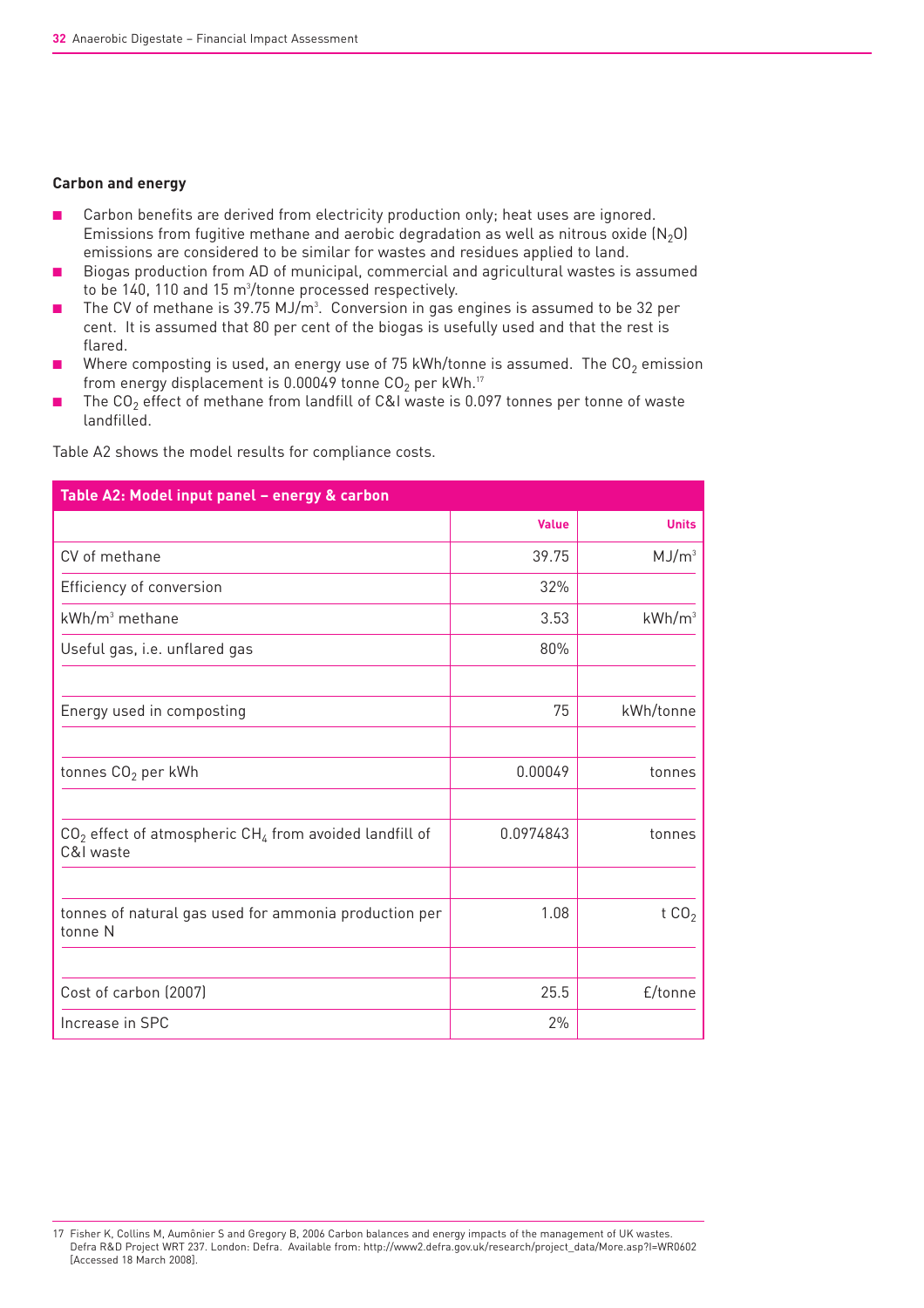### **Municipal solid waste**

Table A3 shows the model input panel to MSW and Table A4 the estimates obtained from the LAWRRD model of future composting and biowaste treatment.

| Table A3: Model input panel - MSW     |              |              |
|---------------------------------------|--------------|--------------|
|                                       | <b>Value</b> | <b>Units</b> |
| Division of new plant as composting   | 50%          |              |
|                                       |              |              |
| QP introduced                         |              |              |
| Division of new plant as composting   | 33%          |              |
|                                       |              |              |
| Kerbside kitchen and garden composted | 131,000      | tonnes       |
| Kerbside kitchen and garden digested  | 50,000       | tonnes       |
|                                       |              |              |
| Digestate N content                   | 0.50%        |              |
| N availability                        | 5%           |              |
|                                       |              |              |
| Gas production nett of parasitic load | 110          | $m^3$ /tonne |
| % methane                             | 60%          |              |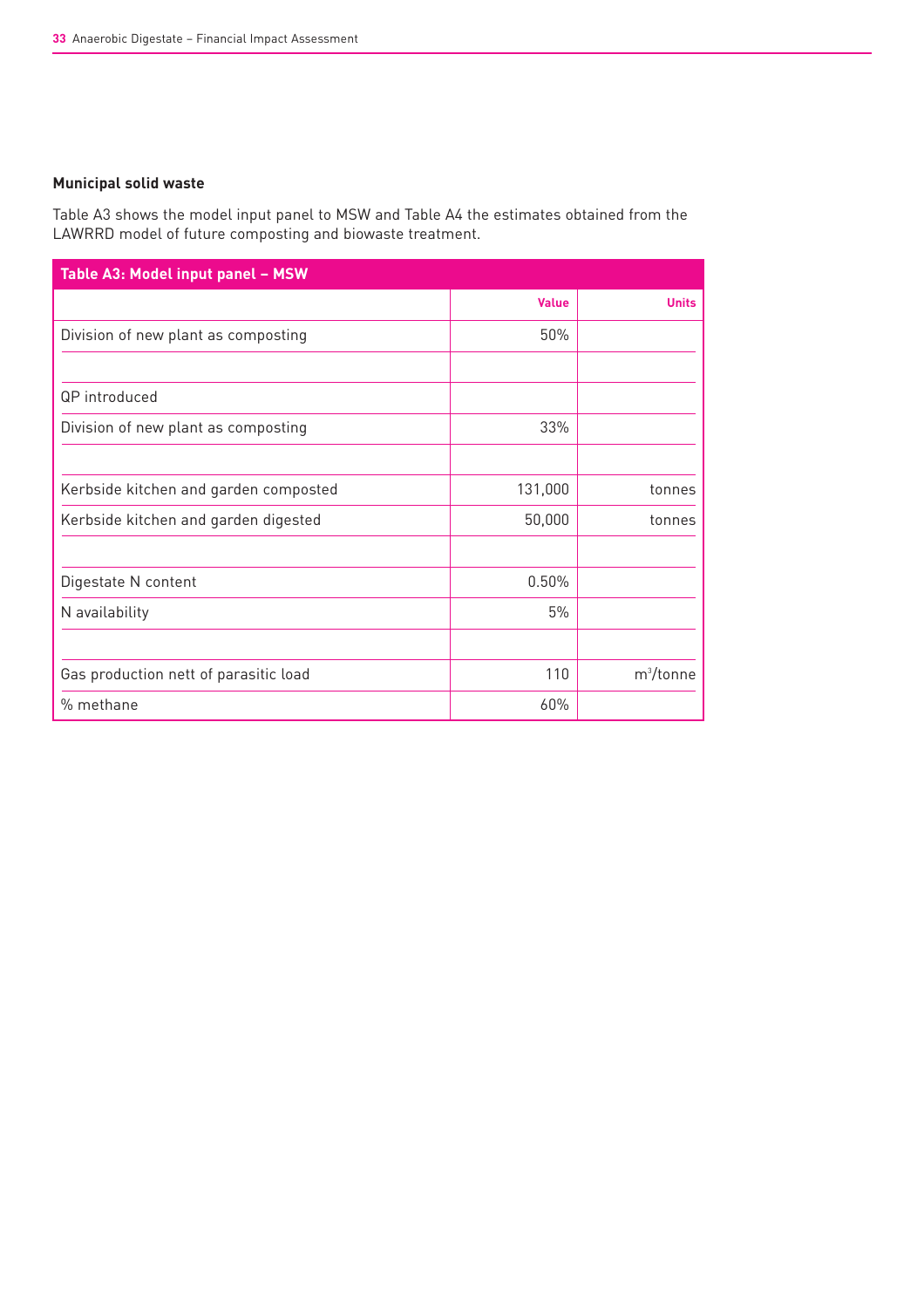| Table A4: LAWRRD estimates of future composting and biowaste treatment |                                    |                                |                   |
|------------------------------------------------------------------------|------------------------------------|--------------------------------|-------------------|
| Year                                                                   | <b>Green waste composting (kt)</b> | <b>Biowaste treatment (kt)</b> | <b>Total (kt)</b> |
| 2004                                                                   | 2,293                              | 90                             | 2,383             |
| 2005                                                                   | 2,372                              | 90                             | 2,462             |
| 2006                                                                   | 2,407                              | 190                            | 2,597             |
| 2007                                                                   | 2,513                              | 206                            | 2,718             |
| 2008                                                                   | 2,566                              | 476                            | 3,042             |
| 2009                                                                   | 2,586                              | 727                            | 3,313             |
| 2010                                                                   | 2,605                              | 894                            | 3,499             |
| 2011                                                                   | 2,629                              | 915                            | 3,544             |
| 2012                                                                   | 2,642                              | 1,002                          | 3,644             |
| 2013                                                                   | 2,655                              | 1,023                          | 3,679             |
| 2014                                                                   | 2,669                              | 1,065                          | 3,733             |
| 2015                                                                   | 2,681                              | 1,086                          | 3,767             |
| 2016                                                                   | 2,713                              | 1,088                          | 3,801             |
| 2017                                                                   | 2,744                              | 1,109                          | 3,853             |
| 2018                                                                   | 2,766                              | 1,110                          | 3,877             |
| 2019                                                                   | 2,786                              | 1,112                          | 3,898             |

The increase in biowaste treatment will come from composting and AD in roughly equal proportions, i.e. 50:50. With the introduction of the Quality Protocol, the split will move to twothirds of the new treatment being AD.

Assume that in-vessel composting and AD (with 2 ROCs) are competitively priced and thus there is no cost penalty associated with the technology shift.

The costs of applying for exceptions from Waste Management Licensing are based on current costs and a site area of 40 ha.

### **Commercial and industrial arisings**

The increase in commercial waste arisings is in line with Waste Strategy for England 2007 (i.e. rising by 1.16 per cent per year) and is assumed to be all from commercial waste. The decrease in landfilling (with commensurate increase in recycling) is 15 per cent by 2010 and 20 per cent by 2020.

Starting with an assumed quantity of 25,000 tonne/year being treated by AD, it is assumed that:

- the increase in biowaste treatment will be double the general rate of recycling increase;
- the biowaste treatment will be split equally between composting and AD.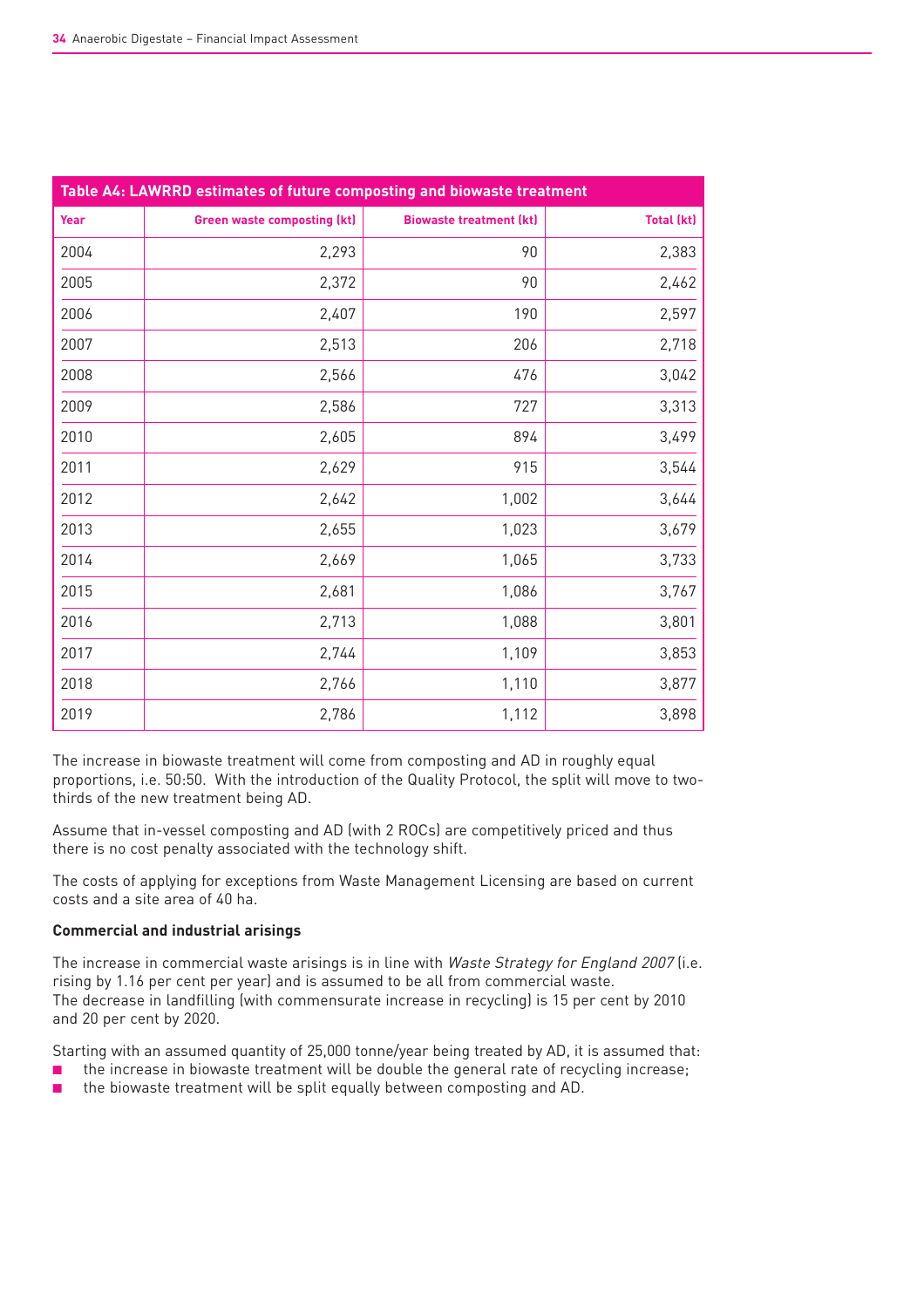Table A5 shows the model input panel for C&I waste.

| Table A5: Model input panel - commercial and industrial wastes |              |              |  |
|----------------------------------------------------------------|--------------|--------------|--|
|                                                                | <b>Value</b> | <b>Units</b> |  |
| Arisings of C&I waste, 2002                                    | 57,900       | kt           |  |
| Arising of C&I waste, 2020                                     | 70,500       | kt           |  |
| % industrial waste arising as % of total C&I                   | 56%          |              |  |
| % commercial waste arising as % of total C&I                   | 44%          |              |  |
| Landfilling of C&I waste                                       | 44%          |              |  |
| Recycling of C&I waste                                         | 51%          |              |  |
| Landfill tax 2007/08                                           | 24           | £/tonne      |  |
| Landfill tax inflator                                          | 8            | £/tonne      |  |
| Maximum landfill tax                                           | 48           | £/tonne      |  |
| Landfill gate fee                                              | 30           | £/tonne      |  |
| Gate fee for AD of C&I waste                                   | 47           | £/tonne      |  |
| Additional diversion profile for C&I waste                     |              |              |  |
| 2002                                                           | $0\%$        |              |  |
| 2015                                                           | 15%          |              |  |
| 2020                                                           | 20%          |              |  |
| Industrial organic waste arisings, 2002                        | 5,300        | kt           |  |
| Commercial organic waste arisings, 2002                        | 7,200        | kt           |  |
| Amount of C&I waste composted, 2004                            | 431          | kt           |  |
| Amount of C&I waste treated by AD, 2004                        | 25           | kt           |  |
| Nitrogen content of digestate                                  | 0.50%        |              |  |
| Nitrogen availability                                          | 5%           |              |  |
| Division of new capacity                                       |              |              |  |
| Composting                                                     | 50%          |              |  |
| AD                                                             | 50%          |              |  |
| Additional growth in AD capacity                               | 200%         |              |  |
| QP adopted                                                     |              |              |  |
| Additional C&I waste to AD                                     | $5\%$        |              |  |
| Gas production                                                 | 140          | $m^3$ /tonne |  |
| % methane                                                      | 60%          |              |  |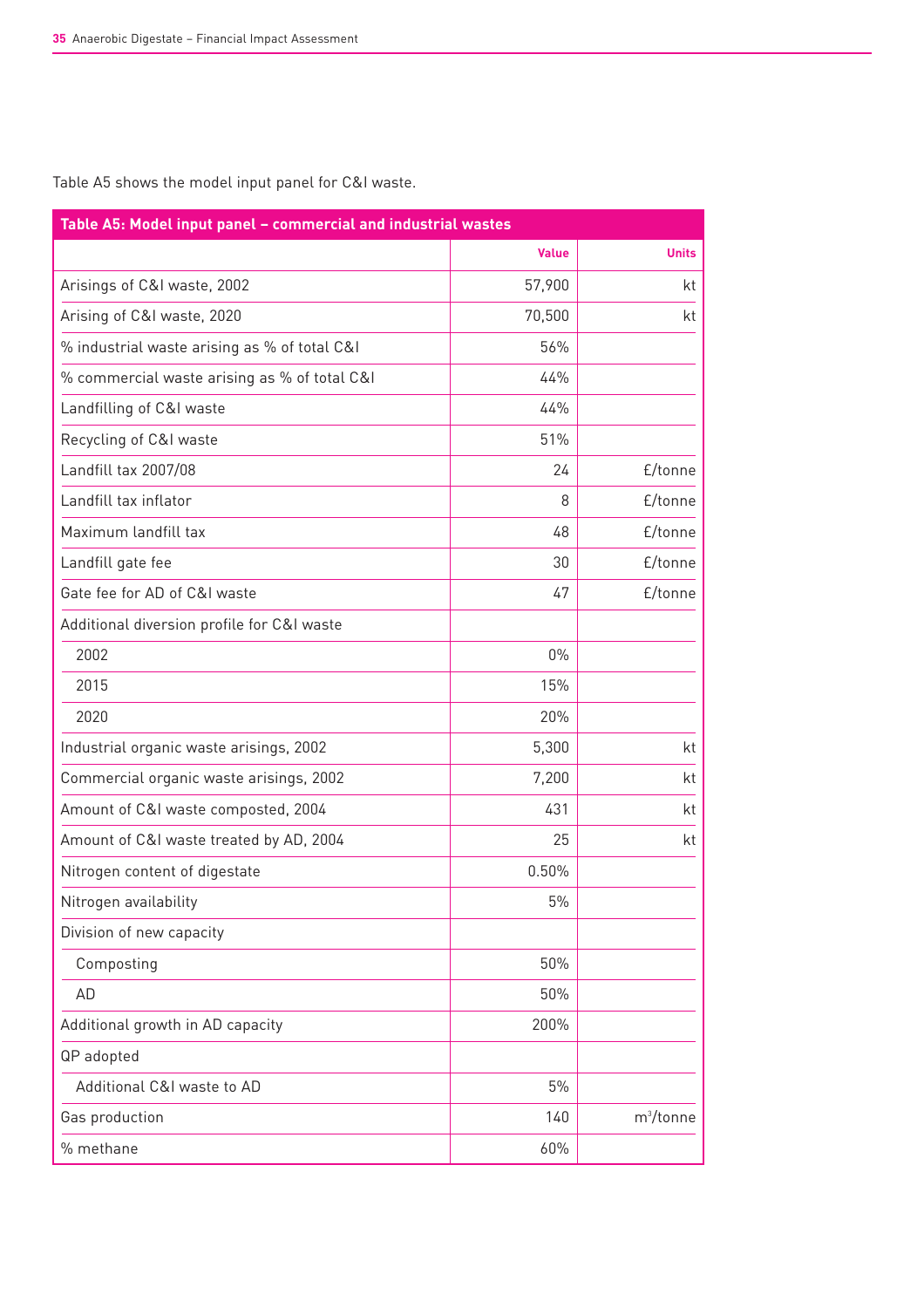#### **Agricultural residues and wastes**

- Arisings of residues and waste will not be unaffected by the introduction of the Quality Protocol.
- The current 202,000 tonnes/year treated through AD will increase at 2 per cent per year due to environmental pressures on the land application of manures.
- The cost of exemptions is be assumed to be  $£1.67/t$ onne based on the principles set out in the FIA for the compost Quality Protocol.
- Nutrient losses on land application of manure are 38.4 per cent (Levington Agriculture), first year availability is 30 per cent (TAG comments) and the average N content of the manure is 0.92 per cent (Table 1). P, K, lime, soil fertility, soil moisture retention, erosion protection and workability benefits are ignored.
- The diversion of dry agricultural and food processing residues to combustion processes is beyond the scope of this study and data are currently is unavailable. It is assumed that the Quality Protocol will not alter the amount processed in this way as these dry materials are more technically suited to combustion processes than wet processes such as digestion or composting.
- It is assumed that the Quality Protocol will not influence the introduction of nutrient management schemes using AD.
- The range of costs for an AD plant in relation to the type of waste treated and capacity is indicated in the report for Remade Scotland by Monet (2003):
	- For an on-farm digester, the capital cost is likely to be between £100,000 and £200,000 for a capacity of 3,000 tonnes/year. Annual operating costs should be around £2,000 (without labour).
	- For larger plants treating waste from several farms, capital costs vary from £500,000 for a capacity of 10,000 tonnes/year to £5 million for a capacity of 200,000 tonnes/year. Annual operating costs are likely to be between £31,000 and £530,000.
	- For AD plants treating the organic fraction of source-segregated MSW, capital costs vary from £3 million for a capacity of 5,000 tonnes/year to £12.3 million for a capacity of 100,000 tonnes/year. Annual operating costs range from £127,000 to £935,000.
- The cost of complying with the Quality Protocol are the same as those identified for the compost Quality Protocol, i.e. £1.67/tonne. Although the digestate is unlikely to command higher values in the market, the costs of marketing are assumed to be halved due to the promotional aspects and the acceptance of quality. The costs of marketing are based on a salesperson costing £50,000/year being required to market 30,000 tonnes/year of digestate.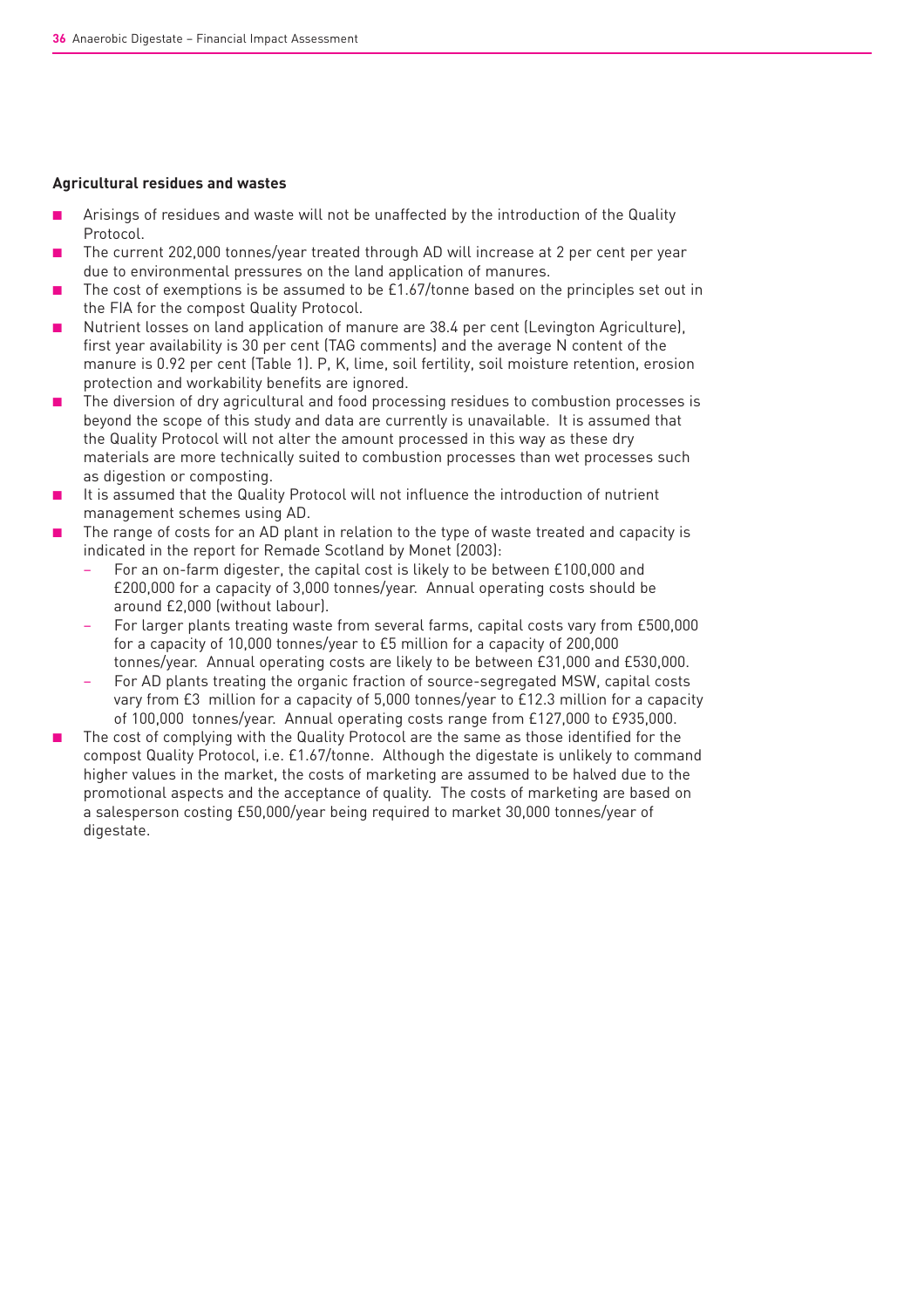| Table A5: Model input panel - agricultural wastes        |                 |              |       |             |
|----------------------------------------------------------|-----------------|--------------|-------|-------------|
|                                                          | <b>Baseline</b> | <b>Units</b> | Low   | <b>High</b> |
| Agricultural waste AD, 2002                              | 202             | kt           |       |             |
| Annual increase in AD through<br>environmental pressures | 10%             |              |       |             |
| QP adopted                                               |                 |              |       |             |
| % of agricultural waste by<br>2020 adopting AD           | $1\%$           |              |       |             |
| Manure N loss                                            | 38.4%           |              |       |             |
| Digestate N loss                                         | 18%             |              |       |             |
| Manure N availability                                    | 25%             |              | 20%   | 30%         |
| Digestate N availability                                 | 60%             |              | 50%   | 70%         |
| Manure N content                                         | 0.92%           |              | 0.45% | 1.50%       |
| Digestate N content                                      | 0.92%           |              | 0.45% | 1.50%       |
| Value of nitrogen                                        | £425            |              | £342  | £500        |
| Arisings of agricultural<br>waste, 2008                  | 88,225          | kt           |       |             |
| Arisings of agricultural<br>waste, 2010                  | 86,552          | kt           |       |             |
| Arisings of agricultural<br>waste, 2015                  | 84,835          | kt           |       |             |
| Arisings of agricultural<br>waste, 2020                  | 83,293          | kt           |       |             |
| Biogas production                                        | 15              | $m^3$ /tonne |       |             |
| % methane                                                | 70%             |              |       |             |

Table A5 shows the model input panel for agricultural wastes.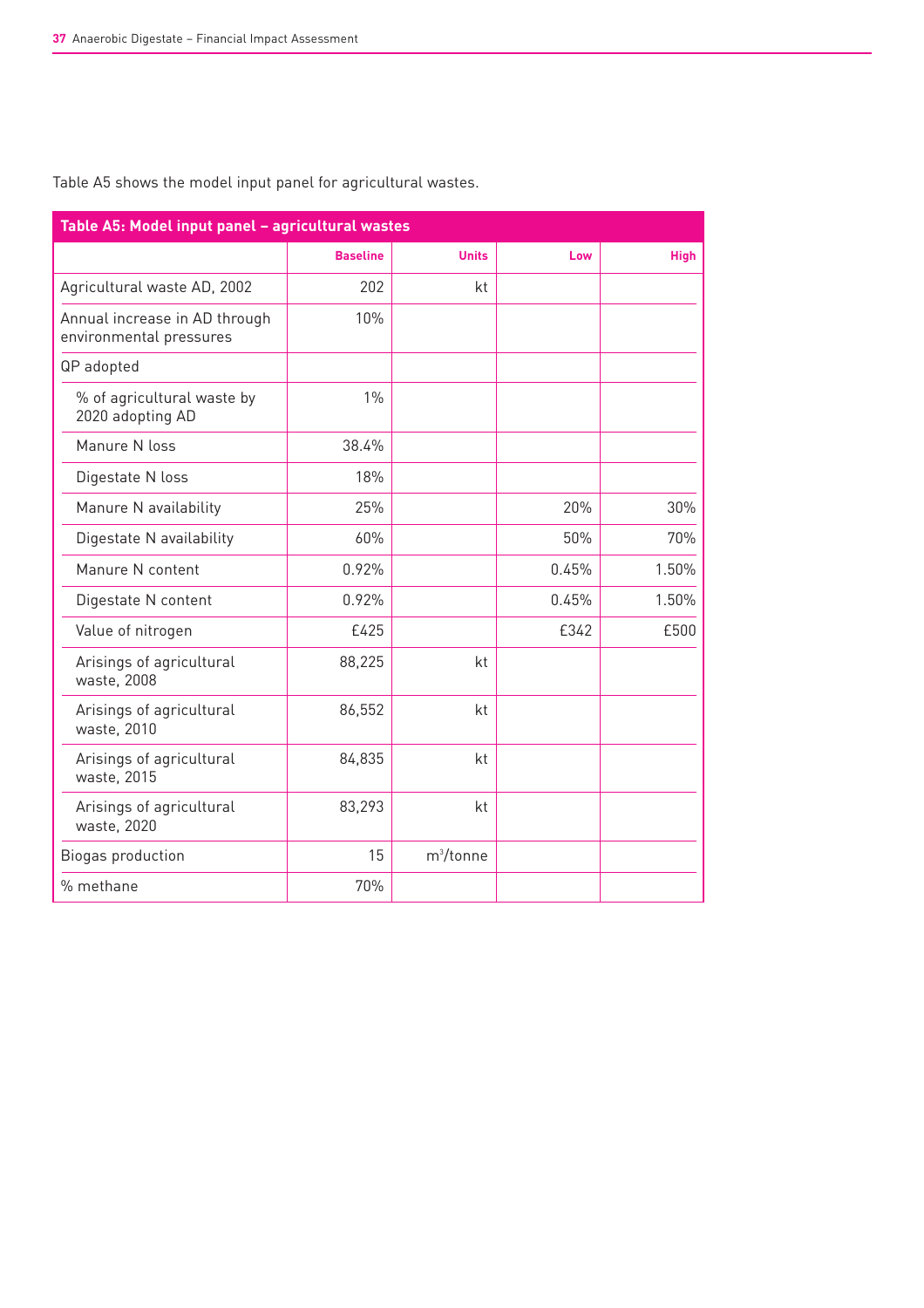# **Annex B: Technical Advisory Group membership**

| <b>Annex B Technical Advisory Group membership</b> |                                                                            |  |
|----------------------------------------------------|----------------------------------------------------------------------------|--|
| <b>Representative</b>                              | <b>Organisation</b>                                                        |  |
| Amy Colson/Laura Battle-Welch                      | <b>BREW Waste Protocols Project Team</b>                                   |  |
| Aoife O'Sullivan                                   | Welsh Assembly Government                                                  |  |
| David Collins                                      | Renewable Energy Association                                               |  |
| <b>Emily Nichols/Jane Gilbert</b>                  | Composting Association (now renamed Association for<br>Organics Recycling) |  |
| lain Notman                                        | Department for Environment, Food and Rural Affairs                         |  |
| Justin French-Brooks                               | <b>Environmental Services Association</b>                                  |  |
| Michael Faulkner                                   | Consultant to BREW Waste Protocols Project Team                            |  |
| Nina Sweet                                         | Waste & Resources Action Programme                                         |  |
| Peter Olsen                                        | Scottish Environment Protection Agency                                     |  |
| Roger Unwin                                        | Consultant advising WRAP                                                   |  |
| Sarah Clayton                                      | <b>BREW Waste Protocols Project Team</b>                                   |  |
| Suzanne Laidlaw                                    | <b>BREW Waste Protocols Project Team</b>                                   |  |
| Tony Osborne                                       | Environment & Heritage Service (Northern Ireland)                          |  |
| Vicky Heslopp                                      | <b>AD Technical Specialist</b>                                             |  |
| Victoria Sturt                                     | <b>Environment Agency</b>                                                  |  |
| <b>Viv Dennis</b>                                  | <b>Environment Agency</b>                                                  |  |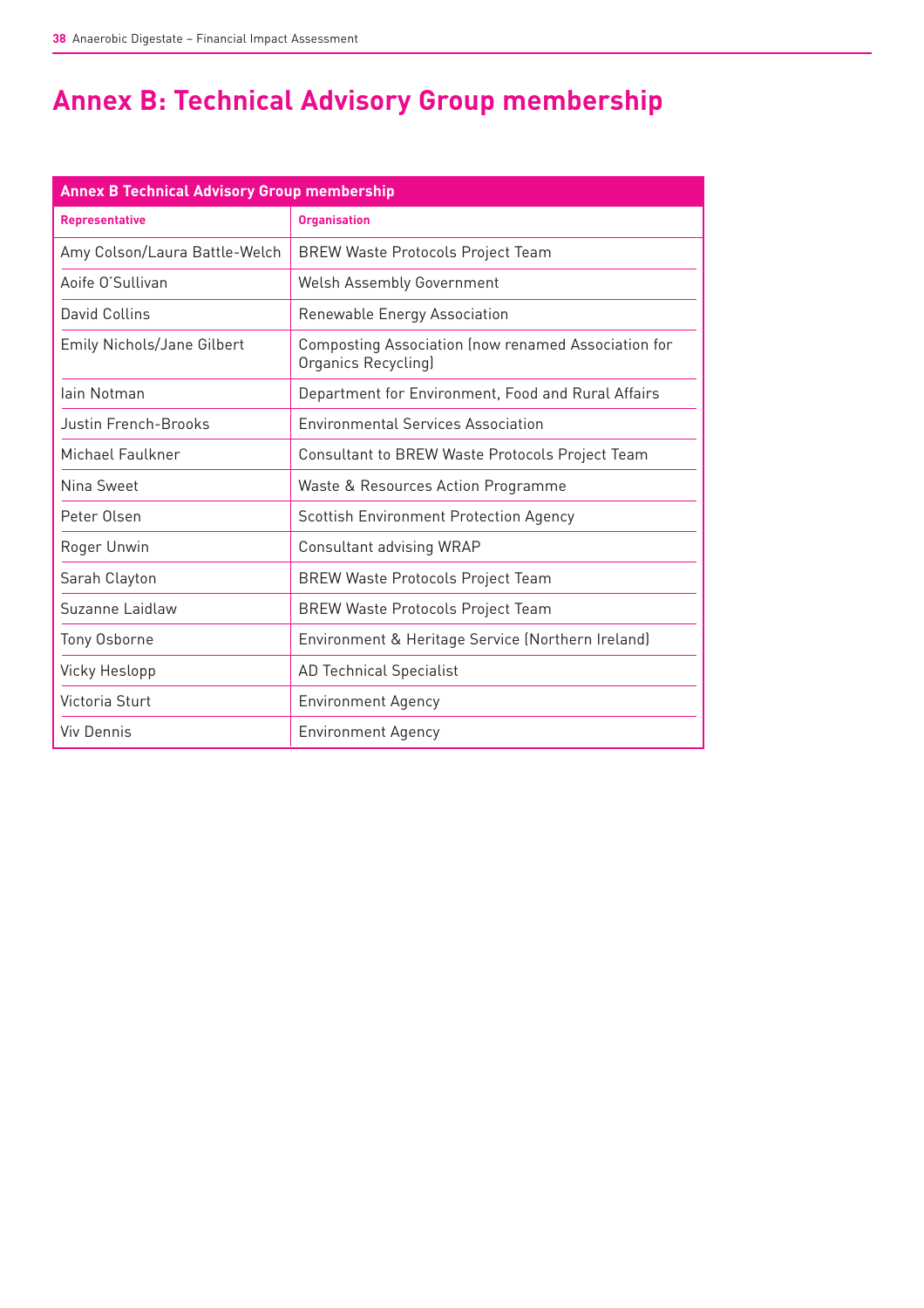# **Annex C: Admin burden calculations**

Admin burdens are the costs to operators of complying with regulations and include the costs of:

- reporting information;
- familiarisation with forms;
- gathering and preparing data;
- inspections;
- meetings;
- form submission;
- settlements.

The cost of these activities to operators is included in the estimate of the cost of complying with waste regulations. This report uses the admin burden associated with Environmental Permit exemptions as calculated under the 2005 Admin Burdens Measuring Exercise undertaken by all government departments.

In this exercise, exemption applications are defined as 'registering to carry out exempt activities relating to recovery or disposal of waste (for example activities relating to waste glass/scrap metal in certain quantities), providing the name of the exempt activity, submitting the name and address of the establishment and submitting the name of the place where the activity will take place'.

The cost per exemption is estimated to be £379.11 at 2007 prices. This is adjusted for the 'business-as-usual factor', which reflects the fact that some of the associated activities (e.g. meetings) would take place irrespective of the regulation.

The calculation of the admin burdens decrease relative to the 2005 admin burdens baseline, reported on page 2 of the impact assessment template, is made relative to the number of applications made in 2005. Therefore these figures exclude any additional admin burden that would occur from the increase in the number of exemptions resulting from market expansion over the appraisal period in the absence of the QP.

The increase in admin burdens associated with the introduction of the QP follow from the costs of certification. This is based on the costs of PAS 100 certification given in the FIA of the Quality Protocol for compost $18$  and is presented in the impact assessment template as the average admin burden in constant prices over the appraisal period.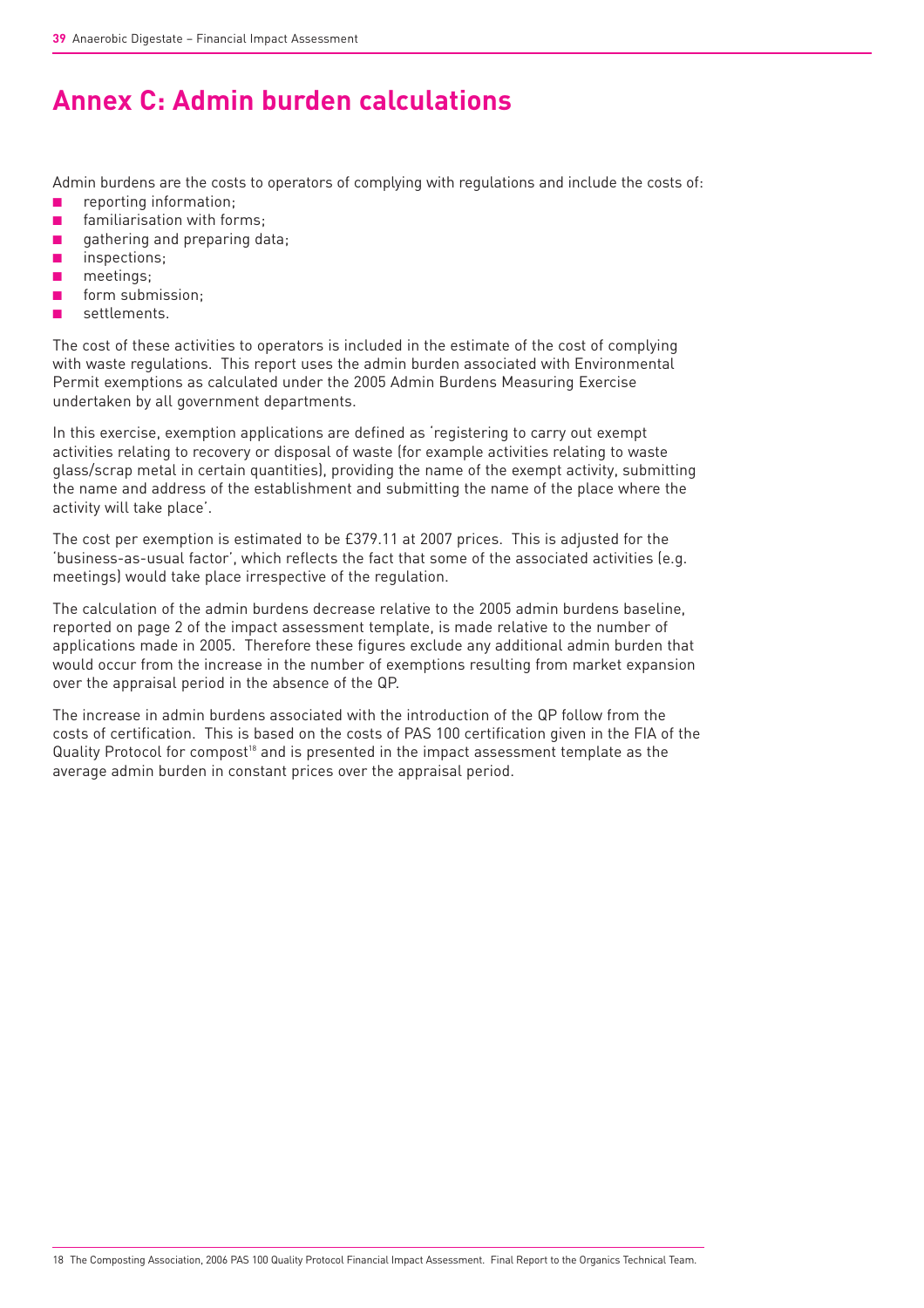# **Annex D: Current regulatory position**

#### **Waste Management Licensing**

Anaerobic digestate currently requires a Waste Management Licence to store, transport and distribute as per the Waste Management Licensing Regulations 1994. Under the Exemption Paragraphs in Schedule 3, paragraph 7A, 'Spreading for Agricultural Improvement', digestate is exempt if it meets the test of agricultural benefit. Similarly, under the Exemption Paragraphs in Schedule 3, paragraph 9A, 'Spreading for Land Improvement', digestate is exempt if it meets the test of ecological benefit.

### **Animal By-Products Regulations**

The EU Animal By-Products Regulation (EC 1774/2002) has been applied since 1 May 2003 and enforced since 1 July 2003. It permits the use of composting and biogas treatments for catering wastes and other low-risk (Category 3) animal by-products through a time temperature regime with a maximum particle size limit.

For composting or anaerobic digestion (biogas) plants that treat only catering waste and specific categories of animal by-products that are allowed to undergo treatment of this kind (e.g. animal manures), the Regulation allows Member States to specify their own process standards at national level.

The operator of a biogas or composting plant must keep records of animal by-products and catering waste received on the premises, and records of the treatment process. If consignments of compost or digestion residues are for use on agricultural land, the operator must ensure that they are labelled or accompanied by documentation that draws the recipients' attention to the regulatory requirements.

### **Nitrates Directive & Nitrate Vulnerable Zones**

The EU Nitrates Directive (91/676/EC) is an environmental measure designed to reduce water pollution by nitrates from agricultural sources and to prevent such pollution occurring in the future. The Directive requires Member States to implement one of the following two options:

1. To apply agricultural Action Programme measures throughout their whole territory; or

2. To apply Action Programme measures within discrete Nitrate Vulnerable Zones (NVZs).

The UK has designated specific NVZs. Action Programme measures apply only in NVZs; they promote best practice in the use and storage of fertiliser and manure, and build on the guidelines set out in the *Code for Good Agricultural Practice for the Protection of Water.*!"

In December 2006, the NVZ whole farm organic manure loading limit for any areas of the farm not in grass dropped from 210 kg N/ha/year to 170 kg N/ha/year.

### **Landfill Directive**

The Landfill Directive (1991/31/EC) encompasses the requirements of Articles 3 and 4 of the Waste Framework Directive (75/442/EEC). It also presents the technical requirements for landfills covered by the Integrated Pollution Prevention and Control (IPPC) Directive (96/61/EC). The Landfill Directive has 19 Articles and three Annexes covering general requirements, Waste Acceptance Criteria, and control and monitoring.

Central to the Directive is the requirement (Article 5) that all Member States must introduce measures to reduce the quantities of biodegradable municipal material going to landfill to 35 per cent of 1995 levels by 2016. Up to four years' derogation from this target is possible for countries currently landfilling >80 per cent of wastes.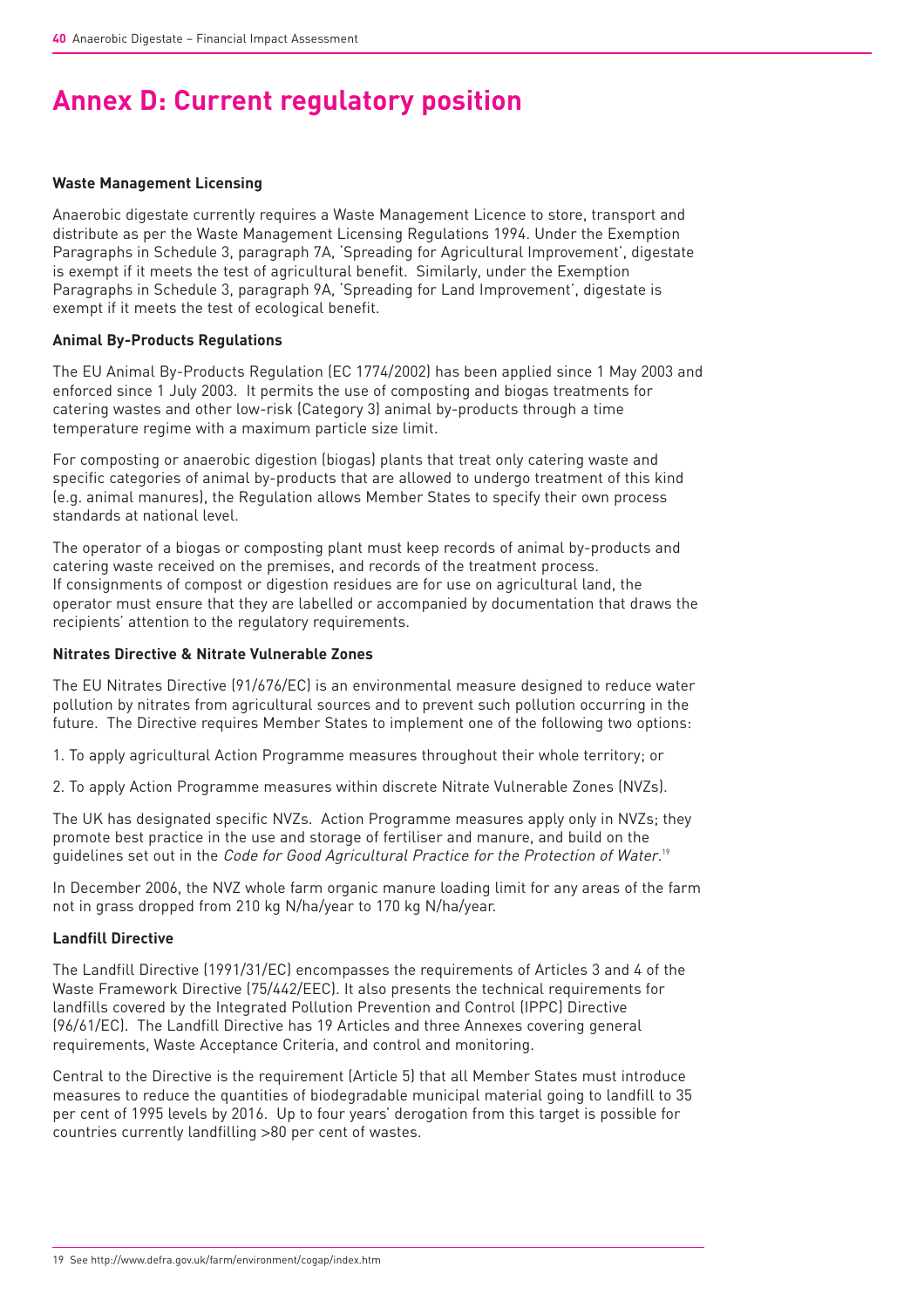#### **Landfill Allowance Trading Scheme**

Local authorities responsible for waste disposal have been allocated decreasing allowances for the maximum amount of biodegradable municipal waste they can landfill each year until 2020 by the Landfill Allowance Trading Scheme (LATS). They can trade allowances with each other, sell allowances if they have diverted more waste from landfill (e.g. recycling), or buy more allowances if they are likely to exceed their own allocation. Local authorities can also bank unused allowances or borrow from their future allocations.

#### **UK Renewables Policy**

The primary instruments for the development of renewable capacity in the UK are the Non Fossil Fuel Obligation (NFFO) Orders for England and Wales, and for Northern Ireland (NI-NFFO) and Scottish Renewable Obligation (SRO) Orders. In addition to these instruments, the following measures have driven UK renewables policy since 2000:

- all electricity suppliers in Great Britain supplying a specific proportion of electricity from renewables receive Renewable Obligation Certificates (ROCs), a premium on the price of electricity;
- electricity generated from renewables is exempt from the Climate Change Levy;
- programmes with capital grants and funding for research and development into new and renewable energy initiatives.

The EU Directive on the production of electricity from renewables (Directive 2001/77/EC) proposed that Member States adopt national targets for renewables to achieve an overall EU target of 12 per cent of energy and 22.1 per cent of electricity generated from renewables after 2010. Under this Directive, the proposed UK 'share' of the EU target is 10 per cent of UK electricity from renewables by 2010.